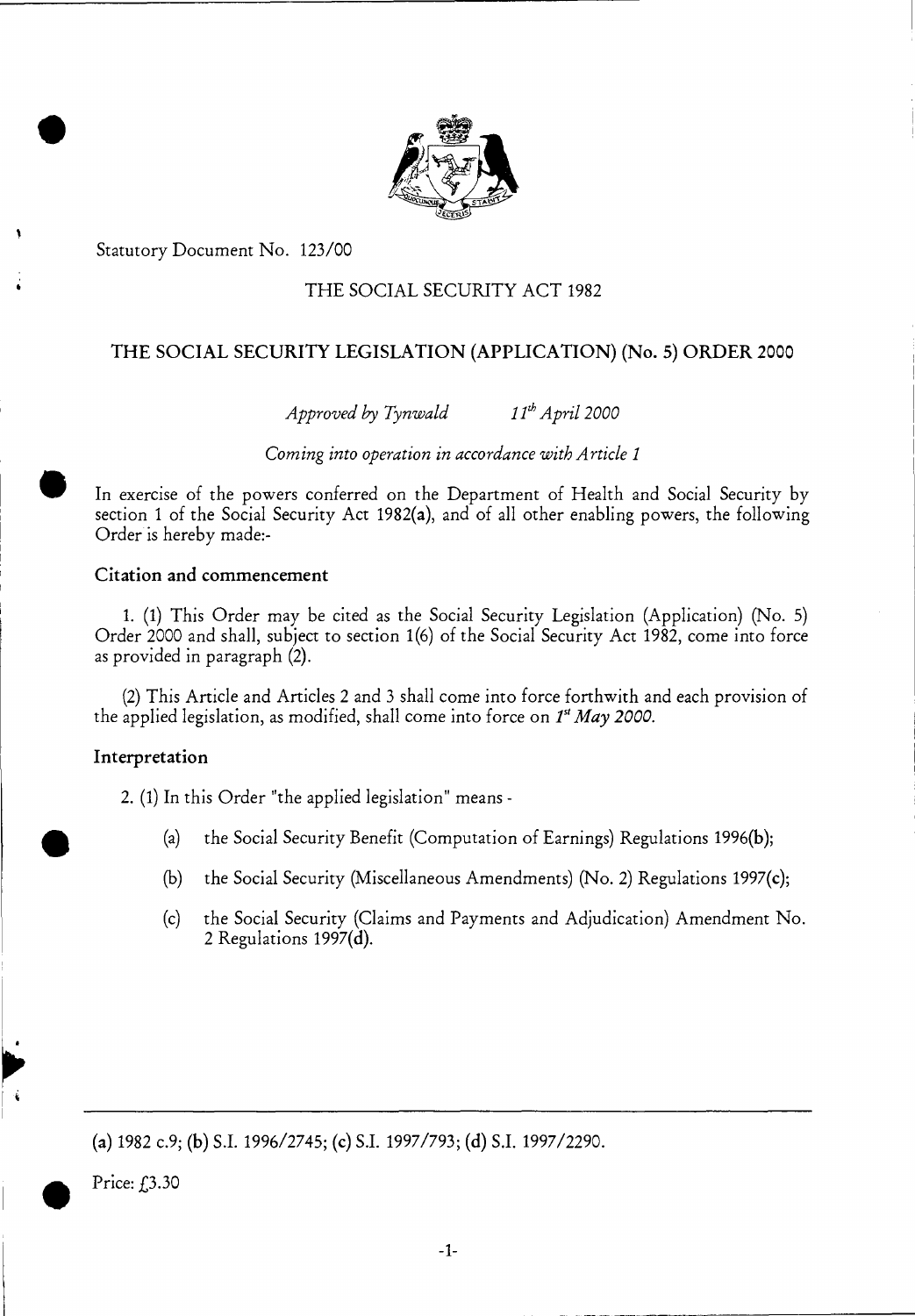- (2) Unless the context otherwise requires  $\begin{pmatrix} a \end{pmatrix}$  any reference in any of the
	- any reference in any of the applied legislation to any provision in an instrument of a legislative character which is not itself a provision of any of the applied legislation shall be construed as if the provision so referred to had been in force in the Island from the date on which that instrument of a legislative character had effect in Great Britain;
	- (b) reference in any legislation applied by this Order to any provision of any such legislation or of any other legislation applied to the Island by an order under section 1 of the Social Security Act 1982 or section 1 of the Pension Schemes Act 1995(a), shall be construed as a reference to that legislation as it has effect in the Island.

### **Application to the Island of the applied legislation**

3. The applied legislation, as modified and shown in the Schedules to this Order, shall apply to the Island as part of the law of the Island.



•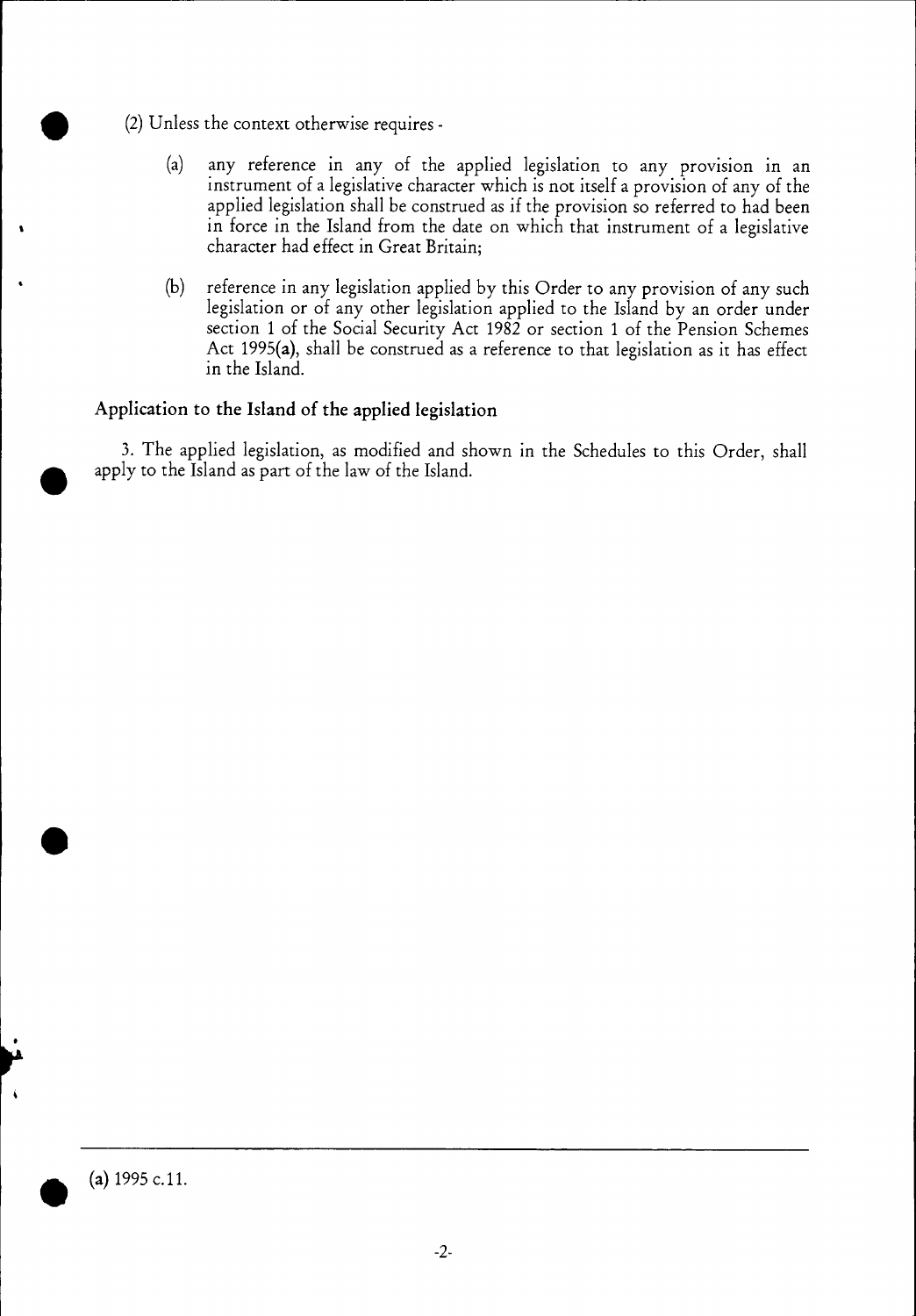#### SCHEDULE 1

#### This Schedule sets out the text of the Social Security Benefit (Computation of Earnings) Regulations 1996 (S.I. 1996/2745) with such exceptions, adaptations and modifications made where necessary.

Note: Modifications subject to which the legislation is applied to the Island are in *bold italic* type.

#### STATUTORY INSTRUMENTS

#### 1996 No. 2745

#### SOCIAL SECURITY

The Social Security Benefit (Computation of Earnings) Regulations 1996

#### PART *<sup>1</sup>*

#### *General*

#### Citation and commencement

1. These Regulations may be cited as the Social Security Benefit (Computation of Earnings) Regulations 1996 and shall come into force on  $I<sup>st</sup>$  May 2000.

#### Interpretation

2. (1) In these Regulations, unless the context otherwise requires -

"adjudicating authority" means any person or body with responsibility under the Social Security Administration Act 1992, and regulations made thereunder, for the determination of claims for benefit and questions arising in connection with a claim for, or award of, or disqualification for receiving benefits;

"benefit week" means -

- (a) any period of 7 days corresponding to the week in respect of which the relevant social security benefit is due to be paid, and, where appropriate in respect of payments due to be paid before that week,
- (b) the period of *7* days ending on the day before the first day of the first such week following the date of claim or any one of the consecutive periods of seven days prior to that period;

"board and lodging accommodation" means -

(a) accommodation provided to a person or, if he is a member of a family, to him or any other member of his family, for a charge which is inclusive of the provision of that accommodation and at least some cooked or prepared meals which both are cooked or prepared (by a person other than the person to whom the accommodation is provided or a member of his family) and are consumed in that accommodation or associated premises; or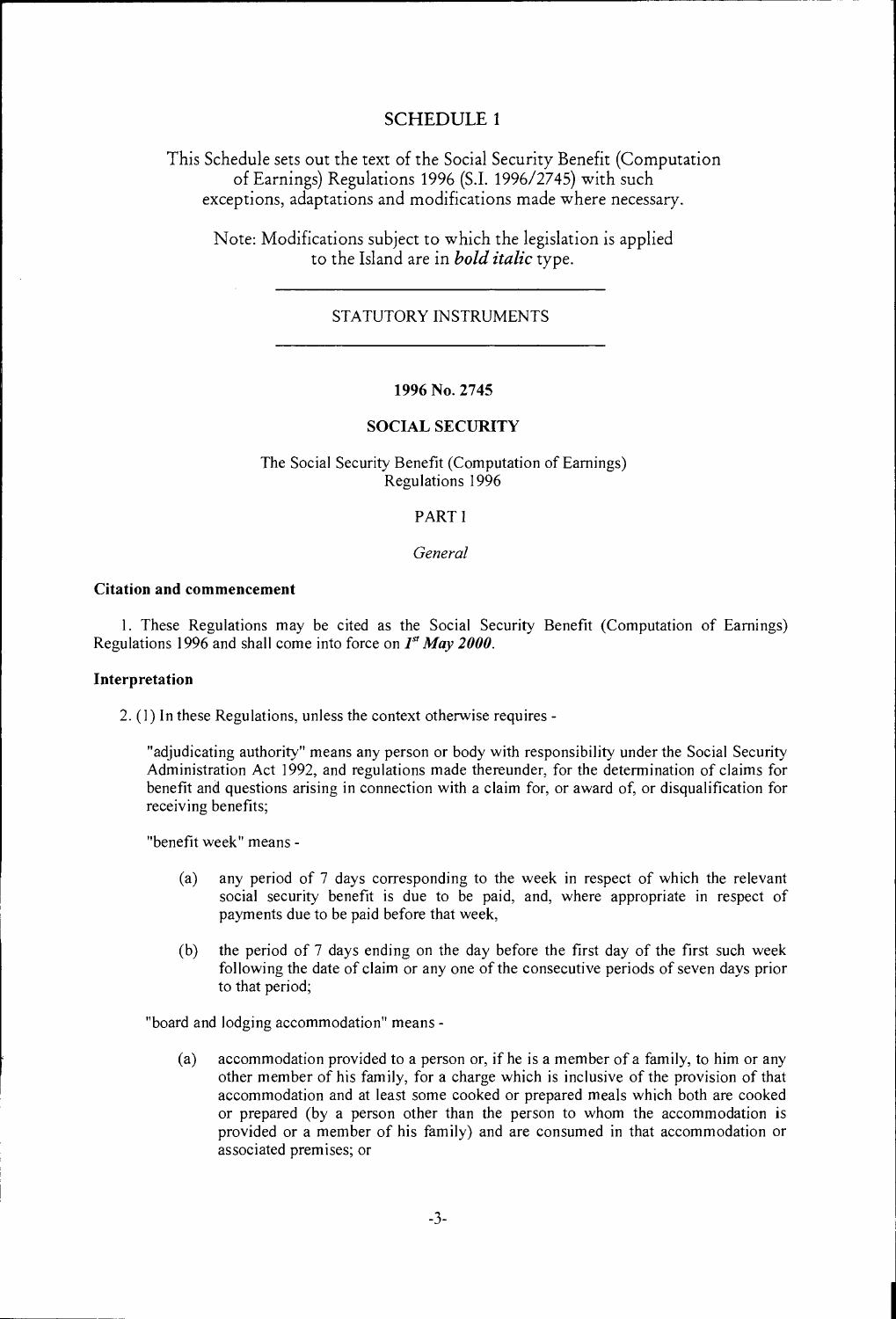*"standard* rate" where it relates to rates of tax has the same meaning as in the *Income Tax Act 1970* by virtue of section *1(2)(a)(i)* of that Act;

"maternity leave" means a period during which a woman is absent from work because she is pregnant or has given birth to a child, and at the end of which she has a right to return to work either under the terms of her contract of employment or under *section 33 of the Employment Act 1991 (an Act of Tynwald);* 

"net earnings" means such earnings as are calculated in accordance with regulation 10(4);

"net profit" means such profit as is calculated in accordance with regulation 13(4);

"occupational pension scheme" has the same meaning as in section 1 of the Pension Schemes Act 1993(a);

"partner" means where a claimant -

- (a) is a member of a married or an unmarried couple, the other member of that couple;
- (b) is married polygamously to two or more members of his household, any such member;

"payment" includes a part of a payment;

"pay period" means the period in respect of which a claimant is, or expects to be, normally paid by his employer, being a week, a fortnight, four weeks, a month or other shorter or longer period as the case may be;

"personal pension scheme" has the same meaning as in section 1 of the Pension Schemes Act 1993 in respect of an employed earner and, in the case of a self-employed earner, includes a scheme approved by the *Assessor of Income Tax under the Income Tax (Retirement Benefit Schemes) Act 1978 (an Act of Tynwald);* 

"polygamous marriage" means any marriage during the subsistence of which a party to it is married to more than one person and the ceremony of marriage took place under the law of a country which permits polygamy;

"relevant earnings limit" means the amount of a claimant's earnings in excess of which the benefit, supplement, allowance, pension or increase in question is not payable;

"retirement annuity contract" means a contract or trust scheme approved *by the Assessor of Income Tax;* 

"self-employed earner" means a person who is in gainful employment in *the Isle of Man*  otherwise than as an employed earner and includes -

- (a) a person in any employment which would be such employment if it were in *the Isle of Man,* and
- (b) a person in any such employment which, in accordance with the provisions of the Contributions and Benefits Act and of any regulations made thereunder, is to be disregarded in relation to liability for contributions;

"voluntary organisation" means a body, other than a public or local authority, the activities of which are carried on otherwise than for profit;

*• (a)* 1993 c.48.

•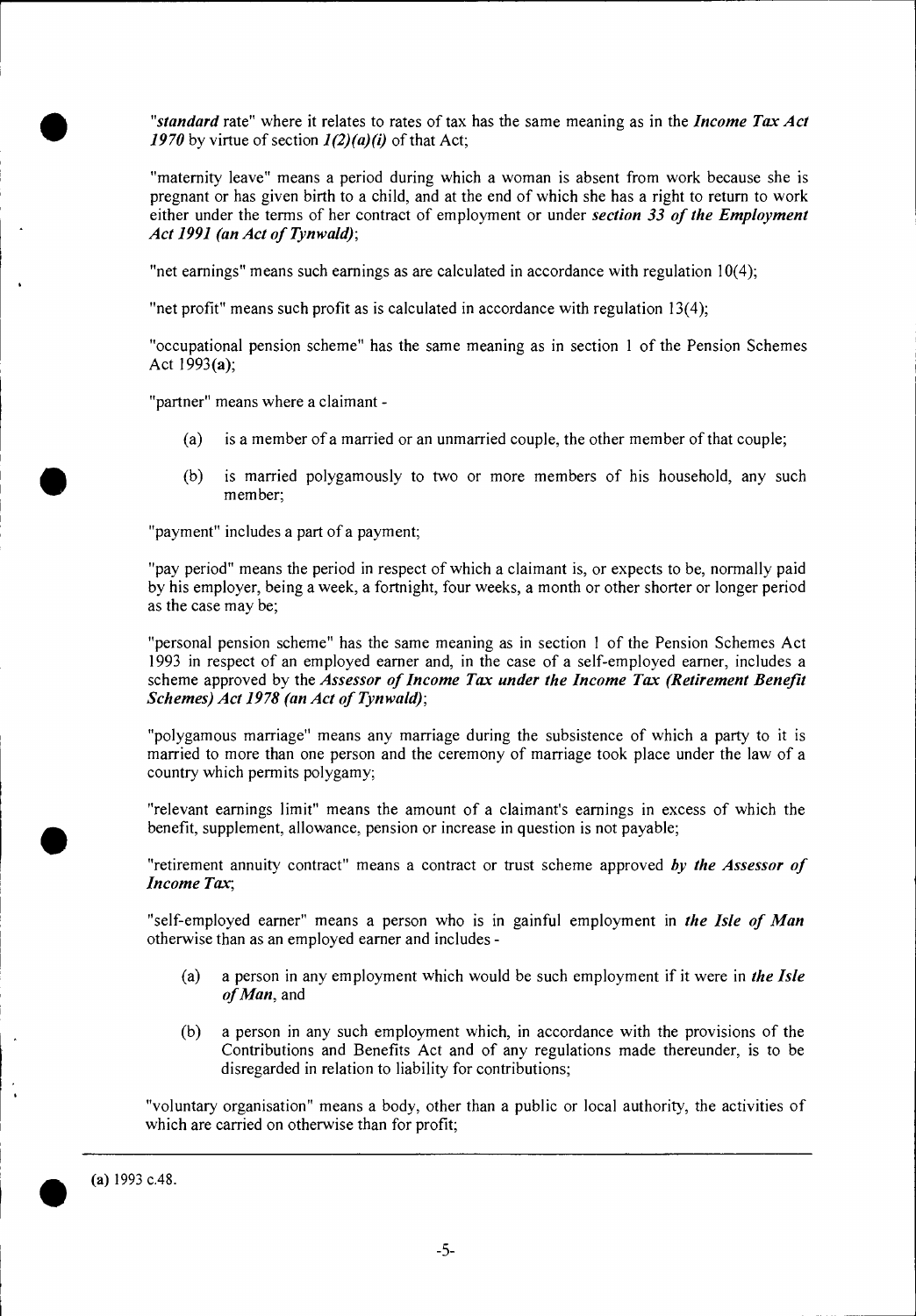"week" means a period of 7 days and for the purposes of section 80 of, and paragraph 4(6) of Schedule 7 to, the Contributions and Benefits Act, a period of 7 days being the relevant benefit week;

"year of assessment" has the meaning prescribed in section *120 of the Income Tax Act 1970 (an Act of Tynwald).* 

(2) In these Regulations, unless the context otherwise requires, a reference -

- (a) to a numbered regulation or Schedule is to the regulation in or Schedule to these Regulations bearing that number;
- (b) in a regulation or Schedule to a numbered paragraph is to the paragraph in that regulation or Schedule bearing that number;
- (c) in a paragraph to a lettered or numbered sub-paragraph is to the sub-paragraph in that paragraph bearing that letter or number.

#### **Calculation of earnings**

S 3. (1) For the purposes of Parts **II** to V of the Contributions and Benefits Act and of any regulations made thereunder which relate to benefit under those Parts of that Act or regulations, the earnings of a claimant shall be calculated by determining in accordance with these Regulations the weekly amount of his earnings.

(2) The amount of a claimant's earnings for any period shall be the whole of those earnings (including any earnings which he is treated as possessing under regulation 4 (notional earnings)) except in so far as regulations 10 and 13 provide that certain sums shall be disregarded or deducted as appropriate.

#### **Notional earnings**

4. (1) Where a claimant's earnings are not ascertainable at the date of the determination of the claim or of any subsequent review the adjudicating authority shall treat the claimant as possessing such earnings as is reasonable in the circumstances of the case having regard to the number of hours worked and the earnings paid for comparable employment in the area.

(2) Where -

- (a) a claimant performs a service for another person; and
- (b) that person makes no payment of earnings or pays less than that paid for a comparable employment in the area,

the adjudicating authority shall treat the claimant as possessing such earnings (if any) as is reasonable for that employment unless the claimant satisfies the adjudicating authority that the means of that person are insufficient for him to pay or to pay more for the service; but this paragraph shall not apply to a claimant who is engaged by a charitable or voluntary organisation or is a volunteer if the adjudicating authority is satisfied in any of those cases that it is reasonable for him to provide his services free of charge.

(3) Where a claimant is treated as possessing any earnings under paragraph (1) or (2) these Regulations shall apply for the purposes of calculating the amount of those earnings as if a payment had actually been made and as if they were actual earnings which he does possess except that paragraph (4) of regulation 10 (calculation of net earnings of employed earners) shall not apply and his net earnings shall be calculated by taking into account the earnings which he is treated as possessing, less - •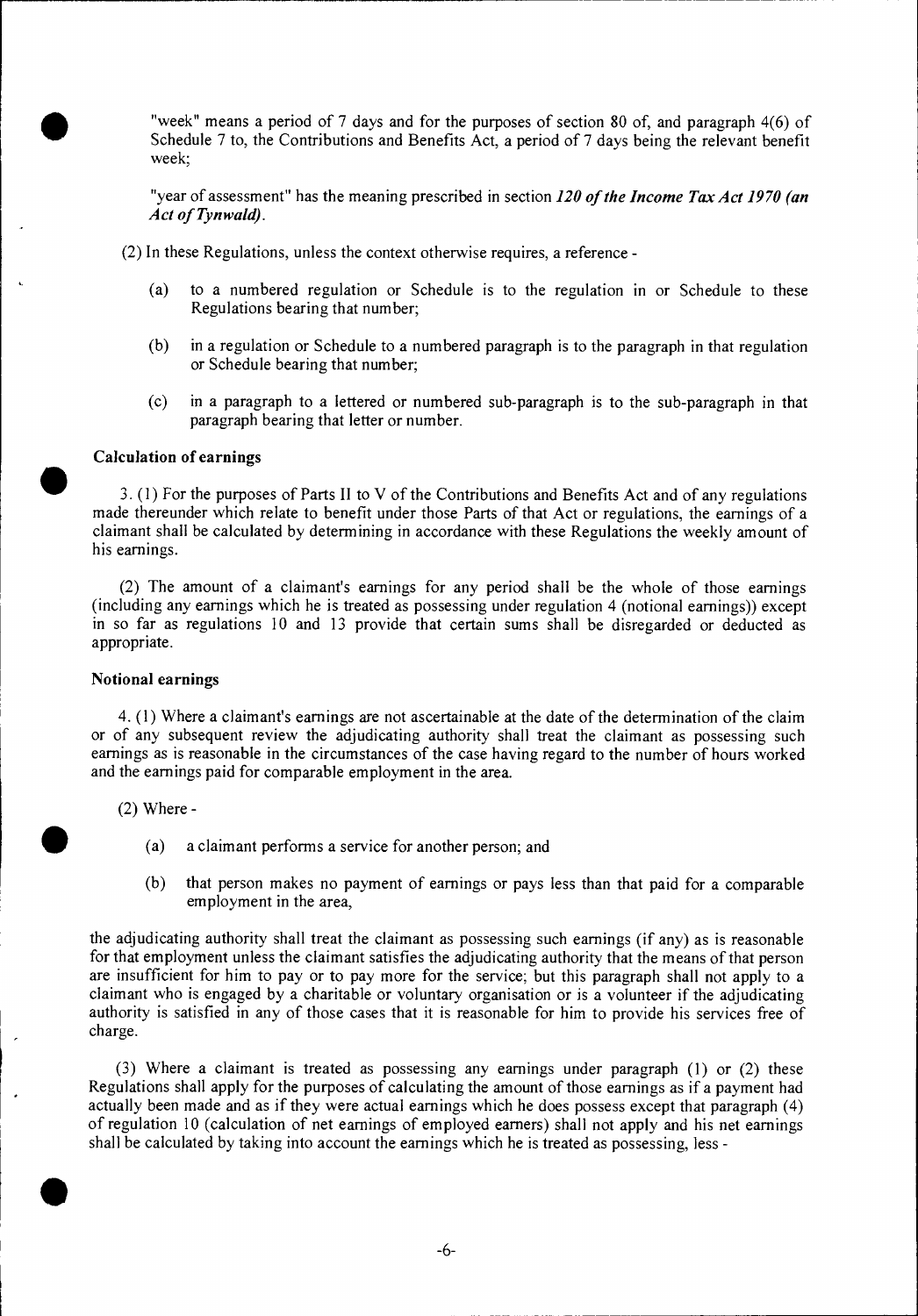- (a) an amount in respect of income tax equivalent to an amount calculated by applying to those earnings the *standard* rate of tax in the year of assessment less only the personal *allowance* to which the claimant is entitled under *section 35 of the Income Tax Act 1970 (an Act of Tynwald)* (personal *allowance)* as is appropriate to his circumstances; but, if the period over which those earnings are to be taken into account is less than a year, the earnings to which the rate of tax is to be applied and the amount of the personal *allowance*  deductible under this paragraph shall be calculated on a pro rata basis;
- (b) where the weekly amount of those earnings *exceeds* the lower earnings limit, an amount representing primary Class 1 contributions *payable* under the Contributions and Benefits Act, calculated by applying to *the amount which exceeds the lower earnings limit* the primary *percentage* in accordance with section 8(1)(a) and (b) of that Act; and
- (c) one half of any sum payable by the claimant in respect of a pay period by way of a contribution towards an occupational or personal pension scheme.

#### **Rounding of fractions**

5. Where any calculation under these Regulations results in a fraction of a penny that fraction shall, *if* it would be to the claimant's advantage, be treated as a penny, otherwise it shall be disregarded.

#### PART II

#### *Employed Earners*

#### **Calculation of earnings of employed earners**

6. (1) Earnings derived from employment as an employed earner shall be calculated or estimated over a period determined in accordance with the following paragraphs and at a weekly amount determined in accordance with regulation 8 (calculation of weekly amount of earnings).

(2) Subject to paragraphs (3) and (5) to (8), the period over which a payment is to be taken into account -

- (a) in a case where it is payable in respect of a period, shall be a period equal to a benefit week or such number of benefit weeks as comprise the period commencing on the date on which earnings are treated as paid under regulation 7 (date on which earnings are treated as paid) and ending on the day before the date on which earnings of the same kind (excluding earnings of the kind mentioned at regulation  $9(1)(a)$  to (j)) and from the same source would, or would if the employment was continuing, next be treated as paid under that regulation;
- (b) in any other case, shall be a period equal to such number of weeks as is equal to the number (less any fraction of a whole number) calculated in accordance with the formula -

$$
\begin{array}{c}\n P \\
 \overline{Q+R}\n \end{array}
$$

where -

P is the net earnings;

Q is the amount of the relevant earnings limit plus one penny; and

R is the total of the sums which would fall to be disregarded or deducted as appropriate under regulation  $10(2)$  or (3) (calculation of net earnings of employed earners),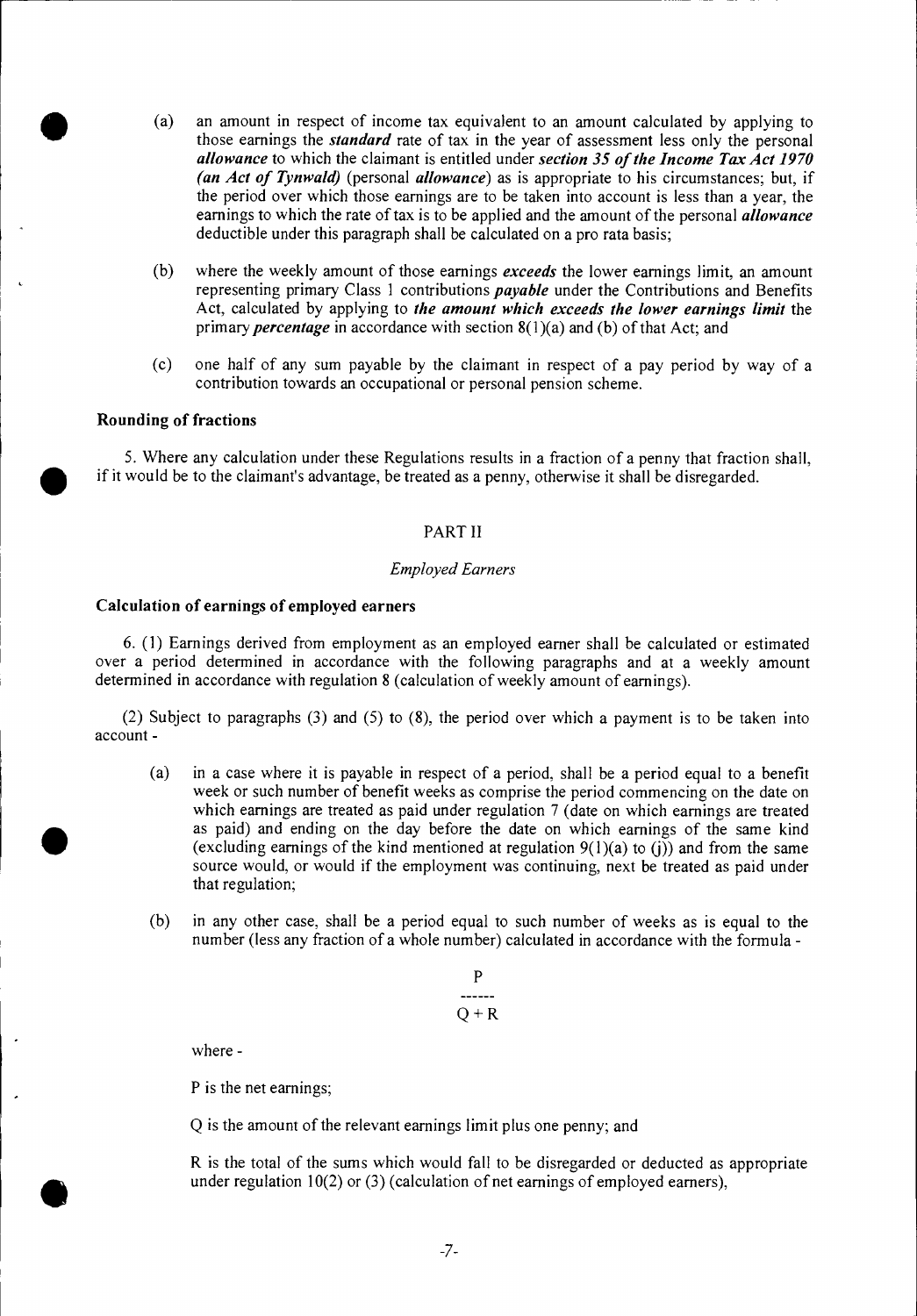• and that period shall begin on the date on which the payment is treated as paid under regulation 7 (date on which earnings are treated as paid).

(3) Where earnings not of the same kind are derived from the same source and the periods in respect of which those earnings would, but for this paragraph, fall to be taken into account overlap, wholly or partly, those earnings shall be taken into account over a period -

- (a) equal to the aggregate length of those periods, and
- (b) beginning with the earliest date on which any part of those earnings would otherwise be treated as paid under regulation 7 (date on which earnings are treated as paid).

(4) In a case to which paragraph (3) applies, earnings under regulation 9 (earnings of employed earners) shall be taken into account in the following order of priority -

- (a) earnings normally derived from the employment;
- (b) any payment to which paragraph  $(1)(b)$  or  $(c)$  of that regulation applies;
- (c) any payment to which paragraph  $(1)(i)$  of that regulation applies;
- (d) any payment to which paragraph  $(1)(d)$  of that regulation applies.

(5) Where earnings to which regulation 9(1)(b) to (d) (earnings of employed earners) applies are paid in respect of part of a day, those earnings shall be taken into account over a period equal to a week.

(6) Where earnings to which regulation  $9(1)(i)(i)$  (earnings of employed earners) applies are paid in respect of or on the termination of any employment which is not part-time employment, the period over which they are to be taken into account shall be -

- (a) a period equal to such number of weeks as is equal to the number (less any fraction of a whole number) obtained by dividing the net earnings by the maximum weekly amount which, on the date on which the payment of earnings is made, is *prescribed under paragraph 8 of Schedule 8 to the Employment Act 1991 (an Act of Tynwald);* or
- (b) a period equal to the length of the specified period,

whichever is the shorter, and that period shall begin on the date on which the payment is treated as paid under regulation 7 (date on which earnings are treated as paid).

(7) Any earnings to which regulation  $9(1)(i)(ii)$  applies which are paid in respect of or on the termination of part-time employment, shall be taken into account over a period equal to one week.

(8) In this regulation -

"part-time employment" means -

- (a) subject to the provisions of sub-paragraphs (b) to (d) of this definition, employment in which a person is engaged, or, where his hours of work fluctuate, he is engaged on average, for less than 16 hours a week being work for which payment is made or which is done in expectation of payment;
- (b) subject to sub-paragraph (c) of this definition, the number of hours for which a person is engaged in work shall be determined -
	- (i) where no recognisable cycle has been established in respect of a person's work, by reference to the number of hours or, where those hours are likely to fluctuate, the average of the hours, which he is expected to work in a week;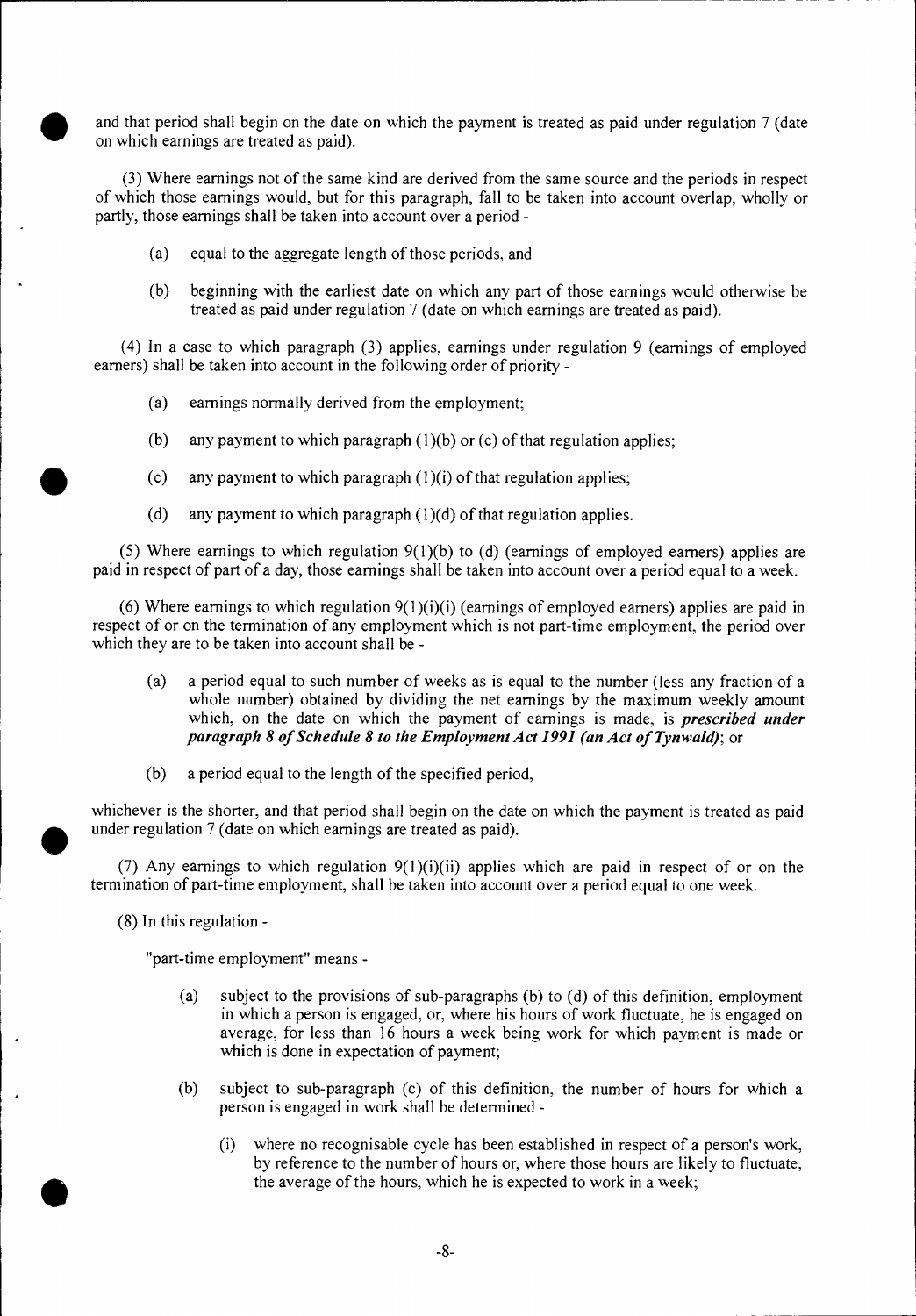- (ii) where the number of hours for which he is engaged fluctuate, by reference to the average of hours worked over -
	- (aa) if there is a recognisable cycle of work, the period of one complete cycle (including, where the cycle involves periods in which the person does not work, those periods but disregarding any other absences);
	- (bb) in any other case, the period of five weeks immediately before the date of claim or the date of review, or such other length of time as may, in the particular case, enable the person's average hours of work to be determined more accurately;
- (c) where for the purpose of sub-paragraph  $(b)(ii)(aa)$  of this definition, a person's recognisable cycle of work at a school, other educational establishment or other place of employment is one year and includes periods of school holidays or similar vacations during which he does not work, those periods and any other periods not forming part of such holidays or vacations during which he is not required to work shall be disregarded in establishing the average hours for which he is engaged in work;
- (d) for the purposes of sub-paragraphs (a) and (b) of this definition, in determining the number of hours for which a person is engaged in work, that number shall include any time allowed to that person by his employer for a meal or for refreshment, but only where that person is, or expects to be, paid earnings in respect of that time;

"specified period" means a period equal to -

- (a) a week or such number of weeks (less any fraction of a whole number) as comprise the period of notice which is applicable to a person, or would have been applicable if it had not been waived; less
- (b) any part of that period during which the person has continued to work in the employment in question or in respect of which he has received a payment to which regulation 9(1)(c) applies,

and for the purposes of this definition "period of notice" means the period of notice of termination of employment to which a person is entitled by statute or by contract, whichever is the longer, or, if he is not entitled to such notice, the period of notice which is customary in the employment in question.

#### **Date on which earnings are treated as paid**

7. Earnings to which regulation 6 (calculation of earnings of employed earners) or 11(2) (calculation of earnings of self-employed earners) applies shall be treated as paid -

(a) (i) in the case of a payment in respect of an adult dependant of an increase of maternity allowance payable under section 82(2) of the Contributions and Benefits Act or an increase of invalid care allowance payable under paragraph 7 of Schedule 2 to the Social Security Benefit (Dependency) Regulations 1977(a); or

(a) S.I. 1977/343.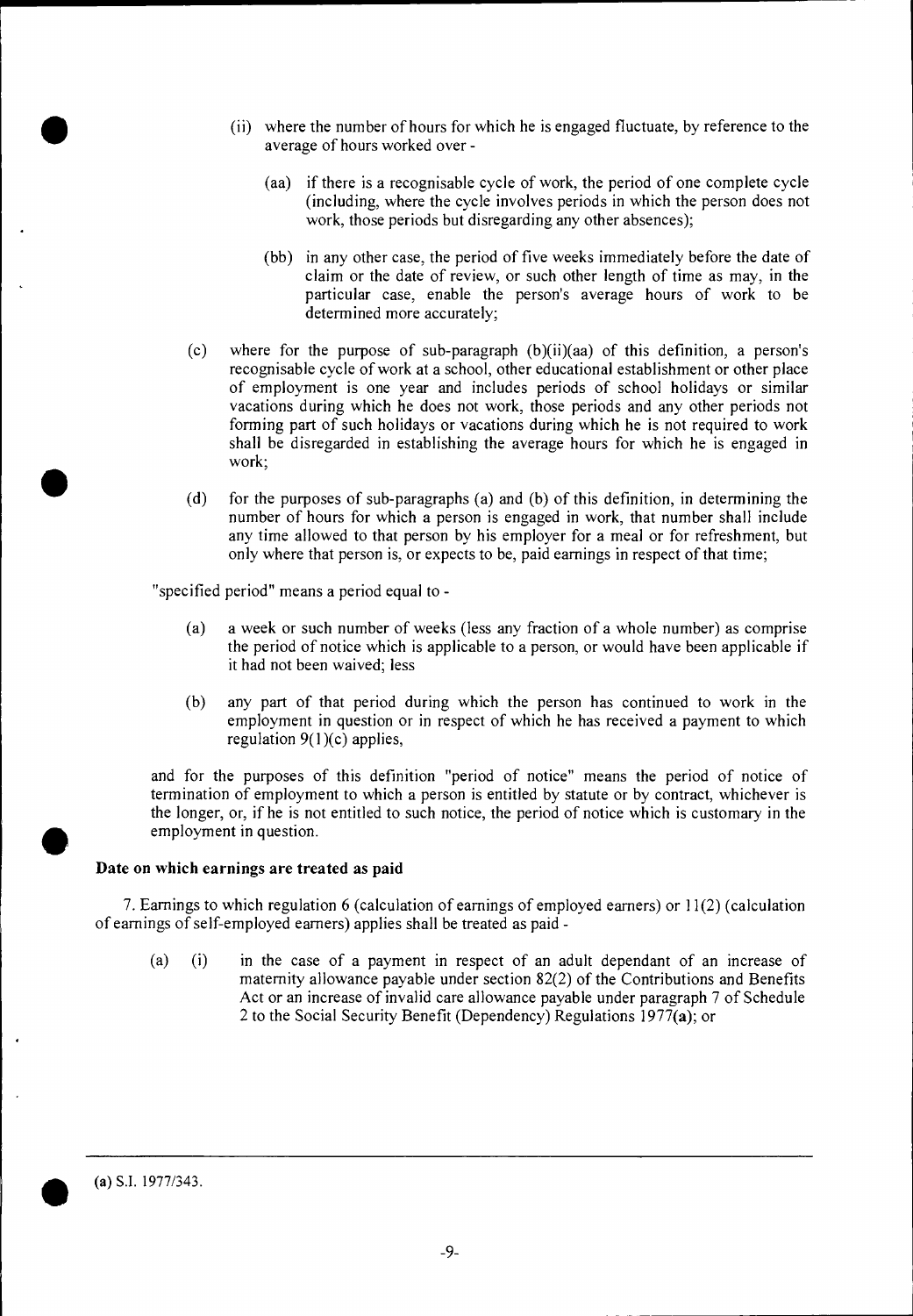(ii) in the case of a payment in respect of an adult dependant who is not residing with the claimant of an increase of Category A or Category C retirement pension payable under section  $83(2)(b)$  or  $84(1)$  and  $84(2)(b)$  of the Contributions and Benefits Act or a disablement pension where the claimant is entitled to an unemployability supplement payable under paragraph  $6(1)(a)(ii)$  of Schedule 7 to the Contributions and Benefits Act,

on the first day of the benefit week following the benefit week in which the payment is due to be paid;

(b) in any other case, on the first day of the benefit week in which the payment is due to be paid.

#### **Calculation of weekly amount of earnings**

•

•

8. (1) For the purposes of regulation 6 (calculation of earnings of employed earners), subject to paragraphs (2) to (4), where the period in respect of which a payment is made -

- (a) does not exceed a week, the weekly amount shall be the amount of that payment;
- (b) exceeds a week, the weekly amount shall be determined
	- (i) in a case where that period is a month, by multiplying the amount of that payment by 12 and dividing the product by 52;
	- (ii) in a case where that period is three months, by multiplying the amount of the payment by 4 and dividing the product by 52;
	- (iii) in a case where that period is a year, by dividing the amount of the payment by  $52$ ;
	- (iv) in any other case, by multiplying the amount of the payment by 7 and dividing the product by the number equal to the number of days in the period in respect of which it is made.

• (2) Where a payment of earnings from a particular source is or has been paid regularly and that payment falls to be taken into account in the same benefit week as a payment of the same kind and from the same source, the amount of those earnings to be taken into account in any one benefit week shall not exceed the weekly amount determined under paragraph (1)(a) or (b), as the case may be, of the payment which under regulation 7 (date on which earnings are treated as paid) is treated as paid first.

(3) Where the amount of the claimant's net earnings fluctuates and has changed more than once, or a claimant's regular pattern of work is such that he does not work every week, the application of the foregoing paragraphs may be modified so that the weekly amount of his earnings is determined by reference to his average weekly earnings -

- (a) if there is a recognisable cycle of work, over the period of one complete cycle (including, where the cycle involves periods in which the claimant does no work, those periods but disregarding any other absences);
- (b) in any other case, over a period of five weeks or such other period as may, in the particular case, enable the claimant's average weekly earnings to be determined more accurately.

(4) Where any payment of earnings is taken into account under paragraph (7) of regulation 6 (calculation of earnings of employed earners), over the period specified in that paragraph, the amount to be taken into account shall be equal to the amount of the payment.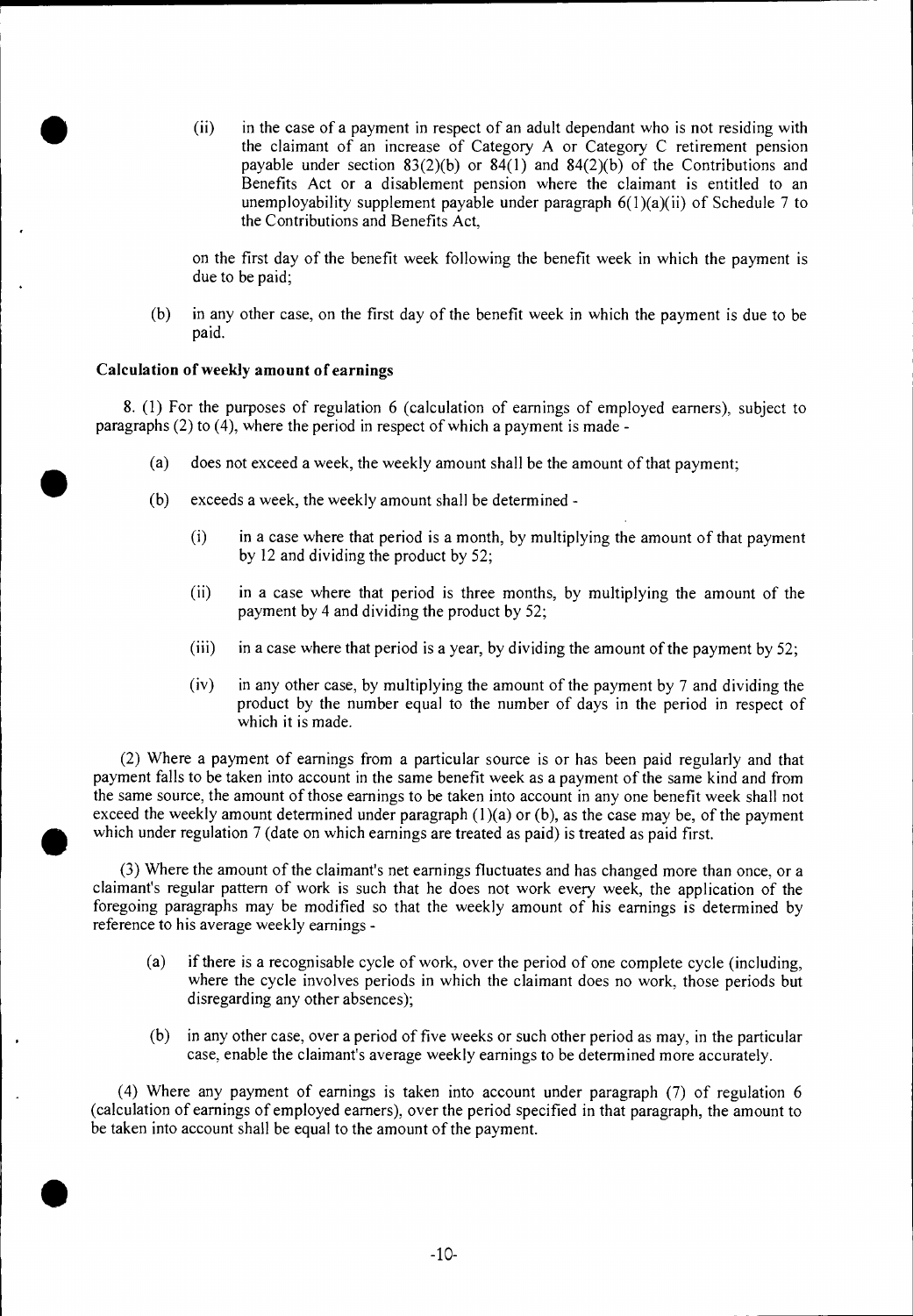#### **0 Earnings of employed earners**

9. (1) Subject to paragraphs (2) and (3), "earnings", in the case of employment as an employed earner, means any remuneration or profit derived from that employment and includes -

- (a) any bonus or commission;
- (b) any payment in lieu of remuneration except any periodic sum paid to a claimant on account of the termination of his employment by reason of redundancy;
- (c) any payment in lieu of notice;
- (d) any holiday pay except any payable more than four weeks after the termination or interruption of employment;
- (e) any payment by way of a retainer;
- (f) any payment made by the claimant's employer in respect of expenses not wholly, exclusively and necessarily incurred in the performance of the duties of the employment, including any payment made by the claimant's employer in respect of -
	- (i) travelling expenses incurred by the claimant between his home and place of employment;
	- (ii) expenses incurred by the claimant under arrangements made for the care of a member of his family owing to the claimant's absence from home;
- (g) any award of compensation made under *section 45 of the Employment Act 1991 (an Act of Tynwald);*
- (h) *omitted;*

•

•

- (i) where
	- (i) a payment of compensation is made in respect of employment which is not parttime employment and that payment is not less than the maximum weekly amount, the amount of the compensation less the deductible remainder, where that is applicable;
	- (ii) a payment of compensation is made in respect of employment which is part-time employment, the amount of the compensation;
- (j) any remuneration paid by or on behalf of an employer to the claimant in respect of a period throughout which the claimant is on maternity leave or is absent from work because he is ill.
- (2) For the purposes of paragraph  $(1)(i)(i)$  the "deductible remainder" -
	- (a) applies in cases where dividing the amount of the compensation by the maximum weekly amount produces a whole number plus a fraction; and
	- (b) is equal to the difference between
		- (i) the amount of the compensation; and
		- (ii) the product of the maximum weekly amount multiplied by the whole number.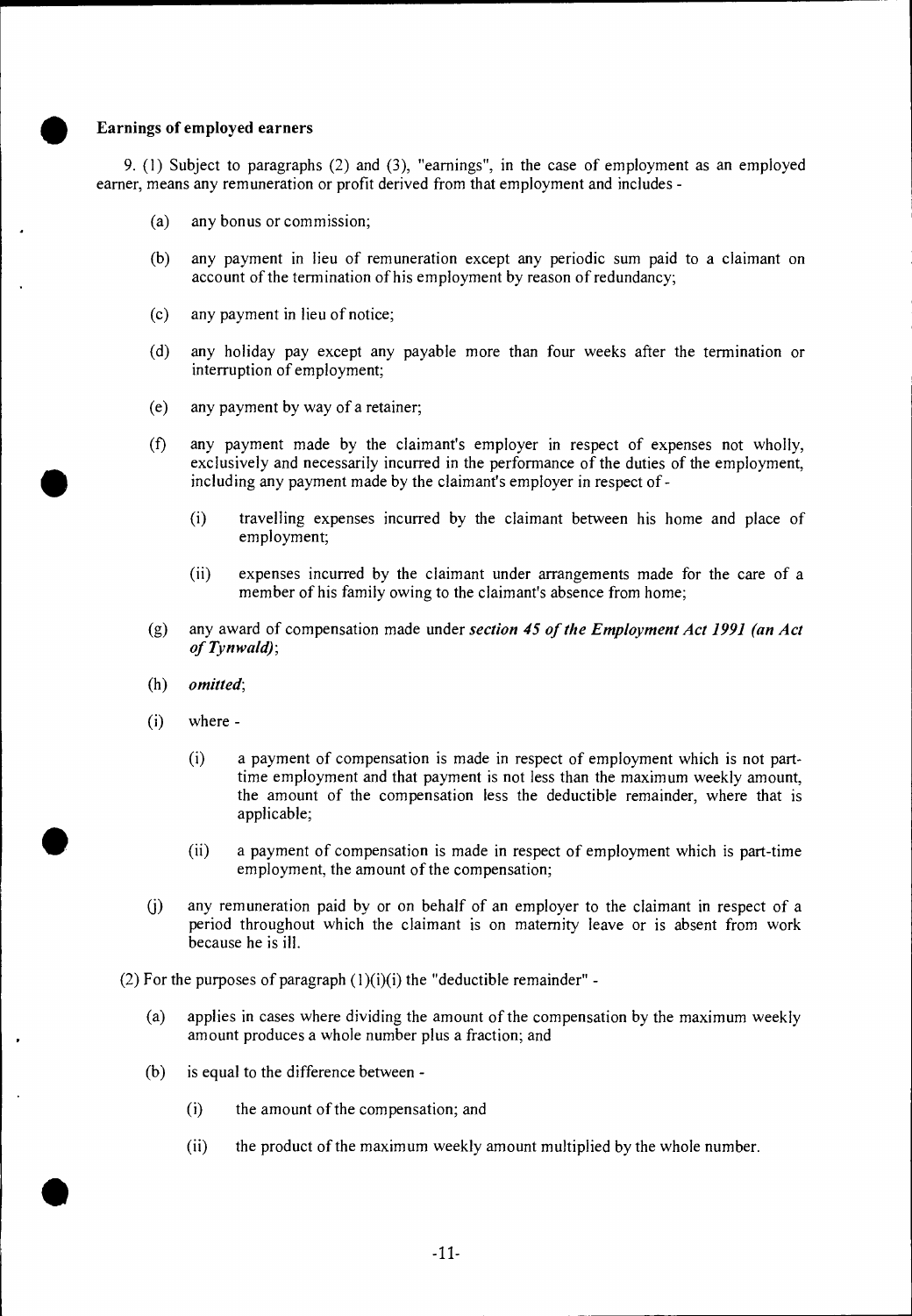(3) "Earnings" shall not include any payment in respect of expenses wholly, exclusively and necessarily incurred in the performance of the duties of the employment.

(4) In this regulation -

•

"compensation" means any payment made in respect of or on the termination of employment in a case where a person has not received or received only part of a payment in lieu of notice due or which would have been due to him had he not waived his right to receive it, other than -

- (a) any payment specified in paragraph (1)(a) to *(g);*
- (b) any payment specified in paragraph (3);
- (c) any redundancy payment within the meaning of *the Redundancy Payments Act 1990 (an Act of Tynwald);*
- (d) any refund of contributions to which that person was entitled under an occupational pension scheme;
- (e) any compensation payable by virtue of section 173 or section 178(3) or (4) of the Education Reform Act 1988;

"maximum weekly amount" means the maximum weekly amount which, on the date on which the payment of compensation is made, is *prescribed under paragraph 8 of Schedule 8 to the Employment Act 1991 (an Act of Tynwald);* 

"part-time employment" has the same meaning as in regulation 6(8) (calculation of earnings of employed earners).

#### **Calculation of net earnings of employed earners**

10. (1) For the purposes of regulations 3 (calculation of earnings) and 6 (calculation of earnings of employed earners) the earnings of a claimant derived from employment as an employed earner to be taken into account shall, subject to paragraphs (2) and (3), be his net earnings.

(2) Except in a case to which paragraph (3) applies, there shall be disregarded or deducted as appropriate from a claimant's net earnings -

- (a) any sum, where applicable, specified in Schedule 1; and
- (b) any relevant child care charges to which *regulation 15 of the Family Income Supplement (General) Regulations 1998(a) (treatment of child care charges)* applies, up to a maximum deduction *of whichever of the sums specified in regulation 14(2) of those Regulations (maximum deduction of child care charges) applies.*

(3) In the case of entitlement to invalid care allowance under section 70 of the Contributions and Benefits Act there shall be disregarded or deducted as appropriate from a claimant's net earnings -

- (a) any sum, where applicable, specified in Schedule 1; and
- (b) any care charges to which Schedule 3 applies up to a maximum deduction, in respect of such care charges incurred by any claimant, of 50% of his net earnings less those sums, if any, specified in Schedule 1 which are disregarded.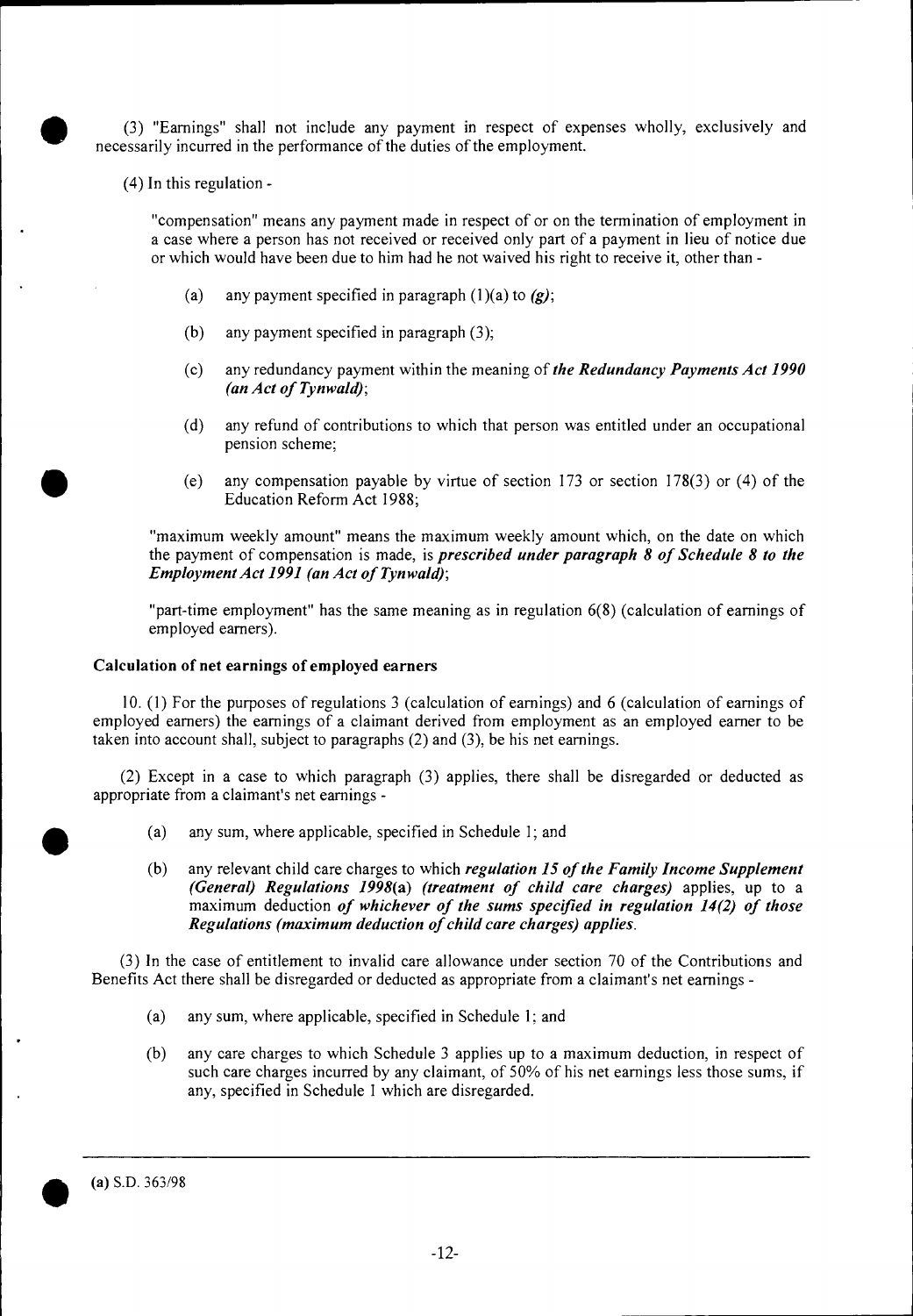0 (4) For the purposes of paragraph (1) net earnings shall be calculated by taking into account the gross earnings of the claimant from that employment less -

- (a) any amount deducted from those earnings by way of
	- (i) income tax;
	- (ii) primary Class 1 contributions under the Contributions and Benefits Act; and
- (b) one half of any sum paid by the claimant in respect of a pay period by way of a contribution towards an occupational or personal pension scheme.

#### PART III

#### *Self-Employed Earners*

Calculation of earnings of self-employed earners<br>
11. (1) Except where paragraph (2) applies, where a claimant's earnings consist of earnings from<br>
employment as a self-employed earner the weekly amount of his earnings sha reference to his average weekly earnings from that employment -

- (a) over a period of one year; or
- (b) where the claimant has recently become engaged in that employment or there has been a change which is likely to affect the normal pattern of business, over such other period as may, in any particular case, enable the weekly amount of his earnings to be determined more accurately.

(2) Where the claimant's earnings consist of royalties or sums paid periodically for or in respect of any copyright those earnings shall be taken into account over a period equal to such number of weeks as is equal to the number (less any fraction of a whole number) calculated in accordance with the formula -

$$
\frac{S}{T+U}
$$

where -

S is the earnings;

T is the relevant earnings limit plus one penny; and

U is the total of the sums which would fall to be disregarded or deducted as appropriate under regulation 13(2) or (3) (calculation of net profit of self-employed earners).

(3) The period mentioned in paragraph (2) shall begin on the date on which the payment is treated as paid under regulation 7 (date on which earnings are treated as paid).

#### **Earnings of self-employed earners**

12. (1) Subject to paragraph (2), "earnings", in the case of employment as a self-employed earner, means the gross receipts of the employment.

(2) "Earnings" shall not include -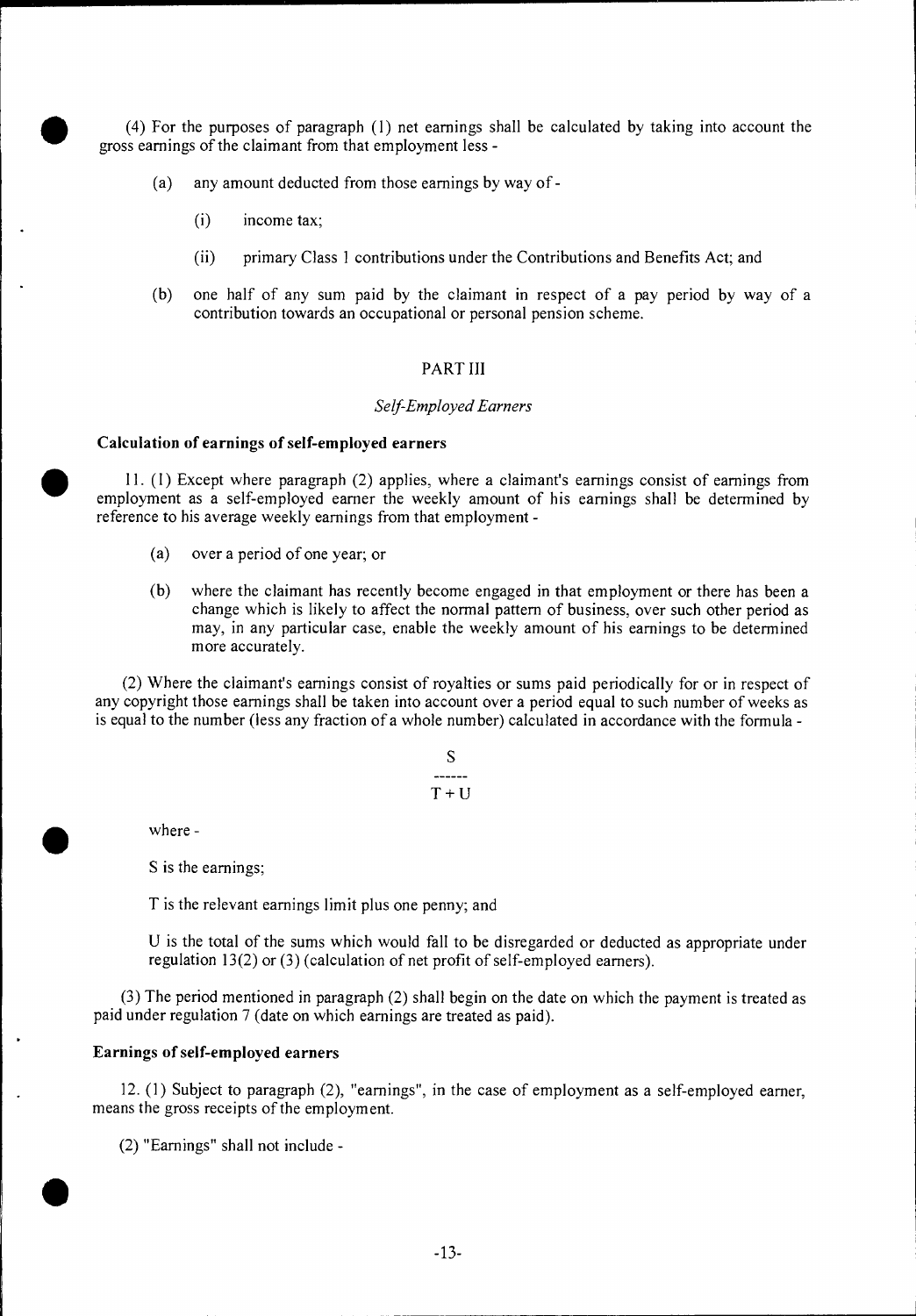- (a) the payments to be disregarded in the calculation of earnings as referred to at paragraphs 1, 2 and 3 of Schedule 1;
- (b) any payment to which paragraph 6 or 7 of Schedule I refers (payments in respect of a person accommodated with the claimant under an arrangement made by *the Department*  or voluntary organisation and payments made to the claimant by *the Department* or voluntary organisation in respect of persons temporarily in the claimant's care).

#### **Calculation of net profit of self-employed earners**

13. (I) For the purposes of regulations 3 (calculation of earnings) and 11 (calculation of earnings of self-employed earners), the earnings of a claimant to be taken into account shall be -

- (a) in the case of a self-employed earner who is engaged in employment on his own account, the net profit derived from that employment;
- (b) in the case of a self-employed earner whose employment is carried on in partnership or is that of a share fisherman his share of the net profit derived from that employment less -
	- (i) an amount in respect of income tax and of social security contributions payable under the Contributions and Benefits Act calculated in accordance with regulation 14 (deduction of tax and contributions for self-employed earners); and
	- (ii) one half of any premium paid in the period that is relevant under regulation 11 in respect of a retirement annuity contract or a personal pension scheme;
- (c) in paragraph (b) "share fisherman" means any person who
	- (i) is ordinarily employed in the fishing industry otherwise than under a contract of service, as a master or member of the crew of any fishing boat manned by more than one person, and is remunerated in respect of that employment in whole or in part by a share of profits or gross earnings of the fishing boat; or
	- (ii) has ordinarily been so employed, but who by reason of age or infirmity permanently ceases to be so employed and becomes ordinarily engaged in employment ashore in *the Isle of Man,* otherwise than under a contract of service, making or mending any gear appurtenant to a fishing boat or performing other services ancillary to or in connection with that boat and is remunerated in respect of that employment in whole or in part by a share of the profits or gross earnings of that boat and has not ceased to be ordinarily engaged in such employment.

(2) Except in a case to which paragraph (3) applies, there shall be disregarded or deducted as appropriate from a claimant's net profit -

- (a) any sum, where applicable, specified in Schedule 1; and
- (b) any relevant child care charges to which *regulation 15 of the Family Income Supplement (General) Regulations 1998 (treatment of child care charges)* applies, up to a maximum deduction *of whichever of the sums specified in regulation 14(2) of those Regulations (maximum deduction of child care charges) applies.*

(3) In the case of entitlement to invalid care allowance under section 70 of the Contributions and Benefits Act there shall be disregarded or deducted as appropriate from a claimant's net profit -

(a) any sum where applicable, specified in Schedule 1; and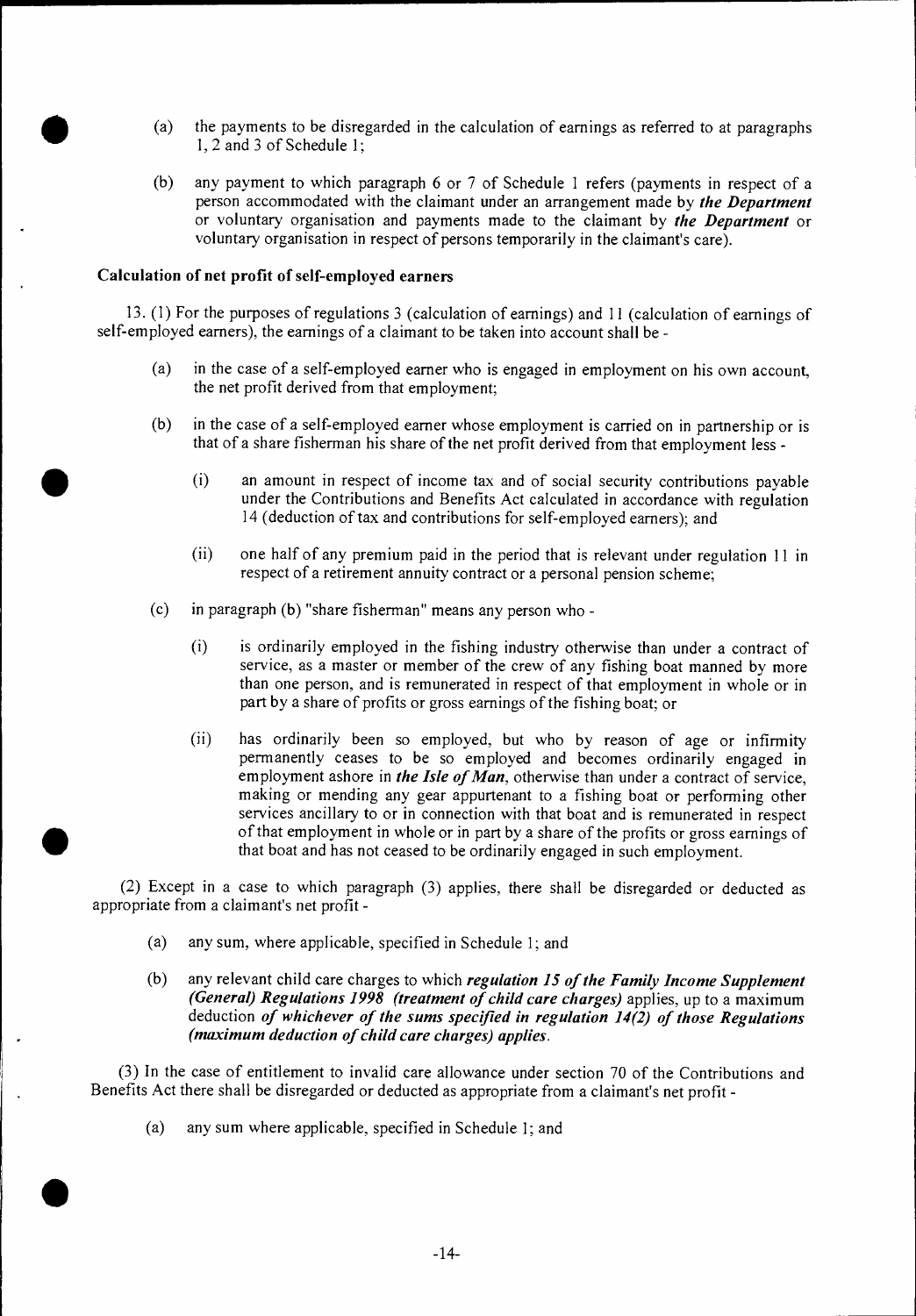(b) any care charges to which Schedule 3 applies up to a maximum deduction, in respect of such care charges incurred by any claimant, of 50% of his net profit less those sums, if any, specified in Schedule 1 which are disregarded.

(4) For the purposes of paragraph (1)(a), the net profit of the employment shall, except where paragraph (10) applies, be calculated by taking into account the earnings of the employment over the period determined under regulation 11 (calculation of earnings of self-employed earners) less -

- (a) subject to paragraphs (6) to (8), any expenses wholly and exclusively defrayed in that period for the purposes of that employment;
- (b) an amount in respect of
	- (i) income tax; and
	- (ii) social security contributions payable under the Contributions and Benefits Act, calculated in accordance with regulation 14 (deduction of tax and contributions for self-employed earners); and
- 5 (c) one half of any premium paid in the period that is relevant under regulation 11 in respect of a retirement annuity contract or a personal pension scheme.

(5) For the purposes of paragraph (1)(b), the net profit of the employment shall be calculated by taking into account the earnings of the employment over the period determined under regulation 11 less, subject to paragraphs (6) to (8), any expenses wholly and exclusively defrayed in that period for the purposes of that employment.

(6) Subject to paragraph (7), no deduction shall be made under paragraph (4)(a) or (5) in respect of -

(a) any capital expenditure;

 $\bullet$ 

 $\bullet$ 

- (b) the depreciation of any capital asset;
- (c) any sum employed or intended to be employed in the setting up or expansion of the employment;
- (d) any loss incurred before the beginning of the period determined under regulation 11 (calculation of earnings of self-employed earners);
- (e) the repayment of capital on any loan taken out for the purposes of the employment;
- (f) any expenses incurred in providing business entertainment.

(7) A deduction shall be made under paragraph (4)(a) or (5) in respect of the repayment of capital on any loan used for -

- (a) the replacement in the course of business of equipment or machinery; and
- (b) the repair of an existing business asset except to the extent that any sum is payable under an insurance policy for its repair.

(8) The adjudicating authority shall refuse to make a deduction in respect of any expenses under paragraph (4)(a) or (5) where the adjudicating authority is not satisfied that the expense has been defrayed or, having regard to the nature of the expense and its amount, that it has been reasonably incurred.

(9) For the avoidance of doubt -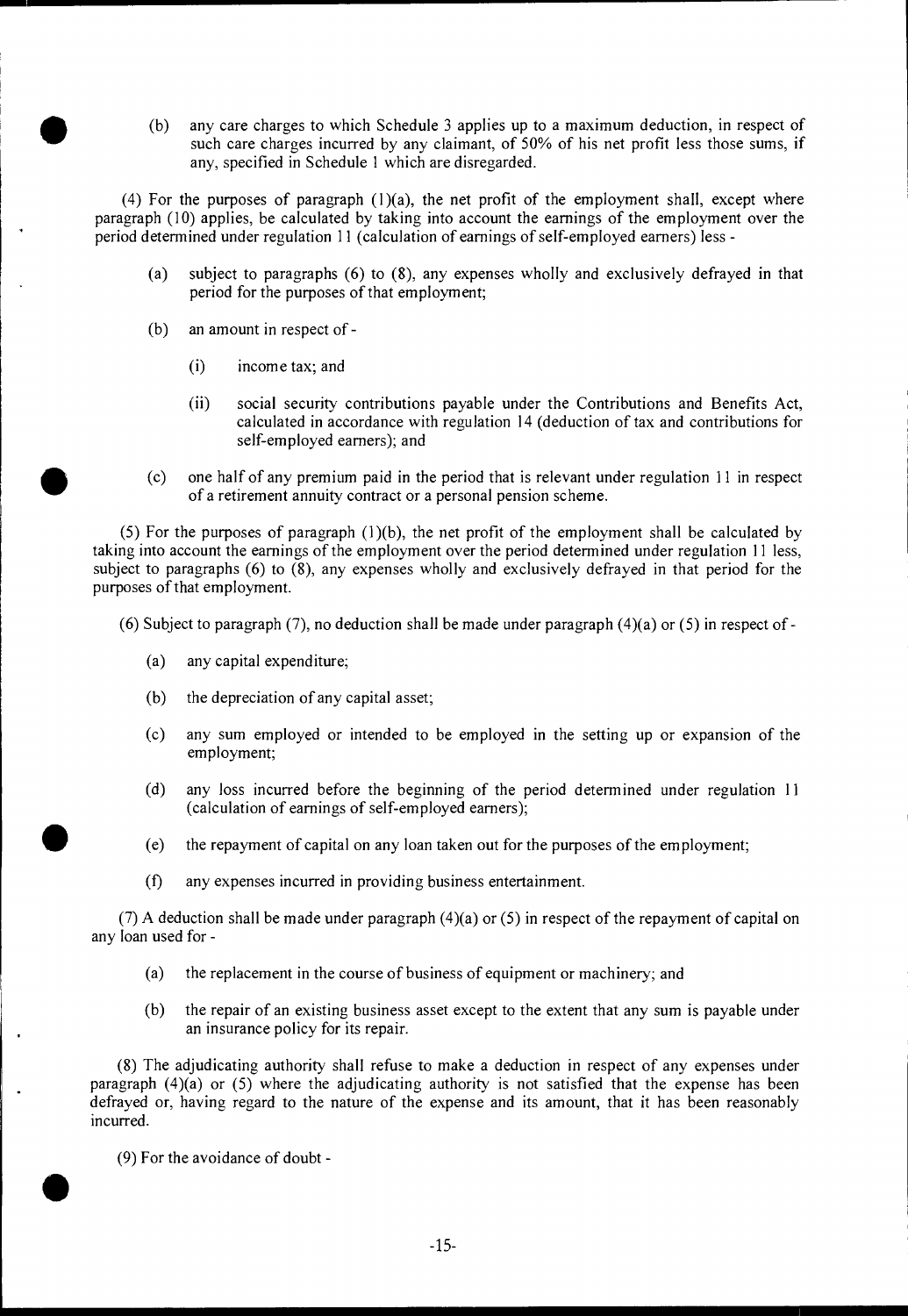- (a) a deduction shall not be made under paragraph  $(4)(a)$  or  $(5)$  in respect of any sum unless it has been expended for the purposes of the business;
- (b) a deduction shall be made thereunder in respect of
	- (i) the excess of any VAT paid over VAT received in the period determined under regulation 11 (calculation of earnings of self-employed earners);
	- (ii) any income expended in the repair of an existing asset except to the extent that any sum is payable under an insurance policy for its repair;
	- (iii) any payment of interest on a loan taken out for the purposes of the employment.

(10) Where a claimant is engaged in employment as a child minder the net profit of the employment shall be one-third of the earnings of that employment, less -

- (a) an amount in respect of
	- (i) income tax; and
	- (ii) social security contributions payable under the Contributions and Benefits Act, calculated in accordance with regulation 14 (deduction of tax and contributions for self-employed earners); and
- (b) one half of any premium paid in respect of a retirement annuity contract or a personal pension scheme.

(11) Notwithstanding regulation 11 (calculation of earnings of self-employed earners) and the foregoing paragraphs, an adjudicating authority may assess any item of a claimant's earnings or expenditure over a period other than that determined under regulation 11 as may, in the particular case, enable the weekly amount of that item of earnings or expenditure to be determined more accurately.

(12) For the avoidance of doubt where a claimant is engaged in employment as a self-employed earner and he is engaged in one or more other employments as a self-employed or employed earner any loss incurred in any one of his employments shall not be offset against his earnings in any other of his employments.

#### **Deduction of tax and contributions for self-employed earners**

14. (1) The amount to be deducted in respect of income tax under regulation  $13(1)(b)(i)$ ,  $(4)(b)(i)$  or (10)(a)(i) (calculation of net profit of self-employed earners) shall be calculated on the basis of the amount of chargeable income and as if that income were assessable to income tax at the *standard* rate of tax less only the personal *allowance* to which the claimant is entitled under *section 35 of the Income Tax Act 1970 (an Act of Tynwald)* (personal *allowance)* as is appropriate to his circumstances; but, if the period determined under regulation 39 (calculation of earnings of self-employed earners) is less than a year, earnings to which the rate of tax is to be applied and the amount of the personal *allowance*  deductible under this paragraph shall be calculated on a pro rata basis

(2) The amount to be deducted in respect of social security contributions under regulation  $13(1)(b)(i)$ ,  $(4)(b)(ii)$  or  $(10)(a)(ii)$  shall be the total of -

(a) the amount of Class 2 contributions payable under section 11(1) or, as the case may be, 11(3) of the Contributions and Benefits Act at the rate applicable at the date of the determination of the claim or of any subsequent review except where the claimant's chargeable income is less than the amount specified in section 11(4) of that Act (small earnings exception) for the tax year in which that date falls; but if the assessment period is less than a year, the amount specified for that year shall be reduced pro rata; and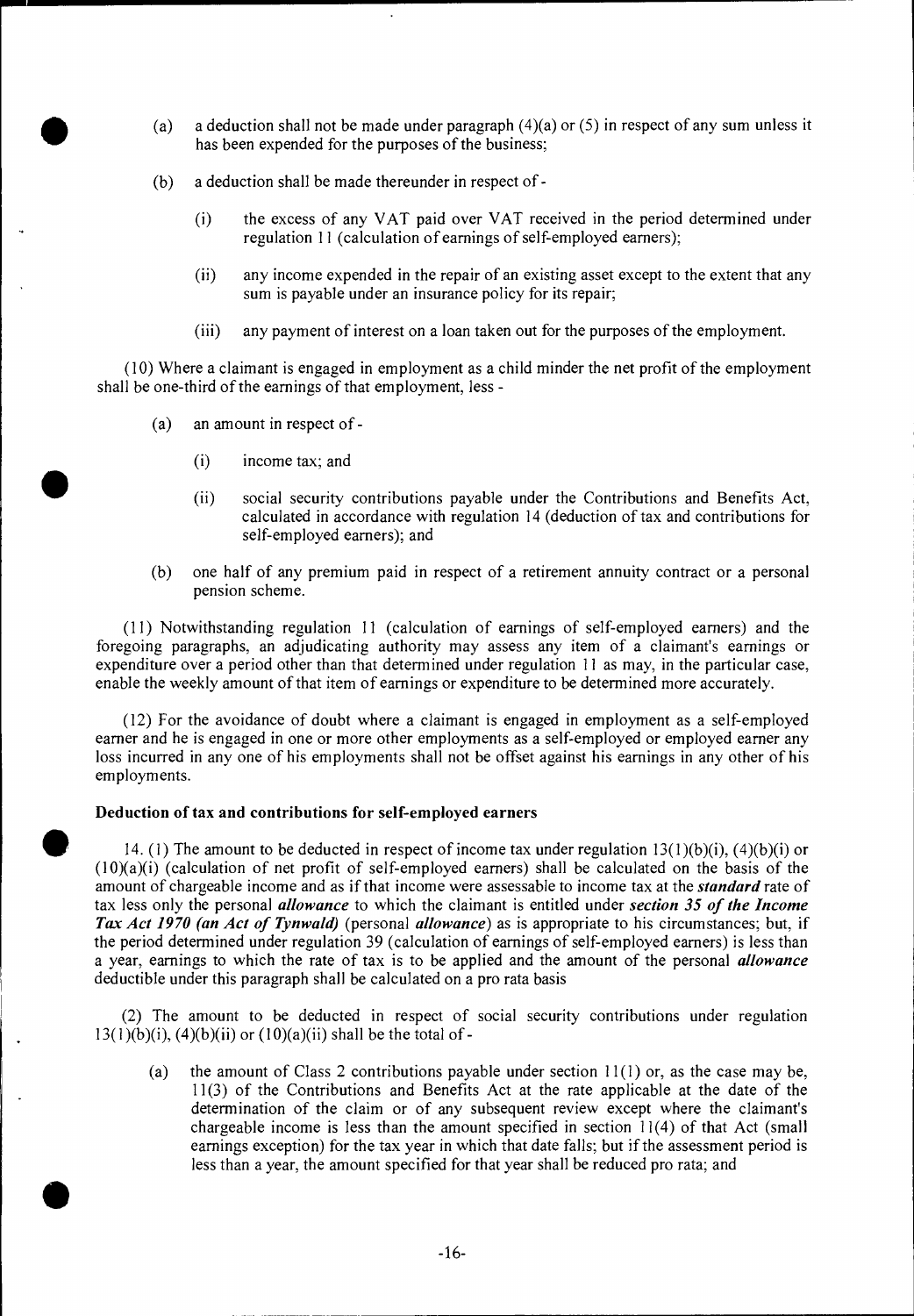(b) the amount of Class 4 contributions (if any) which would be payable under section 15 of that Act (Class 4 contributions recoverable under the Income Tax Acts) at the percentage rate applicable at the date of the determination of the claim or of any subsequent review on so much of the chargeable income as exceeds the lower limit but does not exceed the upper limit of profits and gains applicable for the tax year in which that date falls; but if the assessment period is less than a year, those limits shall be reduced pro rata.

(3) In this regulation "chargeable income" means -

- (a) except where sub-paragraph (b) applies, the earnings derived from the employment less any expenses deducted under paragraph  $(4)(a)$  or, as the case may be, (5) of regulation 13;
- (b) in the case of employment as a child minder, one-third of the earnings of that employment.

#### PART IV

#### *Transitional Provisions, Consequential Amendments And Revocations*

#### **Transitional provision for the treatment of earnings**

15. In the Social Security Benefit (Dependency and Computation of Earnings) Amendment Regulations 1989(a) for paragraph (4) of regulation 4 there shall be substituted the following paragraph -

> "(4) The definition of "earnings" in regulation 2(1) of the Social Security Benefit (Computation of Earnings) Regulations 1996 shall apply as though the words "or personal" were omitted.".

#### **Transitional provision to suspend benefit and make interim payments**

16. (1) Where the *Department* has prior to 25th November 1996 directed under regulation 6(1) of the Social Security Benefit (Computation of Earnings) Regulations 1978(b) (interim payments) that payment of any benefit shall be suspended and it appears to him that a question arises whether the award ought to be revised, that direction shall, unless the *Department* directs otherwise, continue to have effect and the benefit in question shall continue to be suspended for a further period until the amount of the claimant's earnings in respect of that further period has been determined in accordance with these Regulations.

(2) Where the *Department* has prior to 25th November 1996 made interim payments under regulation 6(2) of the Social Security Benefit (Computation of Earnings) Regulations 1978 and it is impracticable for a review relating to the claim to be immediately determined, *the Department* may make such further interim payments (not exceeding the amount of benefit in question which would be payable if there were no earnings less any interim payments already made) as *it* may think appropriate in the circumstances.

(3) After such further interim payments have been made to a claimant for any period after 25th November 1996 and the amount of the earnings in question has been determined -

(a) if the adjudicating authority determines that for that period benefit is payable to him, the adjudicating authority shall direct that those further interim payments shall, so far as they do not exceed that benefit, be treated as having been made on account of it;

•

*<sup>(</sup>a)* S.I. 1989/1690; **(b)** S.I. 1978/1698.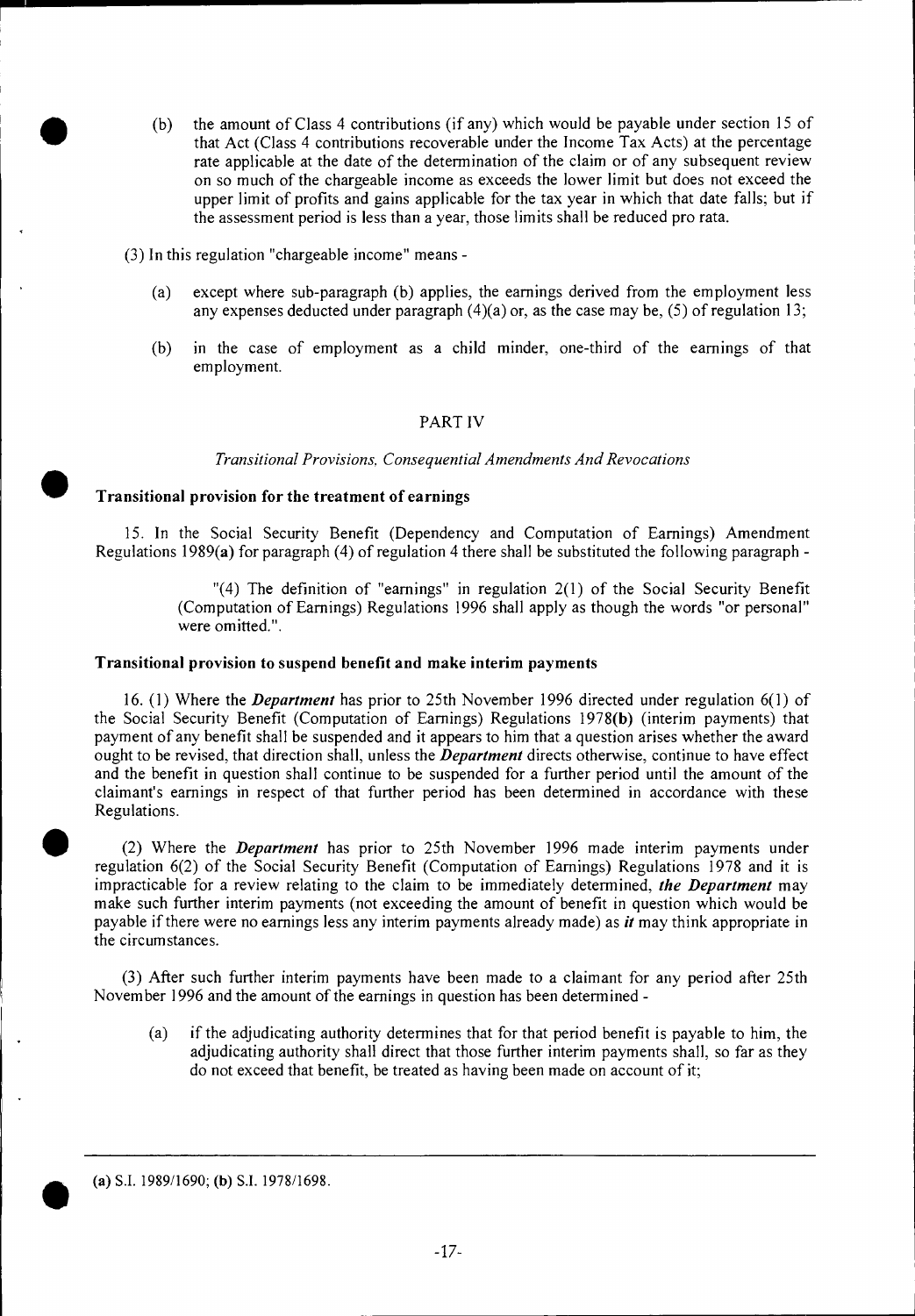- (b) if the adjudicating authority determines that, for that period, there is payable to him
	- (i) no benefit, or
	- (ii) benefit which is less than the amount of those further interim payments,

the *Department* shall require repayment of those further interim payments or (as the case may be) of so much of those further interim payments to the extent that they exceed entitlement to that benefit.

(4) The provisions of the Contributions and Benefits Act 1992(a) and the Social Security Administration Act 1992(b) and of the regulations made under those Acts shall apply to any further interim payment required to be repaid by virtue of paragraph (3) as if it had been a payment of benefit required to be repaid.

(5) The provisions of the Contributions and Benefits Act and the Social Security Administration Act 1992 and of the regulations made under those Acts relating to -

- (a) the time and manner of payment of benefit,
- (b) the extinguishment of the right to sums payable by way of benefit which are not obtained within the prescribed time, and
- (c) the information to be given when obtaining payment of benefit,

shall apply to and in respect of any further interim payment by virtue of this regulation as if it were a payment of the appropriate benefit.

#### **Consequential amendments**

17. In the Social Security Benefit (Dependency) Regulations 1977(c) -

- (a) in regulation  $8(7)(a)(ii)$ , for the words "the period of 7 days beginning with midnight between Sunday and Monday" there shall be substituted the words "any period of 7 days corresponding to the week in respect of which the relevant social security benefit is due to be paid or ending on the day before the first day of the first such week following the date of claim";
- (b) in paragraph 2C of Schedule 2, for the definition of "week" there shall be substituted the following definition -

"week" means any period of 7 days corresponding to the week in respect of which the relevant social security benefit is due to be paid or ending on the day before the first day of the first such week following the date of claim.".

#### **Revocations and saving**

18. (1) The regulations specified in column (1) of Schedule 4 are hereby revoked to the extent mentioned in column (3) of that Schedule.

(2) In the case of a claimant who was entitled to benefit for a benefit week which started on a date prior to 25th November 1996, then in respect of each day of that benefit week the Social Security Benefit (Computation of Earnings) Regulations 1978 shall have effect in his case as if paragraph (1) had not been made.

**<sup>(</sup>a)** 1992 c.4; (b) 1992 c.5; (c) S.I.1977/343.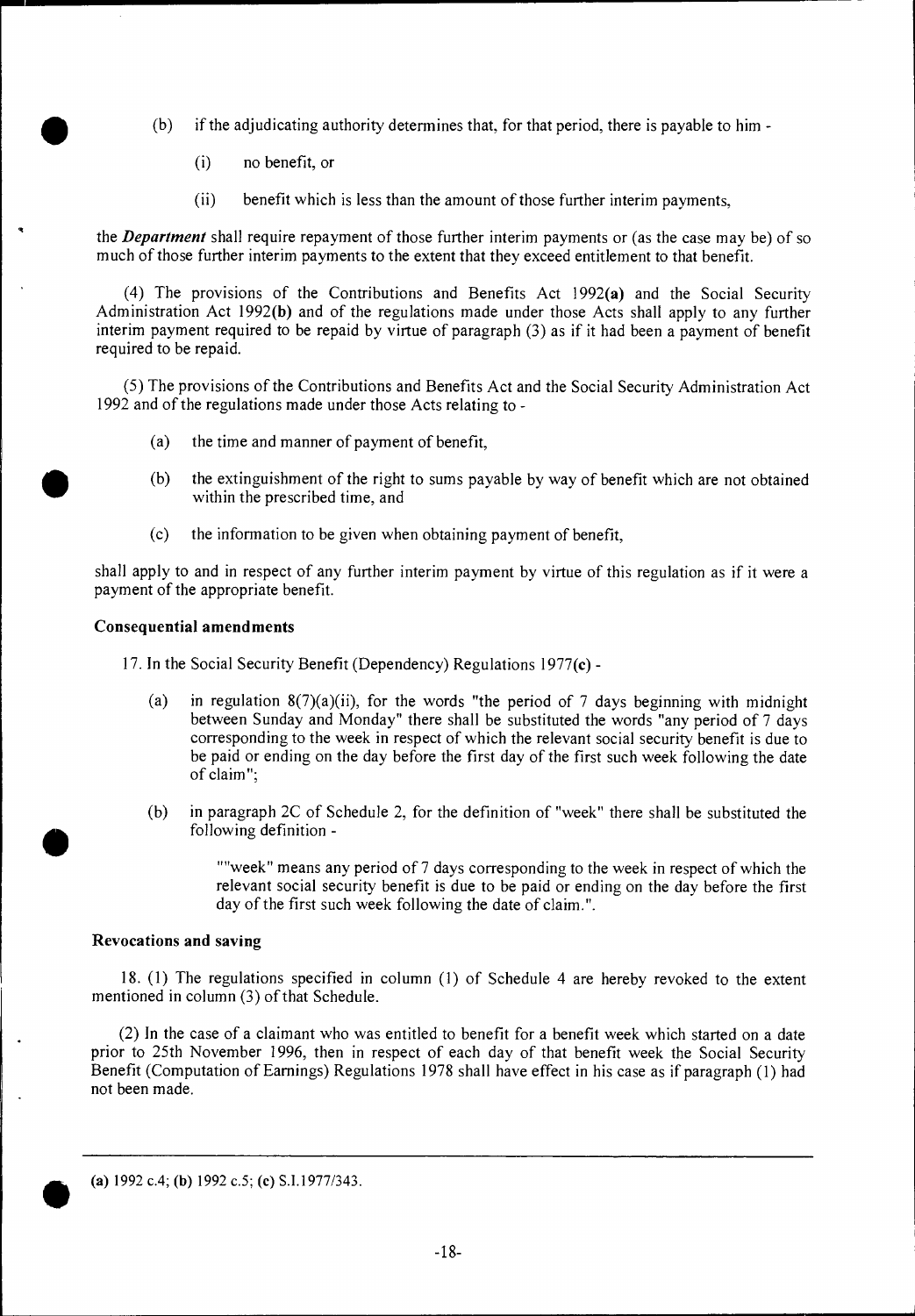#### *Sums To Be Disregarded In The Calculation Of Earnings*

- 1. Any payment made to the claimant by a person who normally resides with the claimant, which is a contribution towards that person's living and accommodation costs, except where that person is residing with the claimant in circumstances to which paragraph 2 or 3 refers.
- 2. Where the claimant occupies a dwelling as his home and the dwelling is also occupied by another person and there is a contractual liability to make payments to the claimant in respect of the occupation of the dwelling by that person or a member of his family -
	- $£4$  of the aggregate of any payments made in respect of any one week in respect of the occupation of the dwelling by that person or a member of his family, or by that person and a member of his family; and
	- (b) a further £9.25, where the aggregate of any such payments is inclusive of an amount for heating.
- 3. Where the claimant occupies a dwelling as his home and he provides in that dwelling board and lodging accommodation, an amount, in respect of each person for whom such accommodation is provided for the whole or any part of a week, equal to -
	- (a) where the aggregate of any payments made in respect of any one week in respect of such accommodation provided to such person does not exceed £20.00, 100% of such payments; or
	- (b) where the aggregate of any such payments exceeds £20.00, £20.00 and 50% of the excess over £20.00.
- 4. Except in the case of a claimant who is absent from Great Britain and not disqualified for receiving any benefit, pension, allowance or supplement, by virtue of the Social Security Benefit (Persons Abroad) Regulations 1975(a) -
	- (a) any earnings derived from employment which are payable in a country outside *the Isle of Man or* the United Kingdom for such period during which there is a prohibition against the transfer to *the Isle of Man or* the United Kingdom of those earnings;
	- (b) where a payment of earnings is made in a currency other than sterling, any banking charge or commission payable in converting that payment into sterling.
- 5. Any earnings which are due to be paid before the date of claim and which would otherwise fall to be taken into account in the same benefit week as a payment of the same kind and from the same source.
- 6. Any payment made by *the Department* to the claimant with whom a person is accommodated by virtue of arrangements made under *section 93 or 95 of the Children and Young Persons Act 1966 (an Act of Tynwald).*
- 7. Any payment made by *the Department* or voluntary organisation to the claimant in respect of a person who is not normally a member of the claimant's household but is temporarily in his care.
- 8. In respect of regulation 16 of the Social Security (General Benefit) Regulations 1982(b) any earnings not earned during the period of the award.
- 9. Any bounty paid at intervals of at least one year and derived from employments as
	- (a) a part-time member of a fire brigade maintained in pursuance of the Fire Services *Act 1984 (an Act of Tynwald);*
	- (b) an auxiliary coastguard in respect of coast rescue activities;
	- (c) a person engaged part-time in the manning or launching of a lifeboat;

(a) S.I. 1975/563; (b) S.I. 1982/1408.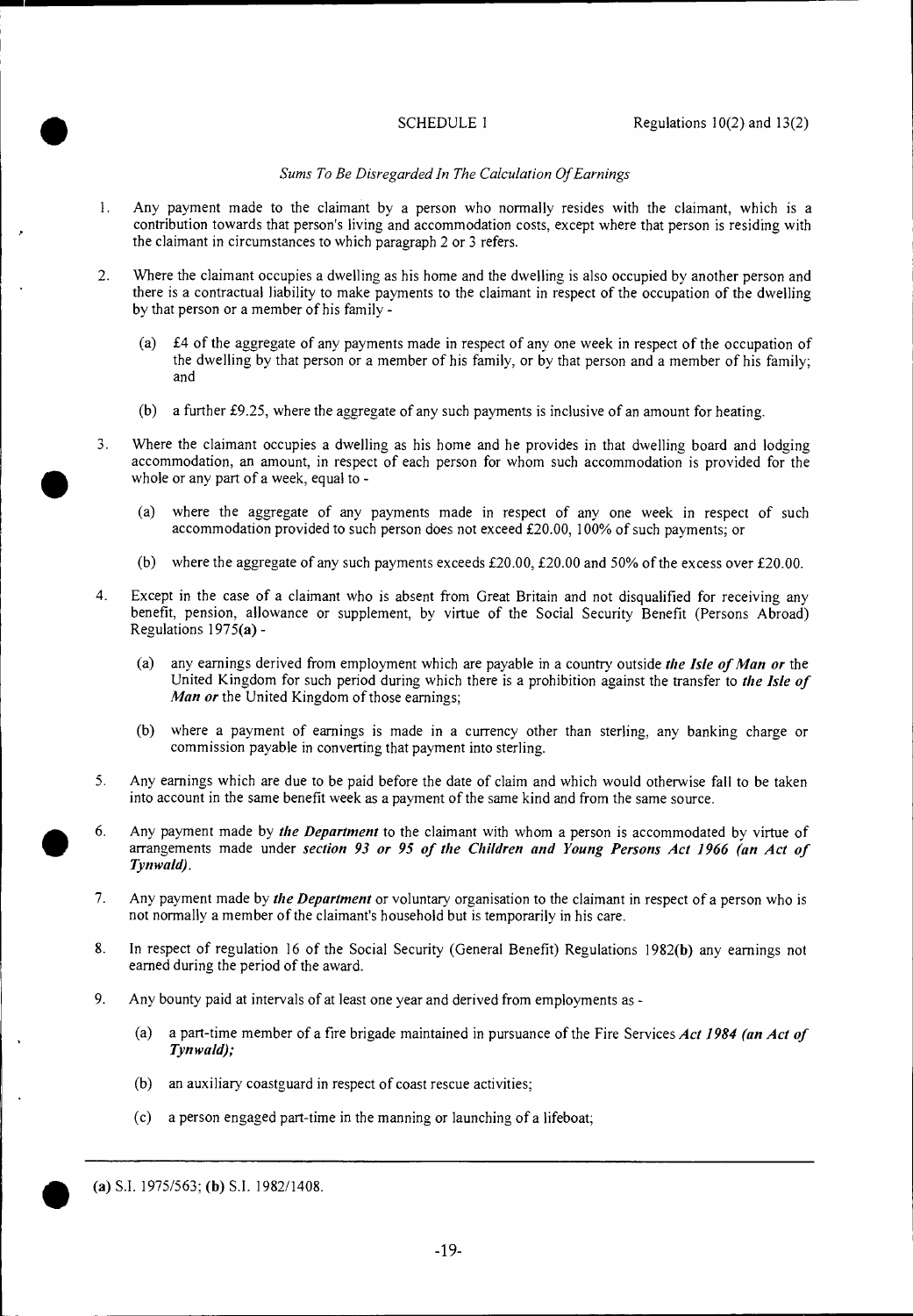- (d) a member of any territorial or reserve force prescribed in Part I of Schedule 3 to the Social Security (Contributions) Regulations 1979(a).
- 10. Any amount by way of refund of income tax deducted from profits or emoluments chargeable to income tax *as being the income of a self-employed earner or of an employed earner.*
- 11. In the case of employment as an employed earner, any advance of earnings or any loan made by the claimant's employer.

SCHEDULE 2 Regulations 10(2) and 13(2)

*Child Care Charges To Be Deducted In The Calculation Of Earnings* 

*Omitted.* 

SCHEDULE 3 Regulations 10(3) and 13(3)

*Care Charges to be Deducted in the Calculation of Earnings for Entitlement to Invalid Care Allowance* 

- *1.* This Schedule applies where a claimant is
	- (a) entitled to invalid care allowance under section 70 of the Contributions and Benefits Act; and
	- (b) incurring relevant care charges.
- 2. In this Schedule -

"close relative" means a parent, son, daughter, brother, sister or partner;

"relevant care charges" means the charges paid by the claimant for care which is provided by a person, who is not a close relative of either the severely disabled person or the claimant, for -

- (a) the severely disabled person; or
- (b) any child aged under 16 on the date on which the benefit week begins in respect of whom the claimant or his partner is entitled to child benefit under section 141 of the Contributions and Benefits Act because the claimant is unable to care for any of those persons because he is carrying out duties in connection with his employment;

"severely disabled person" means the severely disabled person in respect of whom entitlement to invalid care allowance arises.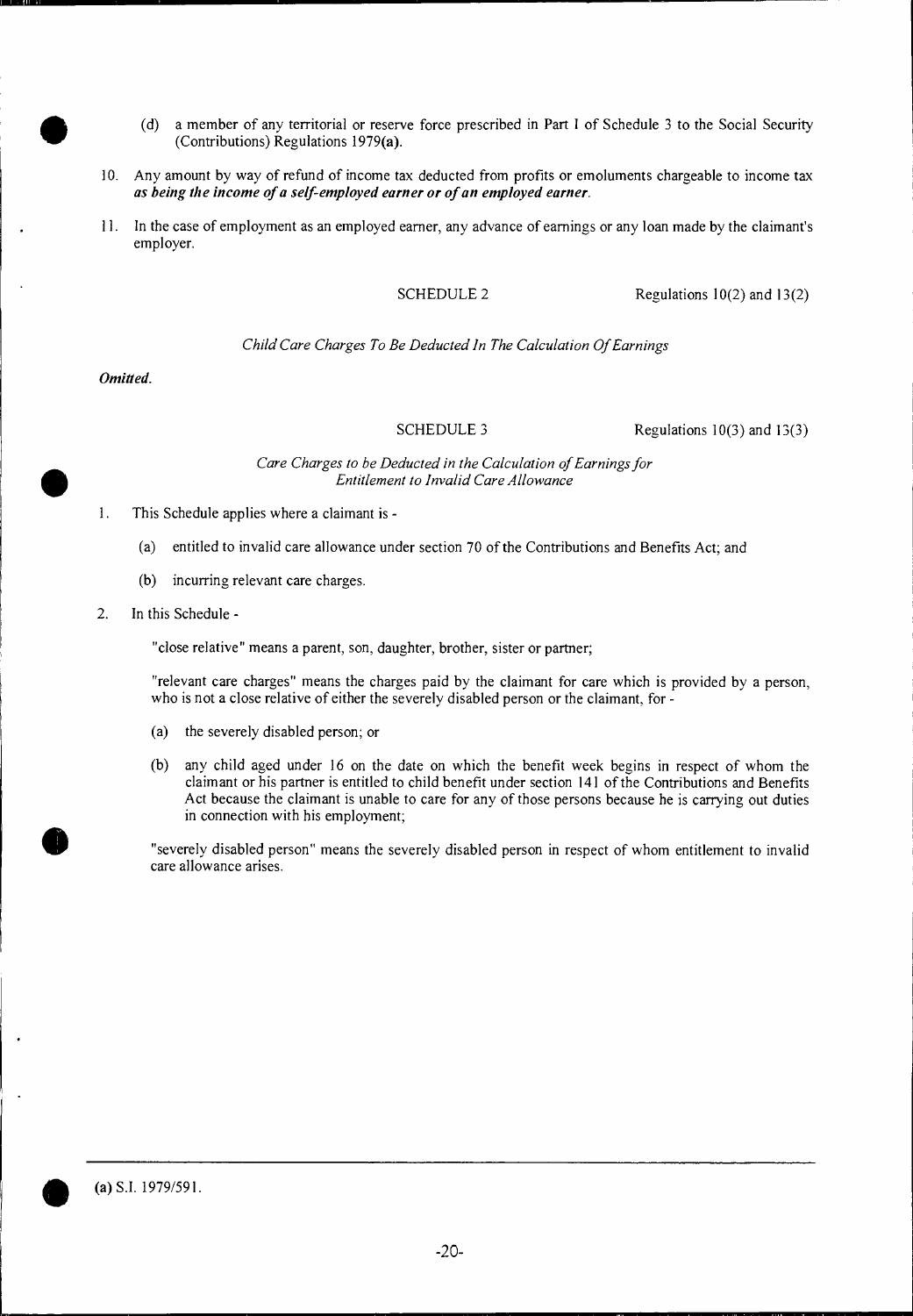# SCHEDULE 4<br>Regulation 18

#### *Revocations*

| $\left( l\right)$<br>Regulations revoked                                                                                | (2)<br>Reference | (3)<br>Extent of revocation                                                                                          |
|-------------------------------------------------------------------------------------------------------------------------|------------------|----------------------------------------------------------------------------------------------------------------------|
| The Social Security Benefit (Dependency) Regulations<br>1977                                                            | S.I. 1977/343    | Regulation 6                                                                                                         |
| The Social Security Benefit (Computations of Earnings)<br>Regulations 1978                                              | S.I. 1978/1698   | The whole of the Regulations                                                                                         |
| The Social Security (Overlapping Benefits and<br>Miscellaneous Amendments) Regulations 1979                             | S.I. 1979/359    | Regulation 8                                                                                                         |
| The Social Security (Severe Disablement Allowance)<br>Regulations 1984                                                  | S.I. 1984/1303   | In Schedule 2, the entry<br>relating to the Social Security<br>Benefit (Computation of<br>Earnings) Regulations 1978 |
| The Social Security Benefit (Computation of Earnings)<br>Amendment Regulations 1984                                     | S.I. 1984/1697   | The whole of the Regulations                                                                                         |
| The Social Security Benefit (Computation of Earnings)<br>Amendment Regulations 1987                                     | S.I. 1987/606    | The whole of the Regulations                                                                                         |
| The Social Security (Abolition of Earnings Rule)<br>(Consequential) Regulations 1989                                    | S.I. 1989/1642   | Regulation 3                                                                                                         |
| The Social Security Benefit (Dependency and<br>Computation of Earnings) Amendment Regulations 1989                      | S.I. 1989/1690   | Regulation 3                                                                                                         |
| The Social Security Benefit (Computation of Earnings)<br>Amendment Regulations 1989                                     | S.1. 1989/2123   | The whole of the Regulations                                                                                         |
| The Social Security (Miscellaneous Provisions)<br>Amendment Regulations 1990                                            | S.I. 1990/2208   | Regulations 5 and 6                                                                                                  |
| The Social Security Benefit (Computation of Earnings)<br>Amendment Regulation 1992                                      | S.I. 1992/300    | The whole of the Regulations                                                                                         |
| The Social Security (Incapacity Benefit - Increases for<br>Dependants) Regulations 1994                                 | S.I. 1994/2945   | Regulation 5                                                                                                         |
| The Social Security (Incapacity Benefit) (Consequential<br>and Transitional Amendments and Savings) Regulations<br>1995 | S.I. 1995/829    | Regulation 12                                                                                                        |
| The Social Security and Child Support (Jobseeker's<br>Allowance) (Consequential Amendments) Regulations<br>1996         | S.I. 1996/1345   | Regulation 11                                                                                                        |

•

 $\bullet$ 

 $\ddot{\phantom{0}}$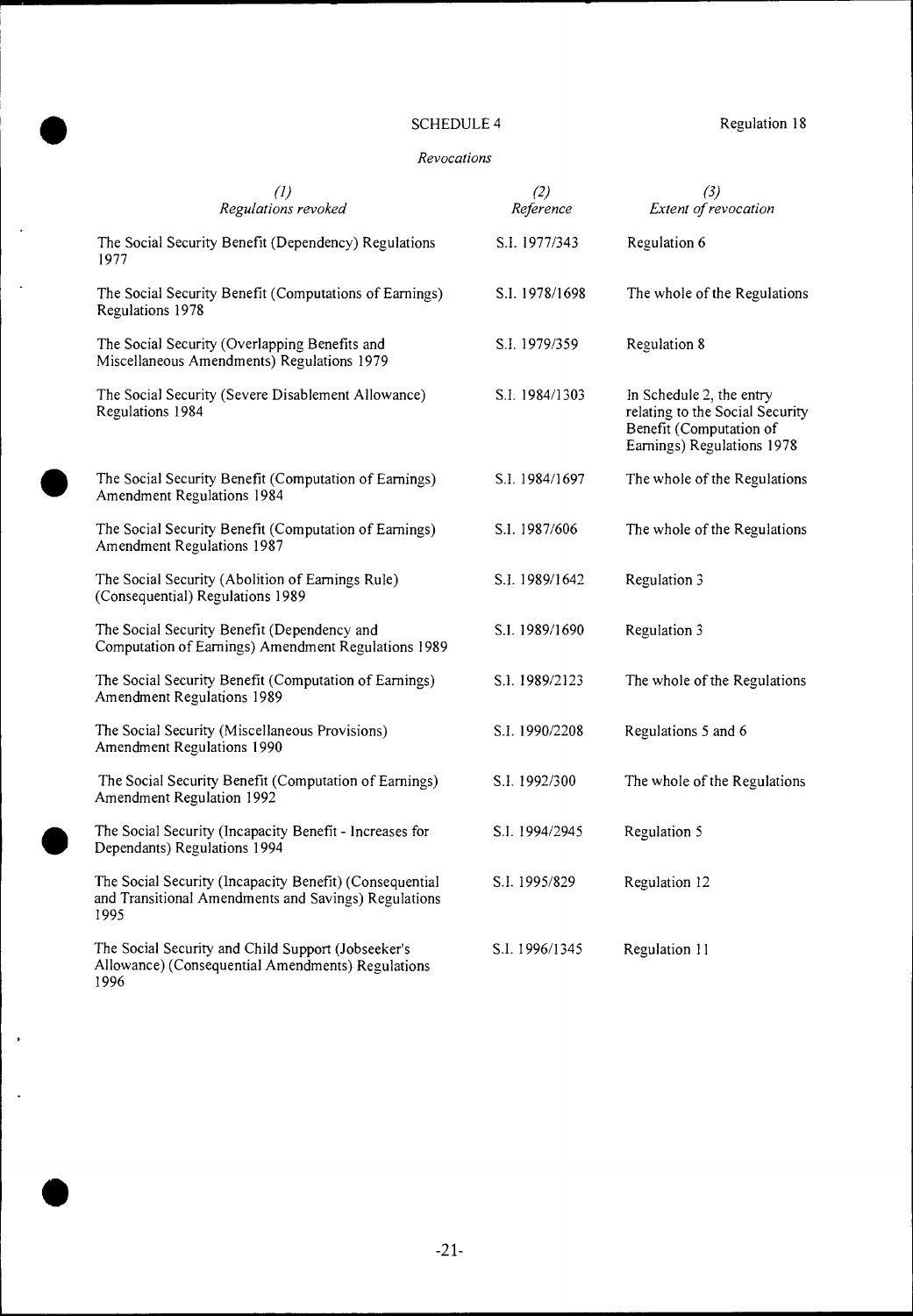#### **SCHEDULE 2**

This Schedule sets out the text of the Social Security (Miscellaneous Amendments) (No. 2) Regulations 1997 (S.I. 1997/793) with such exceptions, adaptations and modifications made where necessary.

#### Note: Modifications subject to which the legislation is applied to the Island are in *bold italic* type.

#### STATUTORY INSTRUMENTS

#### **1997 No. 793**

#### **SOCIAL SECURITY**

The Social Security (Miscellaneous Amendments) (No. 2) Regulations 1997

#### **Citation, commencement and interpretation**

1. (1) These Regulations may be cited as the Social Security (Miscellaneous Amendments) (No. 2) Regulations 1997 and shall come into force on *1" May 2000.* 

(2) In these Regulations -

•

 $\bullet$ 

- (a) "the Adjudication Regulations" means the Social Security (Adjudication) Regulations 1995(a);
- (b) "the Claims and Payments Regulations" means the Social Security (Claims and Payments) Regulations 1987(b);
- (c) "the Income Support Regulations" means the Income Support (General) (Isle of Man) Regulations 2000(c).

#### **Amendment of regulation 4 of the Claims and Payments Regulations**

2. (1 ) Regulation 4 of the Claims and Payments Regulations (making a claim for benefit) shall be amended in accordance with the following provisions of this regulation.

(2) In paragraph (1) there shall be inserted after the words "Every claim for benefit" the words "other than a claim for income support or jobseeker's allowance".

(3) After paragraph (1) there shall be inserted the following paragraphs -

"(1A) In the case of a claim for income support or jobseeker's allowance, the claim shall -

(a) be made in writing on a form approved by the *Department* for the purpose of the benefit for which the claim is made;

(a) S.I. 1995/1801; (b) S.I. 1987/1968; (c) S.D. 26/00.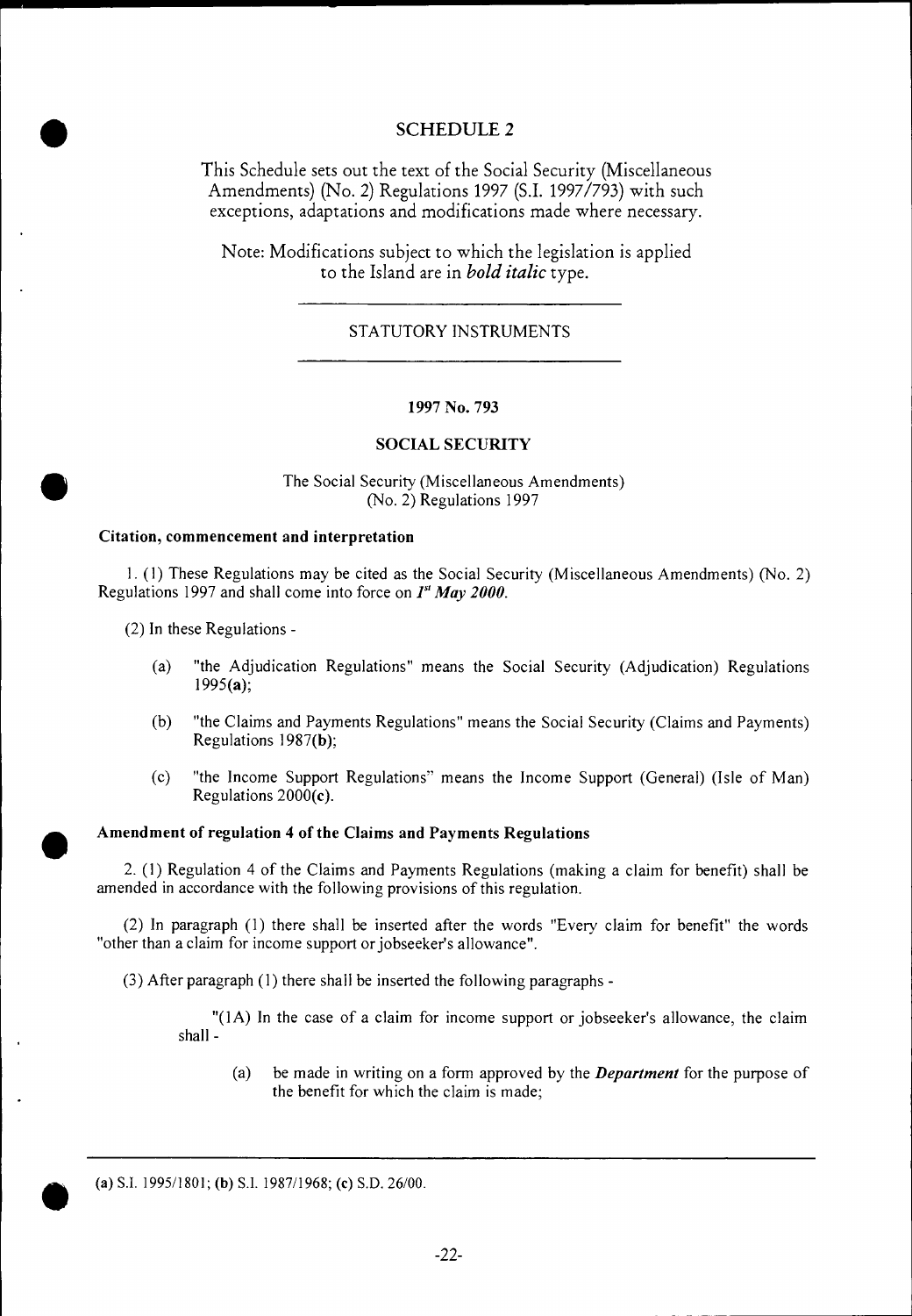- (b) unless any of the reasons specified in paragraph (1B) applies, be made in accordance with the instructions on the form; and
- (c) unless any of the reasons specified in paragraph (1B) applies, include such information and evidence as the form may require in connection with the claim.
- (1B) The reasons referred to in paragraph (1A) are
	- (a) (i) the person making the claim is unable to complete the form in accordance with the instructions or to obtain the information or evidence it requires because he has a physical, learning, mental or communication difficulty; and
		- (ii) it is not reasonably practicable for the claimant to obtain assistance from another person to complete the form or obtain the information or evidence;

or

•

•

•

(b) the information or evidence required by the form does not exist;

or

(c) the information or evidence required by the form can only be obtained at serious risk of physical or mental harm to the claimant, and it is not reasonably practicable for the claimant to obtain the information or evidence by other means;

or

- (d) the information or evidence required by the form can only be obtained from a third party, and it is not reasonably practicable for the claimant to obtain such information or evidence from such third party;
	- or
- (e) the *Department* is of the opinion that the person making the claim has provided sufficient information or evidence to show that he is not entitled to the benefit for which the claim is made, and that it would be inappropriate to require the form to be completed or further information or evidence to be supplied.

(1C) If a person making a claim is unable to complete the claim form or supply the evidence or information it requires because one of the reasons specified in sub-paragraphs (a) to (d) of paragraph (1B) applies, he may so notify an appropriate office by whatever means.".

(4) For paragraph (5) there shall be substituted the following paragraph -

"(5) Where a person who wishes to make a claim for benefit and who has not been supplied with an approved form of claim notifies an appropriate office (by whatever means) of his intention to make a claim, he shall be supplied, without charge, with such form of claim by such person as the *Department* may appoint or authorise for that purpose.".

(5) In paragraph (7) there shall be inserted after the words "If a claim" the words ", other than a claim for income support or jobseeker's allowance,".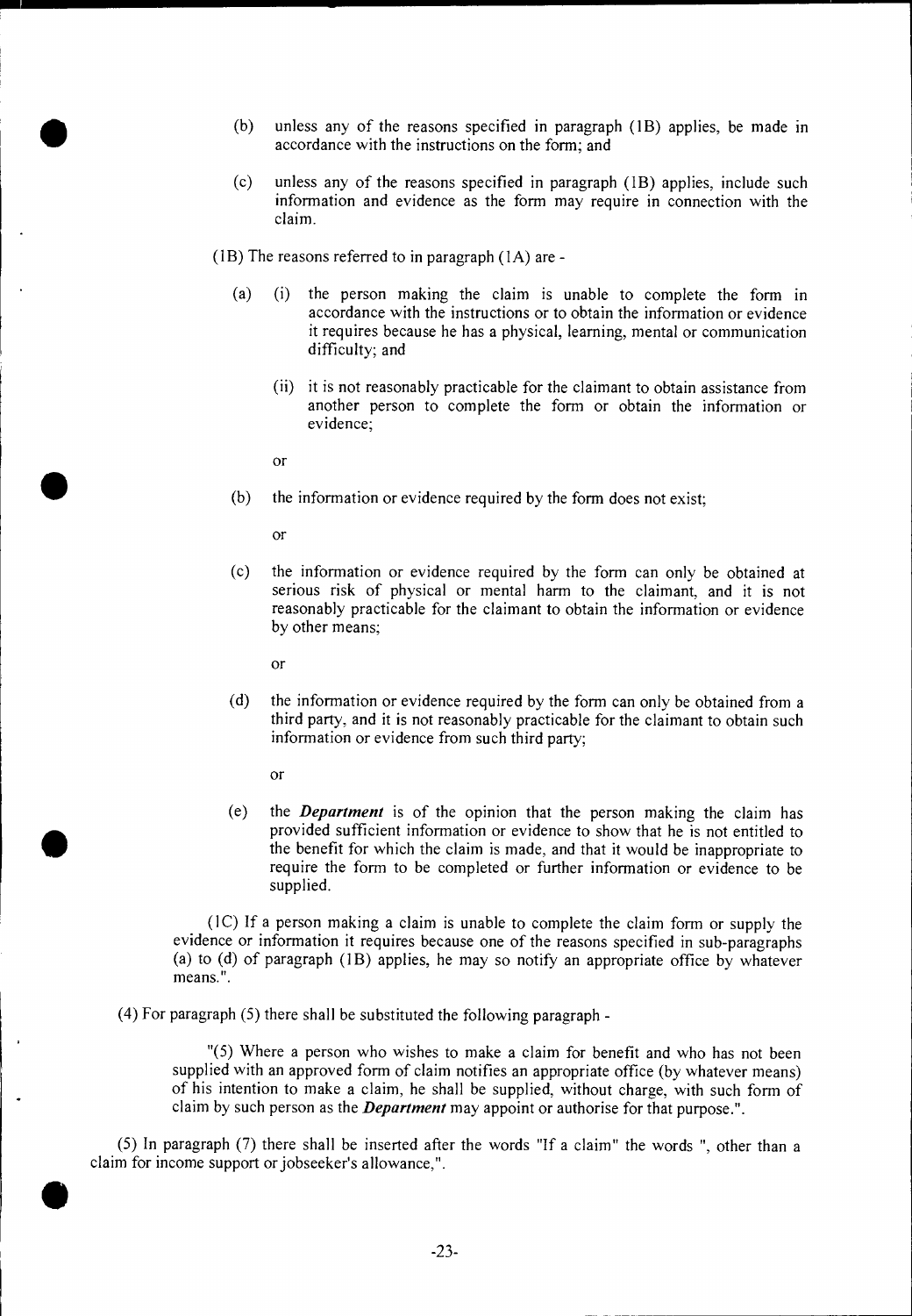(6) After paragraph (7) there shall be added the following paragraph -

"(7A) In the case of a claim for income support or jobseeker's allowance, if a defective claim is received, the *Department* shall advise the person making the claim of the defect and of the relevant provisions of regulation  $6(1A)$  or  $6(4A)$  relating to the date of claim.".

(7) For paragraph (8) there shall be substituted the following paragraphs -

"(8) A claim, other than a claim for income support or jobseeker's allowance, which is made on the form approved for the time being is, for the purposes of these Regulations, properly completed if completed in accordance with the instructions on the form and defective if not so completed.

(9) In the case of a claim for income support or jobseeker's allowance, a properly completed claim is a claim which meets the requirements of paragraph (IA) and a defective claim is a claim which does not meet those requirements.".

#### **Amendment of regulation 6 of the Claims and Payments Regulations**

3. (1) Regulation 6 of the Claims and Payments Regulations (date of claim) shall be amended in accordance with the following provisions of this regulation.

(2) After sub-paragraph (a) of paragraph (I) there shall be inserted the following sub-paragraph

"(aa) in the case of a claim for *-* 

*family income supplement;* 

disability working allowance;

jobseeker's allowance; or

income support;

which meets the requirements of regulation 4(1) and which is received in an appropriate office within one month of first notification in accordance with regulation 4(5), whichever is the later of -

- (i) the date on which that notification is received; and
- (ii) the first date on which that claim could have been made in accordance with these Regulations;".

(3) After paragraph (1) there shall be added the following paragraph -

"(1A) In the case of a claim for income support -

- (a) subject to the following sub-paragraphs, the date on which a claim is made shall be the date on which a properly completed claim is received in an appropriate office or the first day in respect of which the claim is made if later;
- (b) where a properly completed claim is received in an appropriate office within one month of first notification of intention to make that claim, the date of claim shall be the date on which that notification is deemed to be made or the first day in respect of which the claim is made if later;
- (c) a notification of intention to make a claim will be deemed to be made on the date when an appropriate office receives -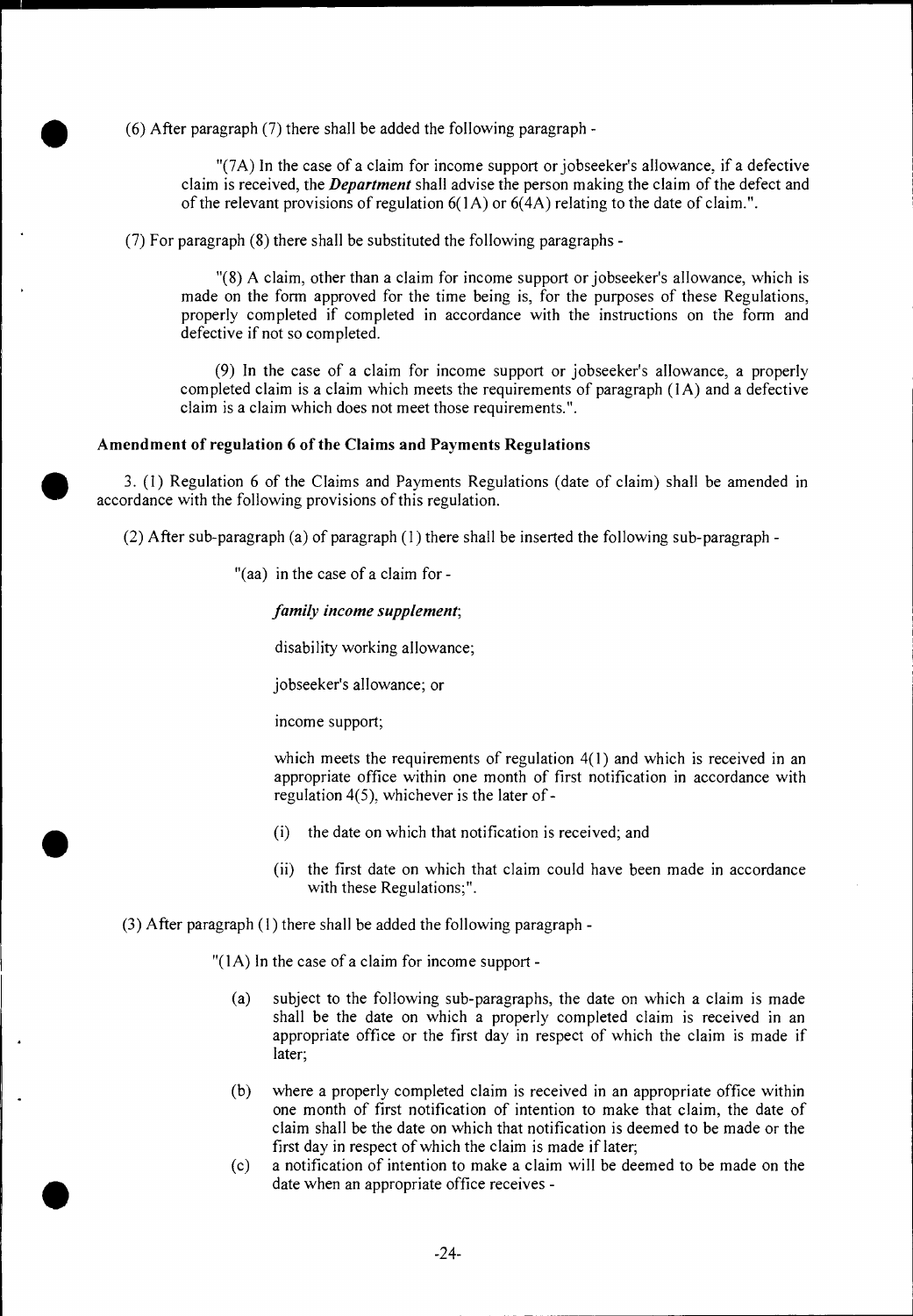- (i) a notification in accordance with regulation 4(5); or
- (ii) a defective claim.".

(4) In paragraph (3) for the words ", jobseeker's allowance, a social fund payment for maternity or funeral expenses" there shall be substituted the words "or jobseeker's allowance".

(5) For paragraph (4A) there shall be substituted the following paragraphs -

"(4A) Where a person notifies the *Department* (by whatever means) that he wishes to claim a jobseeker's allowance -

- (a) if he is required to attend under regulation  $4(6)(a)$ .
	- (i) if he subsequently attends for the purpose of making a claim for that benefit at the time and place specified by the *Department* and complies with the requirements of paragraph (4AA), the claim shall be treated as made on whichever is the later of first notification of intention to make that claim and the first day in respect of which the claim is made;
	- (ii) if, without good cause, he fails to attend for the purpose of making a claim for that benefit at either the time or place so specified, or does not comply with the requirements of paragraph (4AA), the claim shall be treated as made on the first day on which he does attend at that place and does provide a properly completed claim;
- (b) if under regulation 4(6)(a) the *Department* directs that he is not required to attend -
	- (i) subject to the following sub-paragraph, the date on which the claim is made shall be the date on which a properly completed claim is received in an appropriate office or the first day in respect of which the claim is made if later;
	- (ii) where a properly completed claim is received in an appropriate office within one month of first notification of intention to make that claim, the date of claim shall be the date of that notification.

(4AA) Unless the *Department* otherwise directs, a properly completed claim shall be provided at or before the time when the person making the claim for a jobseeker's allowance is required to attend for the purpose of making a claim.

(4AB) The *Department* may direct that the time for providing a properly completed claim may be extended to a date no later than the date one month after the date of first notification of intention to make that claim.".

(6) After paragraph (11) there shall be added the following paragraphs -

"(12) Subject to paragraph (14), where a person has claimed disability working allowance and that claim ("the original claim") has been refused, and a further claim is made in the circumstances specified in paragraph (13), that further claim shall be treated as made -

(a) on the date of the original claim; or

(b) on the first date in respect of which the qualifying benefit was payable, whichever is the later.

(13) The circumstances referred to in paragraph (12) are that -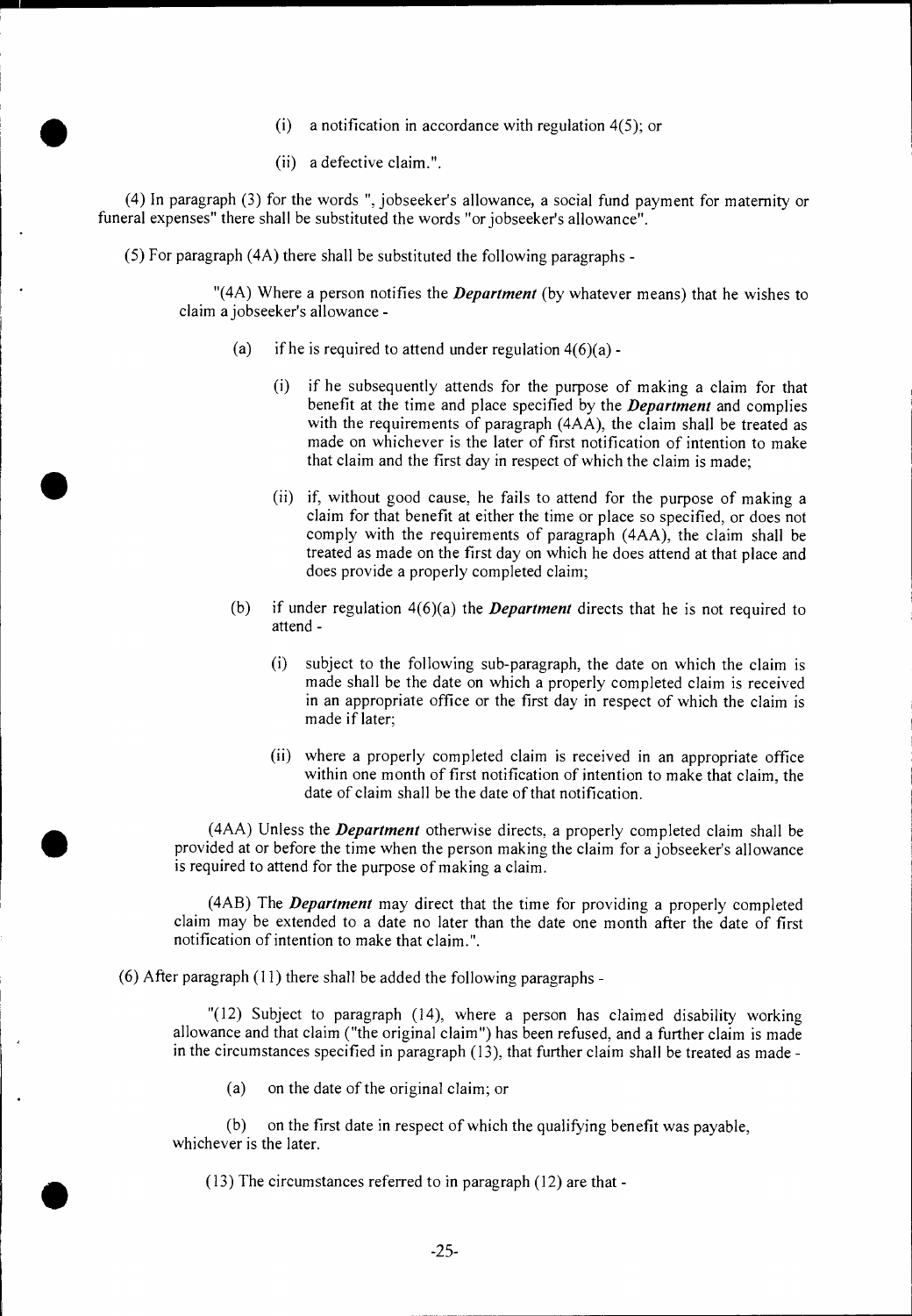- (a) the original claim was refused on the ground that the claimant did not qualify under section 129(2) of the Contributions and Benefits Act;
- (b) at the date of the original claim the claimant had made a claim for a qualifying benefit and that claim had not been determined;
- (c) after the original claim had been determined, the claim for the qualifying benefit was determined in the claimant's favour; and
- (d) the further claim for disability working allowance was made within three months of the date that the claim for the qualifying benefit was determined.

(14) Paragraph (12) shall not apply in a case where the further claim for disability working allowance is made within the period prescribed under section 30(1) of the Social Security Administration Act 1992, and is accordingly treated as an application for a review under section 30(13) of that Act.

(15) In paragraphs (12) and (13) "qualifying benefit" means any of the benefits referred to in section 129(2) of the Contributions and Benefits Act.

(16) Where a person has claimed severe disablement allowance and that claim ("the original claim") has been refused, and a further claim is made in the circumstances specified in paragraph (17), that further claim shall be treated as made -

- (a) on the date of the original claim; or
- (b) on the first date in respect of which the highest rate of the care component of disability living allowance was payable,

whichever is the later.

(17) The circumstances referred to in paragraph (16) are that -

- (a) the original claim was refused on the ground that the claimant's disablement was less than 80 per cent.;
- (b) at the date of the original claim the claimant had made a claim for disability living allowance, and that claim had not been determined;
- (c) after the original claim had been determined, the claimant was awarded the highest rate of the care component of disability living allowance; and
- (d) the further claim for severe disablement allowance was made within three months of the date that the claim for disability living allowance was determined.

(18) Where a person has ceased to be entitled to incapacity benefit, and a further claim for incapacity benefit is made in the circumstances specified in paragraph (19), that further claim shall be treated as made -

- (a) on the date that entitlement to incapacity benefit ceased; or
- (b) on the first date in respect of which the qualifying benefit was payable;

whichever is the later.

(19) The circumstances referred to in paragraph (18) are that -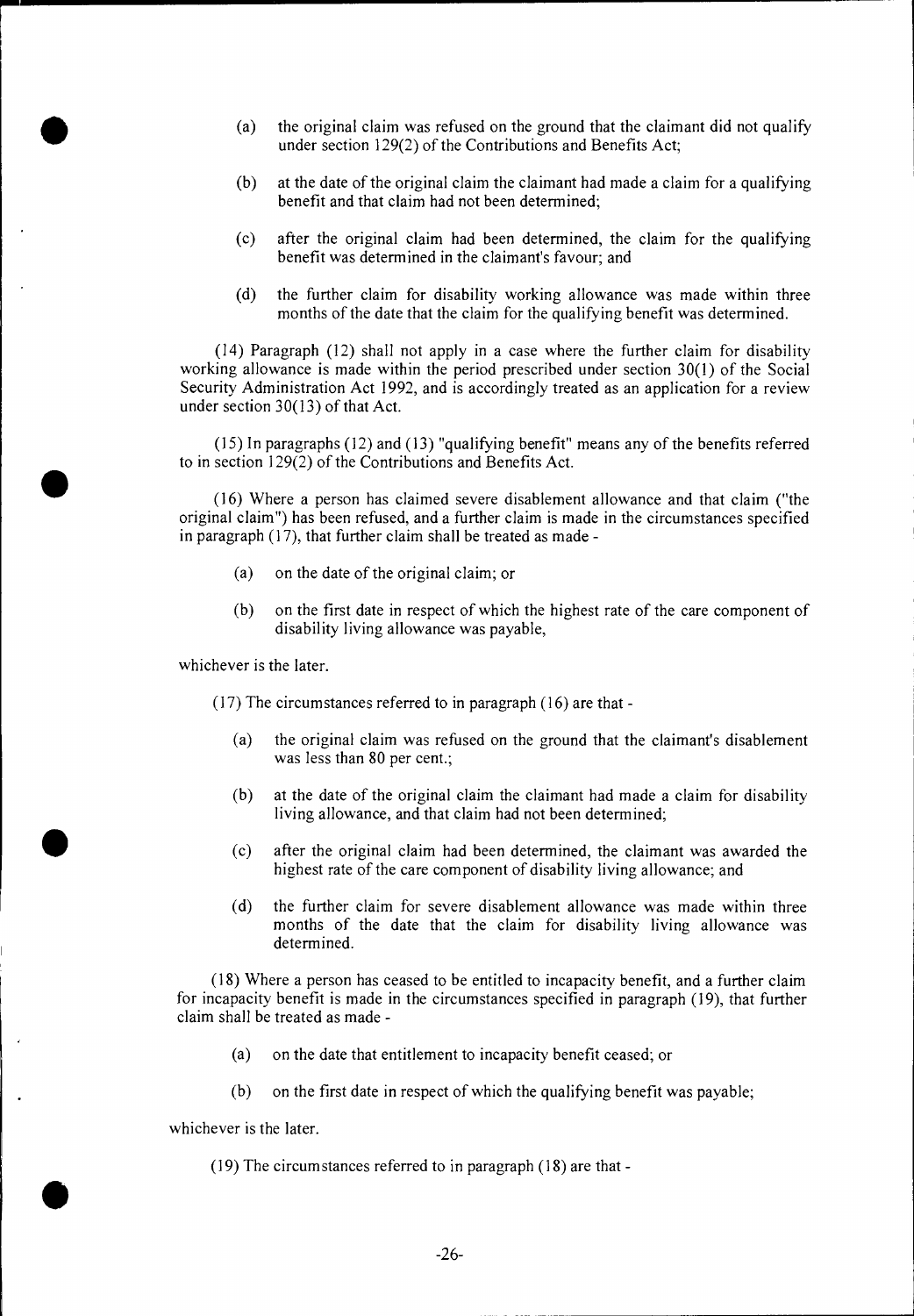- (a) entitlement to incapacity benefit ceased on the ground that the claimant was not incapable of work;
- (b) at the date that entitlement to incapacity benefit ceased the claimant had made a claim for a qualifying benefit and that claim had not been determined;
- (c) after entitlement to incapacity benefit had ceased, the claim for the qualifying benefit was determined in the claimant's favour; and
- (d) the further claim for incapacity benefit was made within three months of the date that the claim for the qualifying benefit was determined.

(20) In paragraphs (18) and (19) "qualifying benefit" means any of the payments referred to in regulation  $10(2)(a)$  of the Social Security (Incapacity for Work) (General) Regulations 1995(a).

(21) Where a person has claimed invalid care allowance and that claim ("the original claim") has been refused, and a further claim is made in the circumstances specified in paragraph (22), that further claim shall be treated as made -

- (a) on the date of the original claim; or
- (b) on the first date in respect of which the qualifying benefit was payable in respect of the disabled person,

whichever is the later.

(22) The circumstances referred to in paragraph (21) are that -

- (a) the original claim was refused on the ground that the disabled person was not a severely disabled person within the meaning of section 70(2) of the Contributions and Benefits Act;
- (b) at the date of the original claim the disabled person had made a claim for a qualifying benefit, and that claim had not been determined;
- (c) after the original claim had been determined, the claim for the qualifying benefit was determined in the disabled person's favour; and
- (d) the further claim for invalid care allowance was made within three months of the date that the claim for the qualifying benefit was determined.

 $(23)$  In paragraphs  $(21)$  and  $(22)$  -

- (a) "the disabled person" means the person for whom the invalid care allowance claimant is caring in accordance with section  $70(1)(a)$  of the Contributions and Benefits Act; and
- (b) "qualifying benefit" means any benefit or payment referred to in section 70(2) of the Contributions and Benefits Act.

(a) S.I. 1995/311.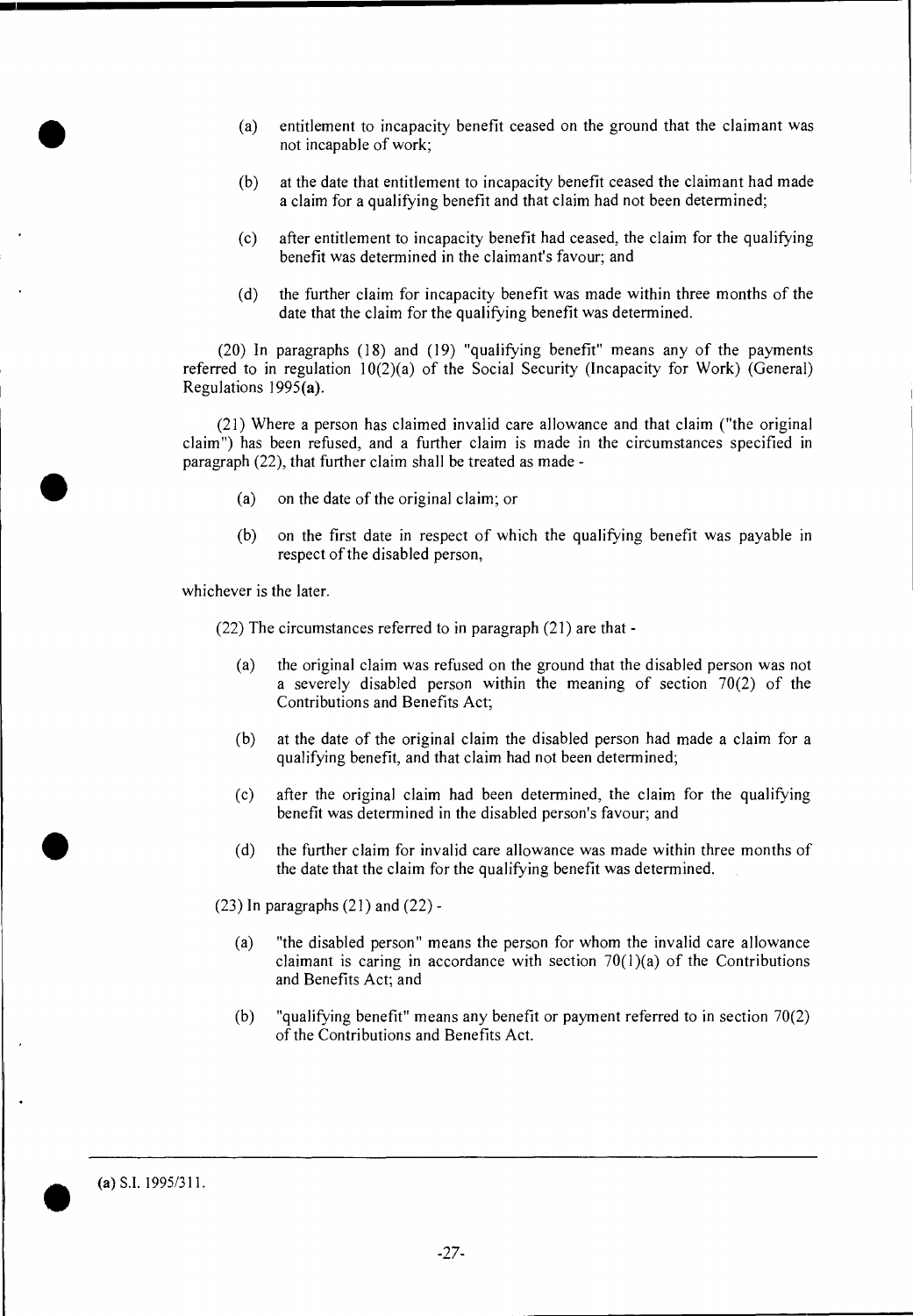(24) Where a person has claimed a social fund payment in respect of maternity or funeral expenses and that claim ("the original claim") has been refused, and a further claim is made in the circumstances specified in paragraph (25), that further claim shall be treated as made -

- (a) on the date of the original claim; or
- (b) on the first date in respect of which the qualifying benefit was awarded,

whichever is the later.

(25) The circumstances referred to in paragraph (24) are that -

- (a) the original claim was refused on the ground that the claimant had not been awarded a qualifying benefit;
- (b) at the date of the original claim the claimant had made a claim for a qualifying
- (c) after the original claim had been determined, the claim for the qualifying benefit was determined in the claimant's favour; and
- (d) the further claim for a social fund payment was made within three months of the date that the claim for the qualifying benefit was determined.

(26) In paragraphs (24) and (25) "qualifying benefit" means -

- (a) in the case of a claim for a social fund payment in respect of maternity expenses, any benefit referred to in regulation *4(1)(a)* of the Social Fund Maternity and Funeral Expenses (General) *(Isle of Man)* Regulations 1987;
- (b) in the case of a claim for a social fund payment in respect of funeral expenses, any benefit referred to in regulation  $6(5)(a)$  of those Regulations.

(27) Where a claim is made for *family income supplement* or disability working allowance, and -

- (a) the claimant had previously made a claim for income support or jobseeker's allowance ("the original claim");
- (b) the original claim was refused on the ground that the claimant or his partner was in remunerative work; and
- (c) the claim for *family income supplement* or disability working allowance was made within 14 days of the date that the original claim was determined,

that claim shall be treated as made on the date of the original claim, or, if the claimant so requests, on a later date specified by the claimant.

(28) Where a claim is made for income support or jobseeker's allowance, and -

- (a) the claimant had previously made a claim for *family income supplement* or disability working allowance ("the original claim");
- (b) the original claim was refused on the ground that the claimant or his partner was not in remunerative work; and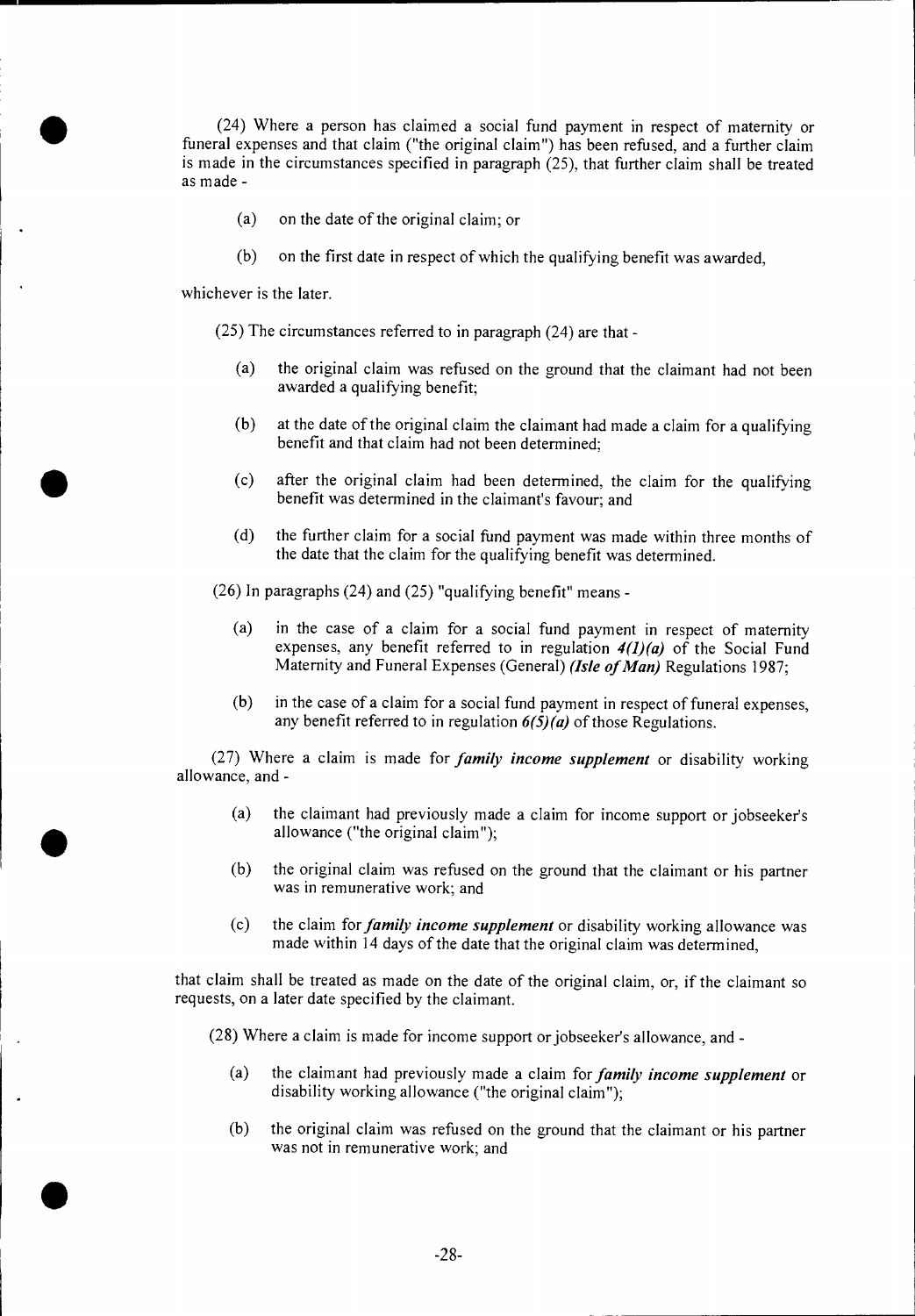(c) the claim for income support or jobseeker's allowance was made within 14 days of the date that the original claim was determined,

that claim shall be treated as made on the date of the original claim, or, if the claimant so requests, on a later date specified by the claimant.".

#### **Amendment of regulation 10 of the Claims and Payments Regulations**

*4. Omitted.* 

#### **Amendment of regulation 11 of the Claims and Payments Regulations**

5. In regulation 11(2) of the Claims and Payments Regulations (special provisions where a woman is confined) for the words "one month" there shall be substituted the words "three months".

#### **Substitution of regulation 19 of the Claims and Payments Regulations**

6. For regulation 19 of the Claims and Payments Regulations (time for claiming benefit) there shall be substituted the following regulation **-** 

#### **"Time for claiming benefit**

19. (1) Subject to the following provisions of this regulation, the prescribed time for claiming any benefit specified in column (1) of Schedule 4 is the appropriate time specified opposite that benefit in column (2) of that Schedule.

(2) The prescribed time for claiming the benefits specified in paragraph (3) is three months beginning with any day on which, apart from satisfying the condition of making a claim, the claimant is entitled to the benefit concerned.

(3) The benefits to which paragraph (2) applies are -

- (a) child benefit;
- (b) guardian's allowance;
- (c) graduated retirement benefit(a);
- (d) invalid care allowance;
- (e) maternity allowance;
- (f) retirement pension of any category;
- (g) widow's benefit;
- (h) except in a case to which section 3(3) of the Social Security Administration Act 1992 applies (late claims for widowhood benefits where death is difficult to establish), any increase in any benefit (other than income support or jobseeker's allowance) in respect of a child or adult dependant.

(a) Graduated retirement benefit is payable under section 36 of the National Insurance Act 1965 (c.51). Section 36 was repealed by the Social Security Act 1973 (c.38) but is continued in force, subject to modifications, by regulation 3 of the Social Security (Graduated Retirement Benefit) (No 2) Regulations 1978 (S.I. 1978/393).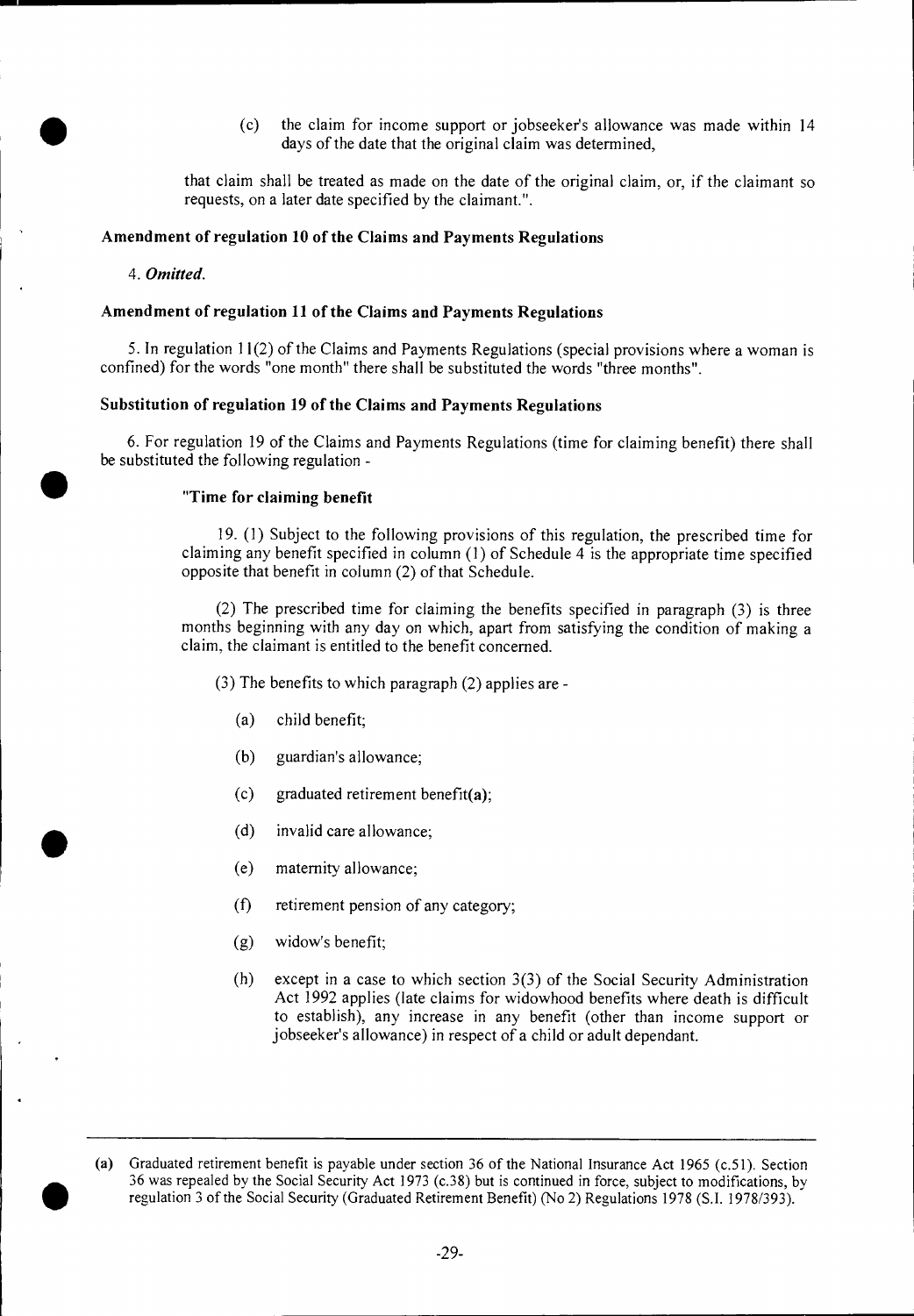(4) Subject to paragraph (8), in the case of a claim for income support, jobseeker's allowance, *family income supplement* or disability working allowance, where the claim is not made within the time specified for that benefit in Schedule 4, the prescribed time for claiming the benefit shall be extended, subject to a maximum extension of three months, to the date on which the claim is made, where -

- (a) any of the circumstances specified in paragraph (5) applies or has applied to the claimant; and
- (b) as a result of that circumstance or those circumstances the claimant could not reasonably have been expected to make the claim earlier.

(5) The circumstances referred to in paragraph (4) are -

- (a) the claimant has difficulty communicating because
	- (i) he has learning, language or literacy difficulties; or
	- (ii) he is deaf or blind,

and it was not reasonably practicable for the claimant to obtain assistance from another person to make his claim;

- (b) except in the case of a claim for jobseeker's allowance, the claimant was ill or disabled, and it was not reasonably practicable for the claimant to obtain assistance from another person to make his claim;
- (c) the claimant was caring for a person who is ill or disabled, and it was not reasonably practicable for the claimant to obtain assistance from another person to make his claim;
- (d) the claimant was given information by an officer of the Department of *Health and Social Security* which led the claimant to believe that a claim for benefit would not succeed;
- (e) the claimant was given written advice by *an advocate* or other professional adviser, a medical practitioner, a local authority, or a person working in a Citizens Advice Bureau or a similar advice agency, which led the claimant to believe that a claim for benefit would not succeed;
- $(0)$  the claimant or his partner was given written information about his income or capital by his employer or former employer, or by a bank or building society, which led the claimant to believe that a claim for benefit would not succeed;
- (g) the claimant was required to deal with a domestic emergency affecting him and it was not reasonably practicable for him to obtain assistance from another person to make his claim; or
- (h) the claimant was prevented by adverse weather conditions from attending the appropriate office.

(6) In the case of a claim for income support, jobseeker's allowance, *family income supplement* or disability working allowance, where -

(a) the claim is not made within the time specified for that benefit in Schedule 4, but is made within one month of the expiry of that time; and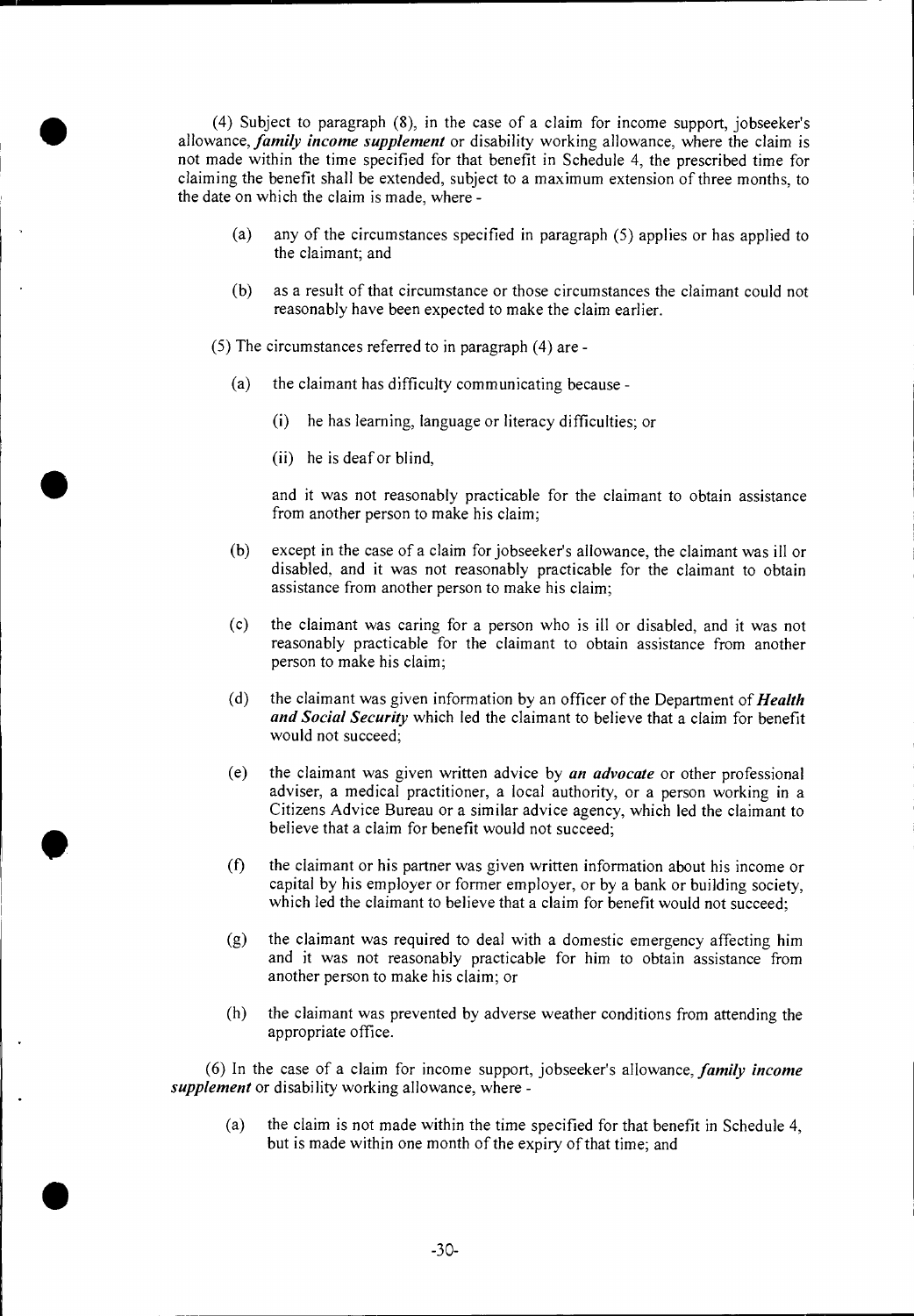• (b) the *adjudication officer* considers that to do so would be consistent with the proper administration of benefit,

the *adjudication officer* may direct that the prescribed time for claiming shall be extended by such period as he considers appropriate, subject to a maximum of one month, where any of the circumstances specified in paragraph (7) applies.

(7) The circumstances referred to in paragraph (6) are -

- (a) the appropriate office where the claimant would be expected to make a claim was closed and alternative arrangements were not available;
- (b) the claimant was unable to attend the appropriate office due to difficulties with his normal mode of transport and there was no reasonable alternative available;
- (c) there were adverse postal conditions;
- (d) the claimant was previously in receipt of another benefit, and notification of expiry of entitlement to that benefit was not sent to the claimant before the date that his entitlement expired;
- (e) in the case of a claim for *family income supplement,* the claimant had previously been entitled to income support or jobseeker's allowance ("the previous benefit"), and the claim for *family income supplement* was made within one month of expiry of entitlement to the previous benefit;
- (f) except in the case of a claim for *family income supplement* or disability working allowance, the claimant had ceased to be a member of a married or unmarried couple within the period of one month before the claim was made; or
- (g) during the period of one month before the claim was made a close relative of the claimant had died, and for this purpose "close relative" means partner, parent, son, daughter, brother or sister.
- (8) *Omitted.".*

#### **Amendment of Schedule 4 to the Claims and Payments Regulations**

7. In paragraph 2 of Schedule 4 to the Claims and Payments Regulations (prescribed times for claiming benefit) in column (2) for the words "1 month" there shall be substituted the words "3 months".

#### **Amendment of regulation 52 of the Adjudication Regulations**

8. In regulation 52(b) of the Adjudication Regulations (review on ground of unforeseen aggravation) for all the words following "relevant loss of faculty" there shall be substituted the words "for the period of one month before the date of the application for review, and for any time after that date.".

#### **Amendment of regulation 57 of the Adjudication Regulations**

9. In regulation 57 of the Adjudication Regulations (date from which revised decision has effect on a review) -

- (a) in paragraph (2) for the words "30(2)(a) and (4) and 35(1)(a)" there shall be substituted the words "30(2)(a), (4) and (5)(a), and 35(1)(a) and (3)(a)";
- (b) in paragraph (3) after the words "30(2)(d)" there shall be inserted the words "and (5)(c)".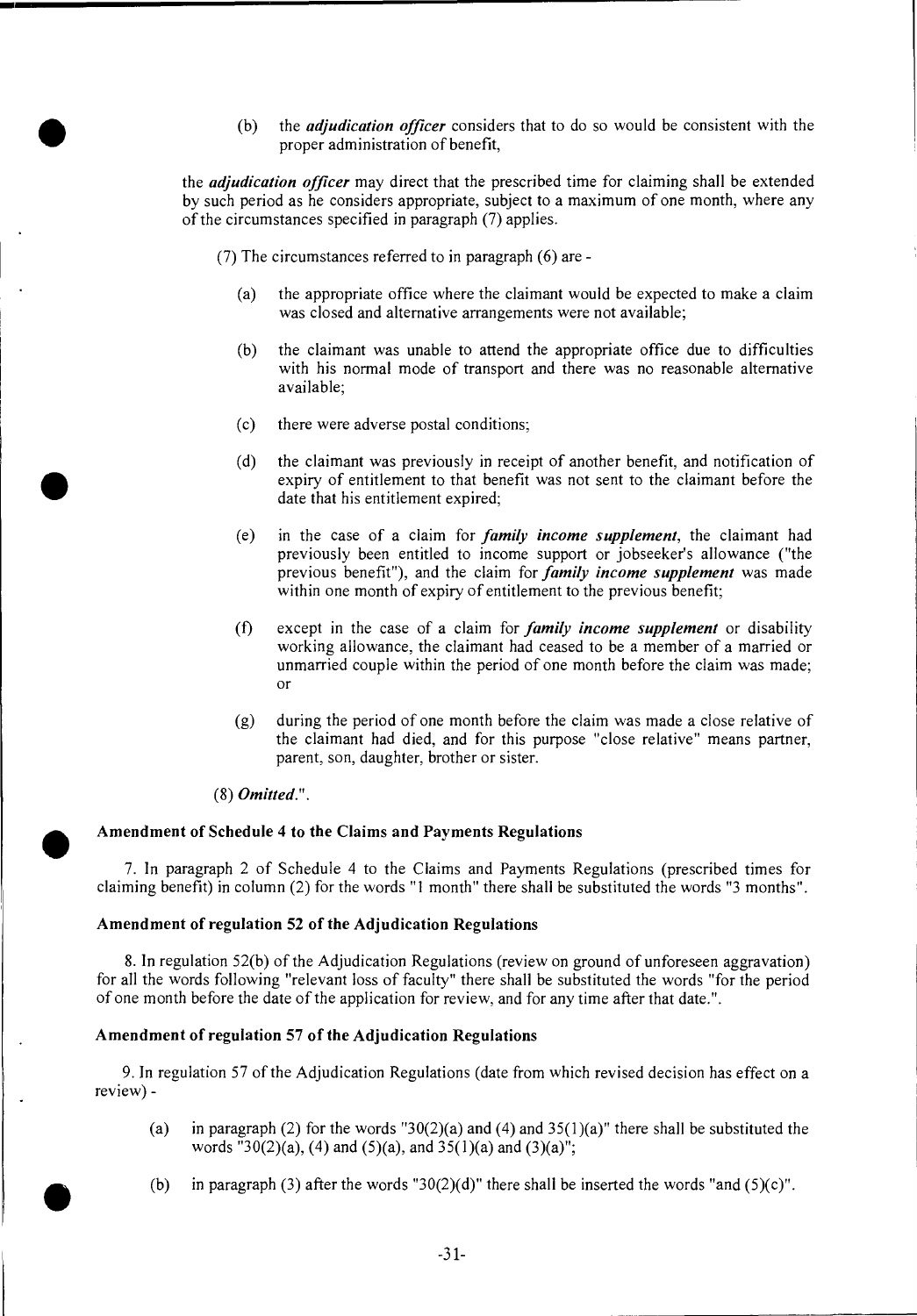#### **1111 Amendment of regulation 59 of the Adjudication Regulations**

10. (1) Regulation 59 of the Adjudication Regulations (review of decisions involving payment or increase of certain benefits) shall be amended in accordance with the following provisions of this regulation.

(2) In paragraph (1), for all the words following "a date not earlier than" there shall be substituted the words "one month before the date of the application for the review.".

(3) After paragraph (1) there shall be inserted the following paragraphs -

"(IA) A determination on a claim or question relating to incapacity benefit may be revised on a review so as to increase the amount of incapacity benefit payable in respect of a period which falls more than one month before the date of the application for the review where the reason for the revised determination is that section  $30B(4)$  of the Contributions and Benefits Act applies to the claimant because he has become entitled to the highest rate of the care component of disability living allowance.

(1B) A determination on a claim or question relating to incapacity benefit or severe disablement allowance may be revised on a review so as to make incapacity benefit or severe disablement allowance payable in respect of a period which falls more than one month before the date of the application for the review where on a review under section  $25(1)(a)$  of the Administration Act (review for error of fact), it is determined that the claimant is to be treated as incapable of work under regulation 10 of the Social Security (Incapacity for Work) (General) Regulations 1995(a) (certain persons with a severe condition to be treated as incapable of work).".

(4) Paragraph (2) shall be omitted.

(5) For paragraph (3) there shall be substituted the following paragraph -

"(3) A review may have effect from a date earlier than one month before the date of the application where -

- (a) regulation 57 or 58 applies; or
- (b) it is certified in the decision on review that the original decision was revised by reason only of -
	- (i) a matter specified in section  $17(1)(b)$  of the Administration Act (contributions and earnings factors); or
	- (ii) a matter relating to the number of days in respect of which the claimant has been entitled or deemed to be entitled to short-term incapacity benefit.".

(6) In paragraph (5)(c) for the words "3 months" there shall be substituted the words "one month".

#### **Amendment of regulation 60 of the Adjudication Regulations**

11. In regulation 60(1) of the Adjudication Regulations (review of decisions involving payment or increase of industrial injuries benefit), for all the words following "have effect" there shall be substituted the words "from such date as may be specified in that decision, being a date not earlier than one month before the date of the application for the review.".

*4111* **(a)** S.I. 1995/311.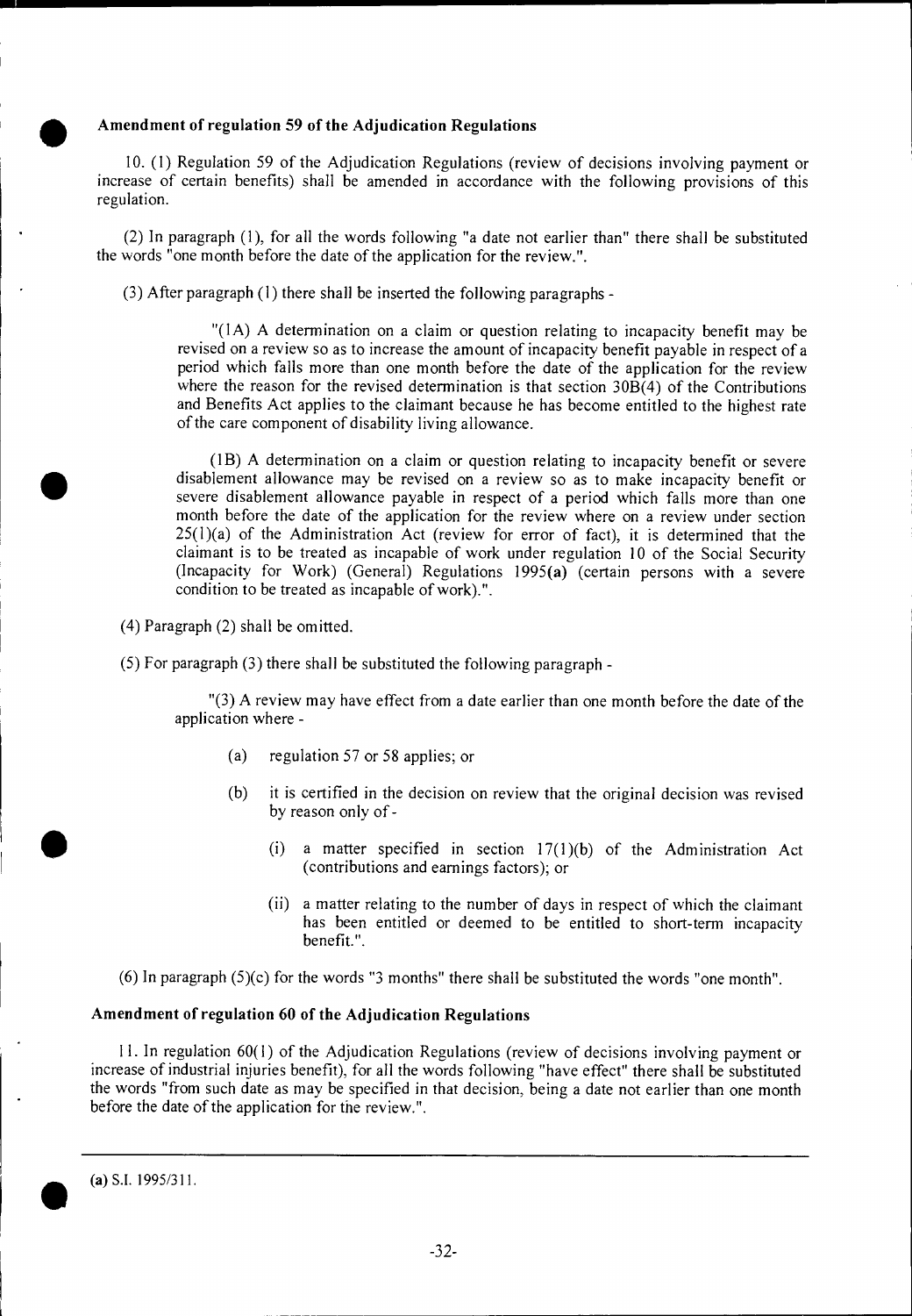#### **• Amendment of regulation 62 of the Adjudication Regulations**

12. In regulation 62 of the Adjudication Regulations (period to be taken into account by assessments revised on ground of unforeseen aggravation) for the words "3 months" there shall be substituted the words "one month".

#### **Amendment of regulation 63 of the Adjudication Regulations**

13. (1 ) Regulation 63 of the Adjudication Regulations (review in income support cases) shall be amended in accordance with the following provisions of this regulation.

(2) In paragraph (1) -

- (a) after the words "regulation 58 applies," there shall be inserted the words "and subject to paragraph (IA),"; and
- (b) for the words "12 months" in each place where they occur there shall be substituted the words "one month".
- (3) After paragraph (1) there shall be inserted the following paragraph -

"(1A) A determination on a claim or question relating to income support may be revised on a review so as to make income support payable, or to increase the claimant's applicable amount under Part IV of the Income Support Regulations or to increase the amount of income support payable, in respect of a period which falls more than one month before the date the review was requested, or, where no request is made, the date of the review, ("the one-month period") where -

- (a) the reason for the revised determination is that the claimant has become entitled to another benefit; and
- (b) arrears of that other benefit are payable in respect of a period before the onemonth period.".

**(4)** *In paragraph (5) -* 

- *(a) omit sub paragraph (a);*
- *(b) for sub paragraph (c) substitute* 
	- *"(c) a change of circumstances to which Part VIII of the Income Support Regulations (transitional provisions) applies.".*

#### **Amendment of regulation 63A of the Adjudication Regulations**

14. (1) Regulation 63A of the Adjudication Regulations (review in jobseeker's allowance cases) shall be amended in accordance with the following provisions of this regulation.

(2) In paragraph (I) -

- (a) for the words "paragraph  $(2)$ " there shall be substituted the words "paragraph  $(1A)$ ";
- (b) sub-paragraph (a) shall be omitted;
- (c) in sub-paragraph (b)
	- (i) the words "in a case not falling within sub-paragraph (a) above," shall be omitted; and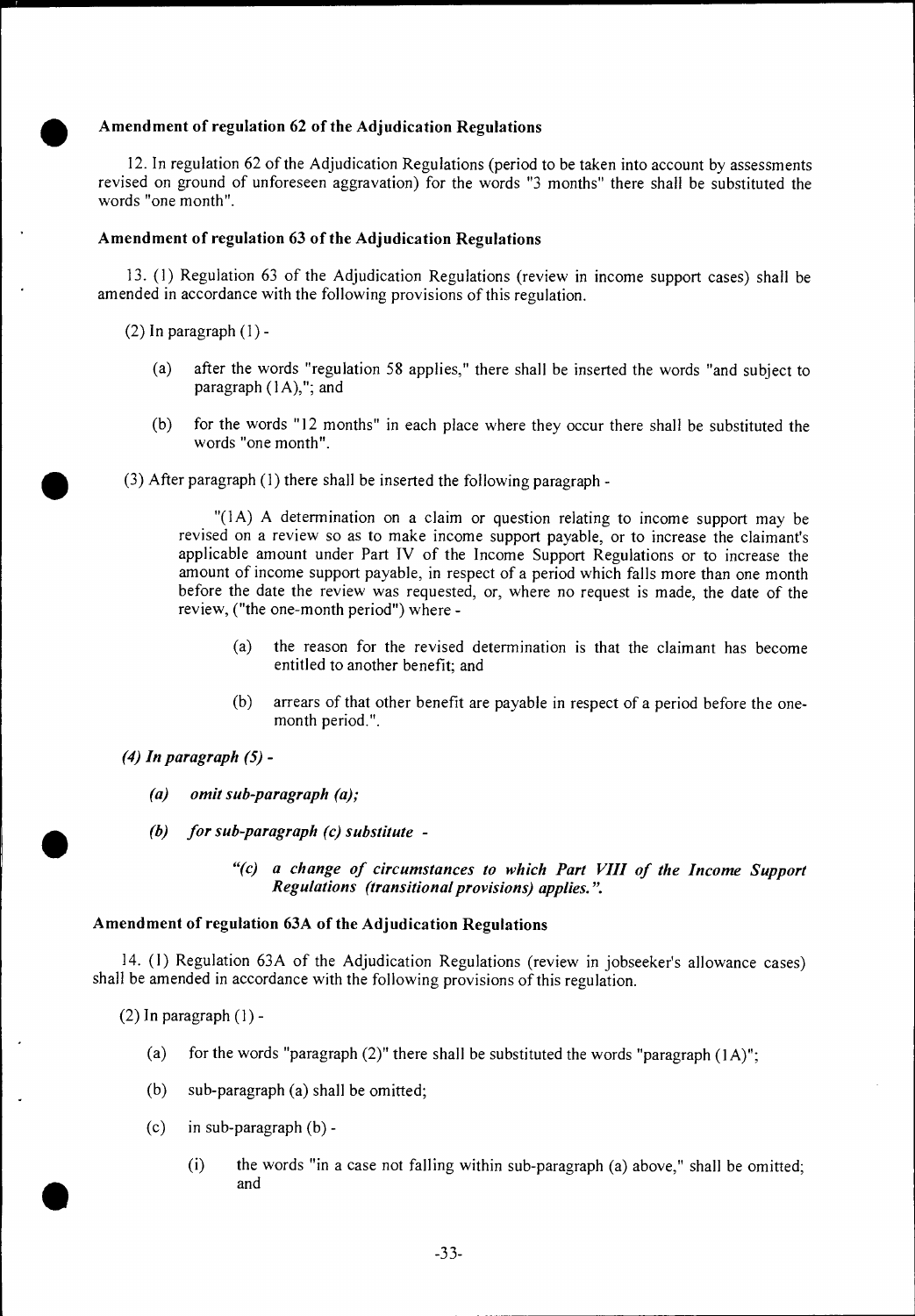- (ii) for the words "12 months" there shall be substituted the words "one month"; and
- (d) in sub-paragraph (c)
	- (i) the words "in any case," shall be omitted; and
	- (ii) for the words "12 months" there shall be substituted the words "one month".

(3) After paragraph (1) there shall be inserted the following paragraph -

"(1A) A determination on a claim or question relating to jobseeker's allowance may be revised on a review so as to make jobseeker's allowance payable, or to increase the claimant's applicable amount under Part VII of the Jobseeker's Allowance Regulations, or to increase the amount of jobseeker's allowance payable, in respect of a period which falls more than one month before the date the review was requested, or, where no request is made, the date of the review, ("the one-month period") where -

- (a) the reason for the revised determination is that the claimant has become entitled to another benefit; and
- (b) arrears of that other benefit are payable in respect of a period before the onemonth period.".

(4) Paragraph (2) shall be omitted.

#### **Amendment of regulation 65 of the Adjudication Regulations**

15. In regulation 65 of the Adjudication Regulations (review in *family income supplement* cases) for the words "12 months" there shall be substituted the words "one month".

#### **Amendment of regulation 66 of the Adjudication Regulations**

16. In regulation 66(2) of the Adjudication Regulations (review in disability working allowance cases) for the words "12 months" there shall be substituted the words "one month".

#### **Amendment of regulation 67 of the Adjudication Regulations**

- 17. In regulation 67 of the Adjudication Regulations (review in social fund cases)
	- *(a) omitted;*
	- (b) the words "and section 66 of the Administration Act" shall be omitted; and
	- (c) for all the words following the words "a claim for such expenses" there shall be substituted the words "where the application for review was made more than one month after the expiry of the time for claiming the payment in respect of the expenses under Schedule 4 to the Social Security (Claims and Payments) Regulations 1987.".

#### **Amendment of the Social Security (Maternity Allowance) Regulations 1987**

18. In regulation 3 of the Social Security (Maternity Allowance) Regulations 1987(a) (modification of the maternity allowance period), paragraphs (3) to (6) shall be omitted.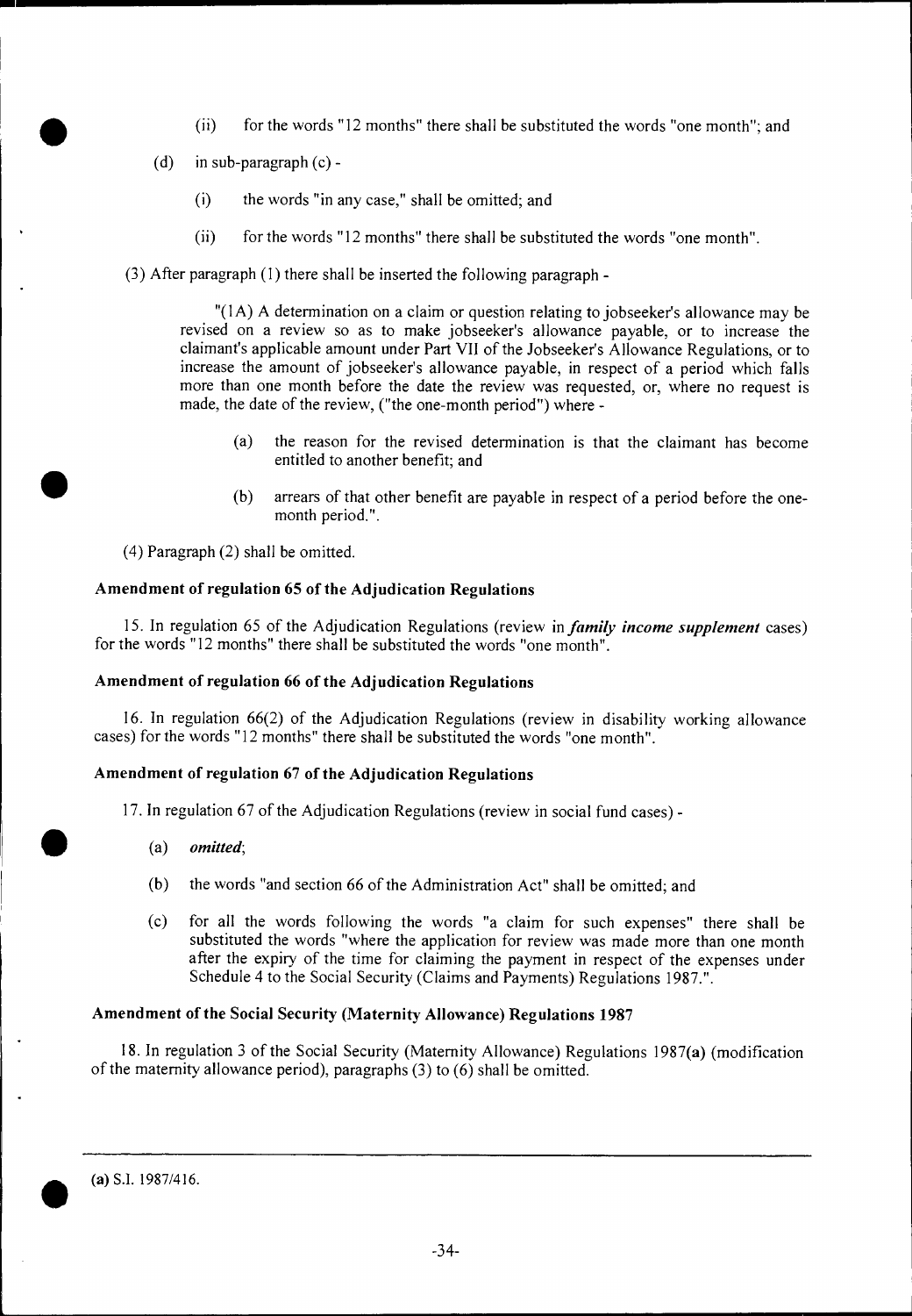#### • **Revocations**

- **19.** The following regulations shall be revoked
	- (a) regulation 2 of the Child Benefit, Child Support and Social Security (Miscellaneous Amendments) Regulations 1996(a);
	- (b) regulation 4 of the Social Security (Attendance Allowance) Regulations 1991(b) (attendance allowance payable before the date of claim in renewal cases); and
	- (c) regulation 5 of the Social Security (Disability Living Allowance) Regulations 1991(c) (late claim by a person previously entitled).

#### **Savings**

20. (1) In the case of a claim for retirement pension or graduated retirement benefit made on or before 3rd August 1997, regulation 19 of the Claims and Payments Regulations shall have effect as if regulation 6 of these Regulations had not been made.

• (2) In the case of an application for a review of a decision relating to retirement pension where the application is made on or before 3rd August 1997, regulation 59 of the Adjudication Regulations shall have effect as if regulation 10 of these Regulations had not been made.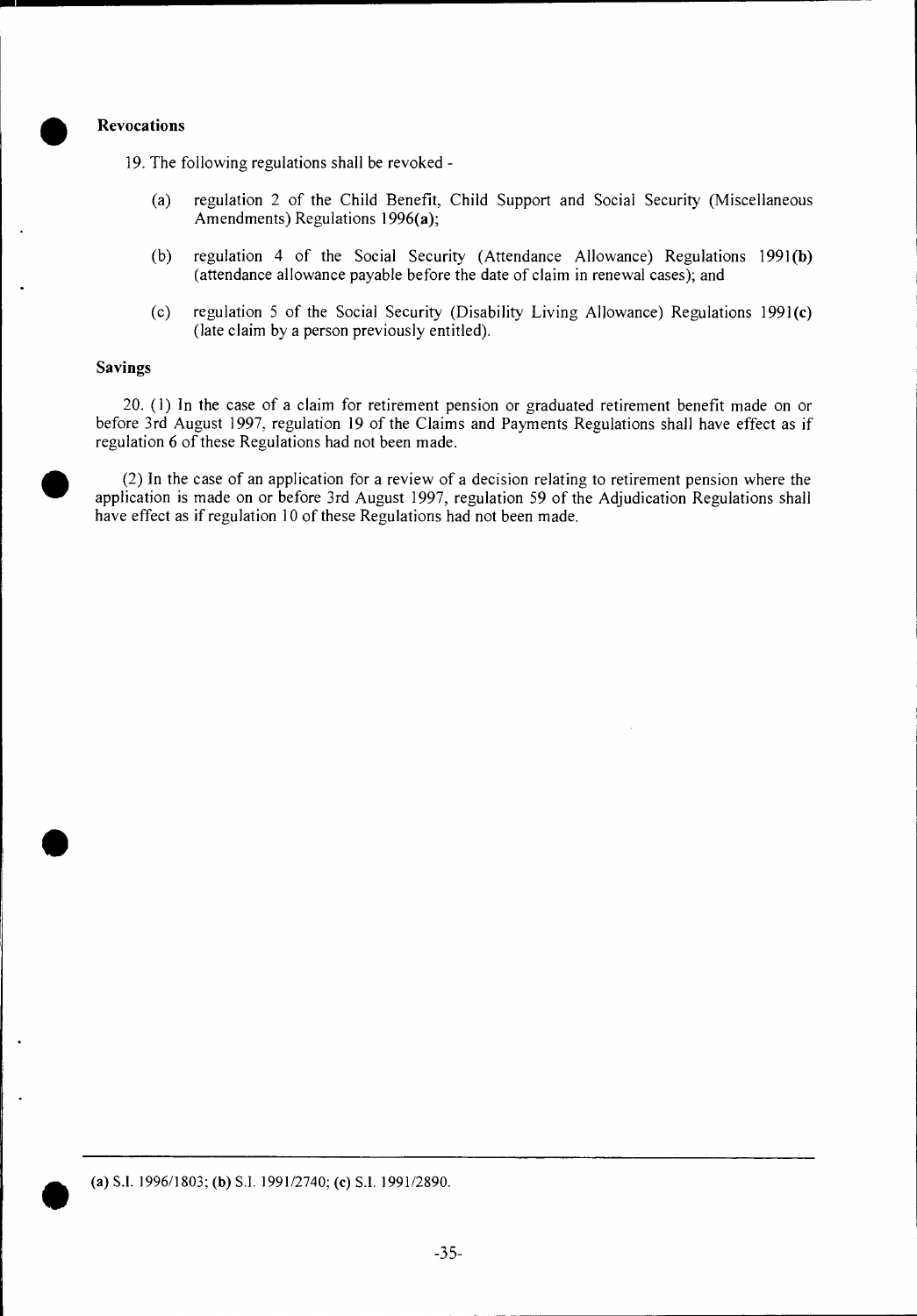#### SCHEDULE 3

This Schedule sets out the text of the Social Security (Claims and Payments and Adjudication) Amendment No. 2 Regulations 1997 (S.I. 1997/2290) with such exceptions, adaptations and modifications made where necessary.

Note: Modifications subject to which the legislation is applied to the Island are in *bold italic* type.

#### STATUTORY INSTRUMENTS

#### **1997 No. 2290**

#### **SOCIAL SECURITY**

The Social Security (Claims and Payments and Adjudication) Amendment No. 2 Regulations 1997

#### **Citation, commencement and interpretation**

1. (1) These Regulations may be cited as the Social Security (Claims and Payments and Adjudication) Amendment No. 2 Regulations 1997 and shall come into force on  $I<sup>st</sup> May 2000$ .

(2) In these Regulations -

•

•

"the Adjudication Regulations" means the Social Security (Adjudication) Regulations 1995(a);

"the Claims and Payments Regulations" means the Social Security (Claims and Payments) Regulations 1987(b);

"the Income Support Regulations" means the Income Support (General) (Isle of Man) Regulations  $2000(c)$ .

#### **Amendment of regulation 59 of the Adjudication Regulations**

2. In regulation 59 of the Adjudication Regulations (review of decisions involving payment or increase of certain benefits), after paragraph  $(1B)$  there shall be inserted the following paragraph -

> "(1C) Subject to regulation 58, where, in the case of attendance allowance or disability living allowance, the decision is reviewed under section 30(1) of the Administration Act (application within the prescribed period), or under that subsection as applied by section 31(2) or 35(8) of that Act, the decision given on review shall have effect from such date as may be specified in the decision, being a date not earlier than -

- (a) where the decision being reviewed is also a review decision or a refusal to review ("the first review"), one month before the date of application for the first review;
- (b) in any other case, the date of claim.".

*• (a)* S.I. 1995/1801; (b) S.I. 1987/1968; (c) S.D. 26/00.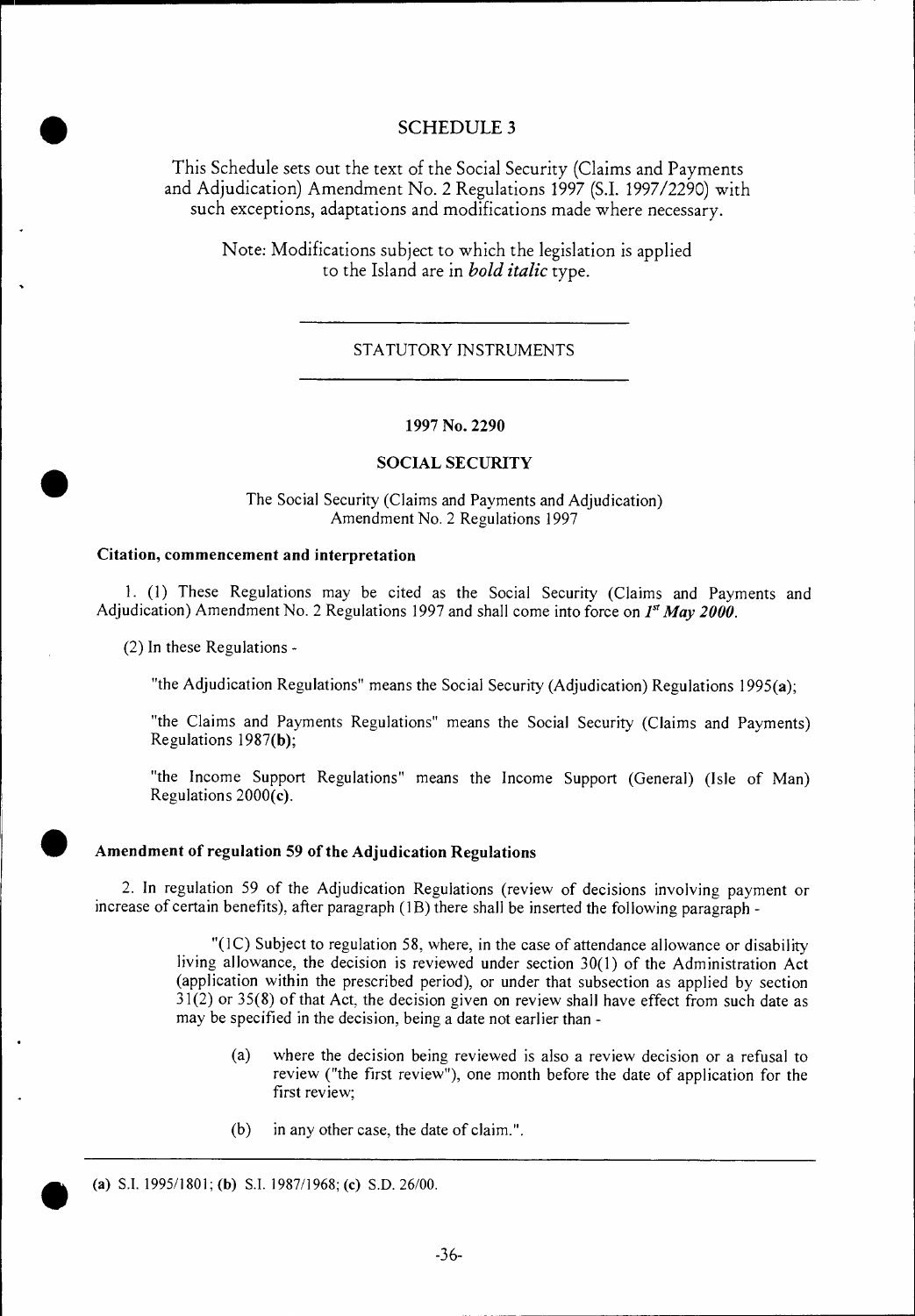#### **Amendment of regulation 63 of the Adjudication Regulations**

3. (1) Regulation 63 of the Adjudication Regulations (review in income support cases) shall be amended in accordance with the following provisions of this regulation.

(2) In paragraph  $(1)(b)$  at the end the word "or" shall be added, and after sub-paragraph (b) there shall be added the following sub-paragraph -

> "(c) in a case to which paragraph (1B) applies, any period which falls more than 8 weeks before the date on which the review was requested or, where no request is made, the date of the review.".

(3) In paragraph (1A) for sub-paragraphs (a) and (b) there shall be substituted the following subparagraphs -

- "(a) the reason for the revised determination is that the claimant or a member of his family has become entitled to another benefit, or to an increase in the rate of another benefit, and
- $(b)$  that other benefit or increase is awarded in respect of a period before the onemonth period.".

(4) After paragraph (1A) there shall be inserted the following paragraph -

"(1B) This paragraph applies where -

- (a) on a review it is determined that there is to be included in the claimant's applicable amount an amount in respect of a loan which qualifies under *regulation 24 or 26 of the* Income Support Regulations; and
- (b) the determination could not have been made earlier because information necessary to make the determination had not been supplied to the *Department*  by the lender.".

#### **Amendment of regulation 63A of the Adjudication Regulations**

4. (1) Regulation 63A of the Adjudication Regulations (review in jobseeker's allowance cases) shall be amended in accordance with the following provisions of this regulation.

(2) In paragraph  $(1)(c)$  at the end the word "or" shall be added, and after sub-paragraph  $(c)$  there shall be added the following sub-paragraph -

> "(d) in a case to which paragraph (IB) applies, any period which falls more than 8 weeks before the date on which the review was requested or, where no request is made, the date of the review.".

(3) In paragraph (1A) for sub-paragraphs (a) and (b) there shall be substituted the following subparagraphs -

- "(a) the reason for the revised determination is that the claimant or a member of his family has become entitled to another benefit, or to an increase in the rate of another benefit, and
- (b) that other benefit or increase is awarded in respect of a period before the onemonth period.".

(4) After paragraph (IA) there shall be inserted the following paragraph -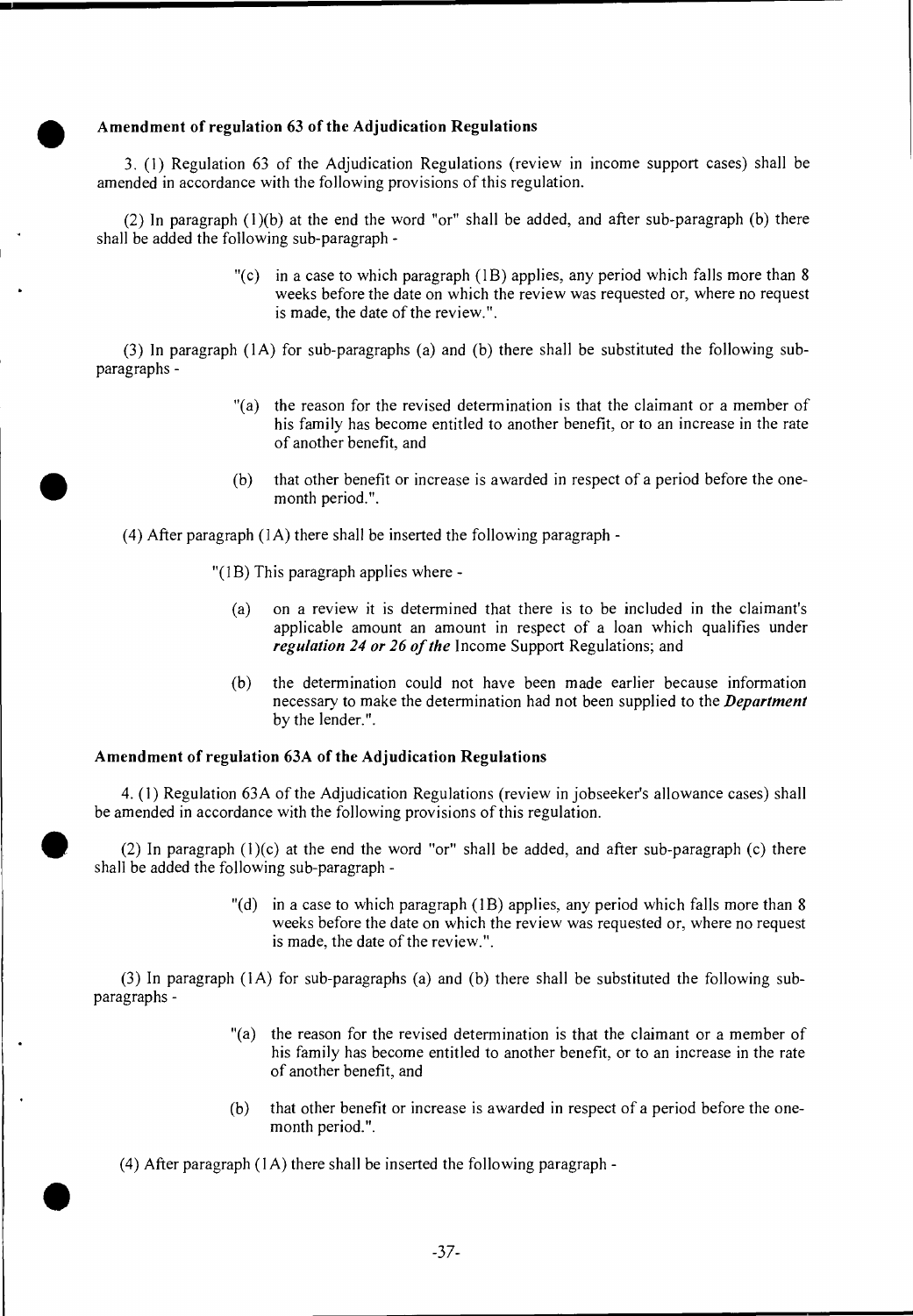**"(1B)** This paragraph applies where -

- (a) on a review it is determined that there is to be included in the claimant's applicable amount an amount in respect of a loan which qualifies under paragraph 3 *or 5* of Schedule 2 to the Jobseeker's Allowance Regulations; and
- (b) the determination could not have been made earlier because information necessary to make the determination had not been supplied to the *Department*  by the lender.".

#### **Amendment of regulation 6 of the Claims and Payments Regulations**

5. In regulation 6 of the Claims and Payments Regulations (date of claim) at the end there shall be added the following paragraph -

> "(29) In the case of a claim for an increase of severe disablement allowance or of invalid care allowance in respect of a child or adult dependant, paragraphs (16) and (21) shall apply to the claim as if it were a claim for severe disablement allowance or, as the case may be, invalid care allowance.".

#### **• Amendment of regulation 19 of the Claims and Payments Regulations**

6. (I) Regulation 19(7) of the Claims and Payments Regulations (time for claiming benefit) shall be amended in accordance with the following provisions of this regulation.

(2) At the end of sub-paragraph (f) the word "or" shall be omitted.

(3) In sub-paragraph (g) for the word "sister." there shall be substituted the words "sister; or".

(4) After sub-paragraph (g) there shall be added the following sub-paragraph -

"(h) in the case of a claim for disability working allowance, the claimant had previously been entitled to income support, jobseeker's allowance, incapacity benefit or severe disablement allowance ("the previous benefit"), and the claim for disability working allowance was made within one month of expiry of entitlement to the previous benefit.".

#### **Transitional provision**

7. In a case to which regulation  $59(1C)(a)$  of the Adjudication Regulations applies, where the application for the first review referred to in that provision was made on or before *1st May 2000*  regulation 59 of the Adjudication Regulations shall apply with the following modifications -

- (a) as if in paragraph (1C)(a), for the words "one month" there were substituted the words "subject to paragraph (1D), three months";
- (b) as if after paragraph (1C) there were inserted the following paragraph -

"(1D) Subject to the following provisions of this regulation, in a case to which paragraph  $(1C)(a)$  applies where the claimant proves that -

- (a) on a date earlier than three months before the date of the application for the first review, he was (apart from the condition of making a claim) entitled to benefit or to a higher rate of benefit; and
- (b) throughout the period between that earlier date and the date on which the application for the first review was made, there was good cause for delay in making the application,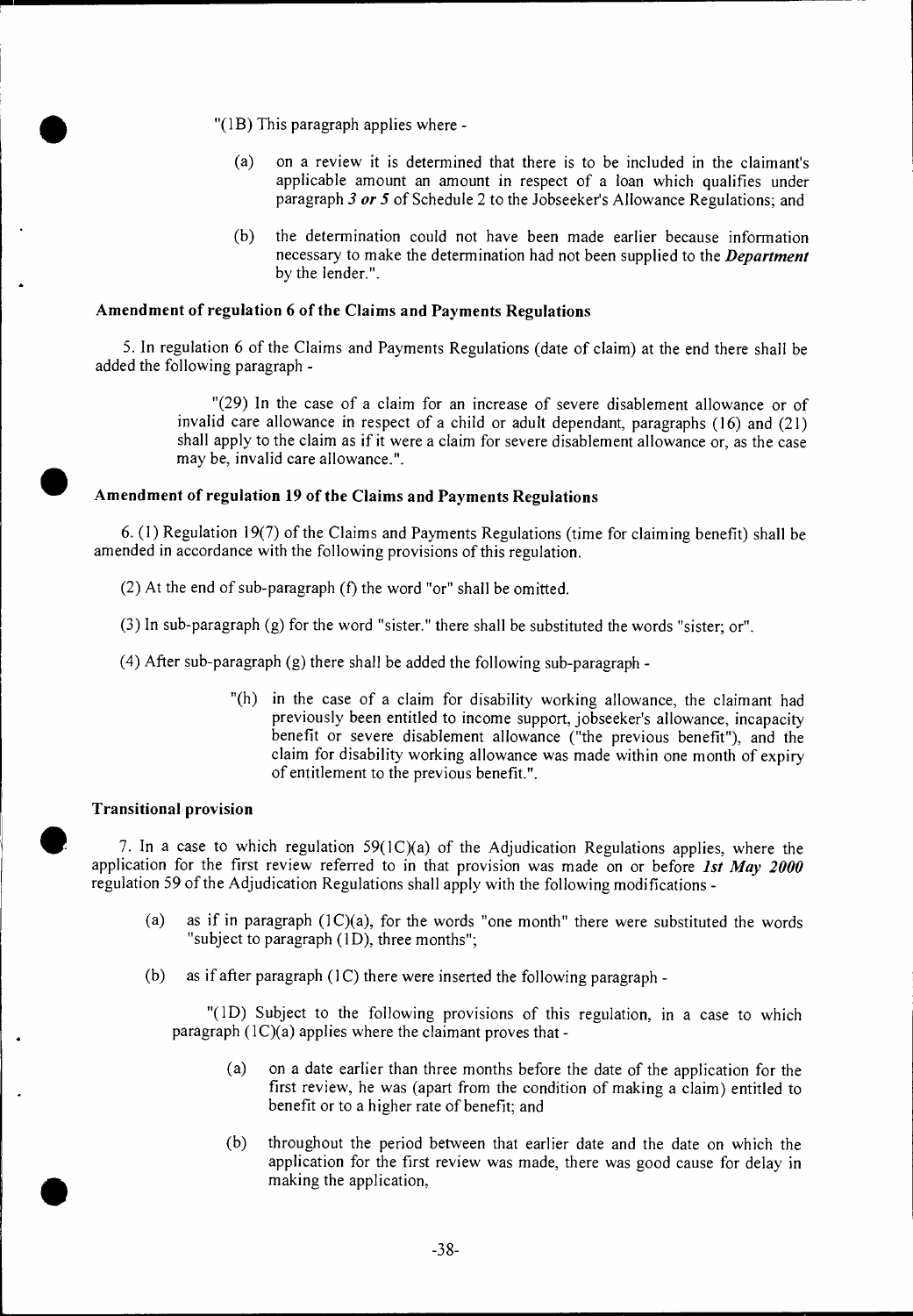the decision given on review shall have effect either on that earlier date or twelve months before the date on which the application for the first review was made, whichever is the later."; and

> (c) as if in paragraph (5)(c) for the words "one month" there were substituted the words "three months".

#### Revocation

•

•

8. Omitted.

Made 7th March 2000

Pare Christian

Minister for Health and Social Security

## EXPLANATORY NOTE

(This note is not part of the Order)

- 1. Section 1 of the Social Security Act 1982 enables the Department by Order to apply to the Island as part of the law of the Island, subject to such exceptions, adaptations and modifications as may be specified in the Order, any legislation to which the Act applies.
	- 2. The Act applies, inter alia, to the Social Security Acts 1975 1998 (of Parliament) and any statutory instruments made or having effect under those Acts.
	- 3. This Order applies to the Island the statutory instruments referred to in Article 2(1) of the Order the provisions of which, as applied, are summarised in the following paragraphs. The applied legislation comes into force on 1" May 2000.

#### 4. The Social Security Benefit (Computation of Earnings) Regulations 1996 (S.I. 1996/2745)

These new regulations replace the 1978 Computation of Earnings Regulations (S.I. 1978/1698). They contain a more detailed manner for determining earnings and include provision for determining notional earnings. Some of the broad areas of discretion previously available under the former Regulations are replaced by regulation-based rules for determining earnings.

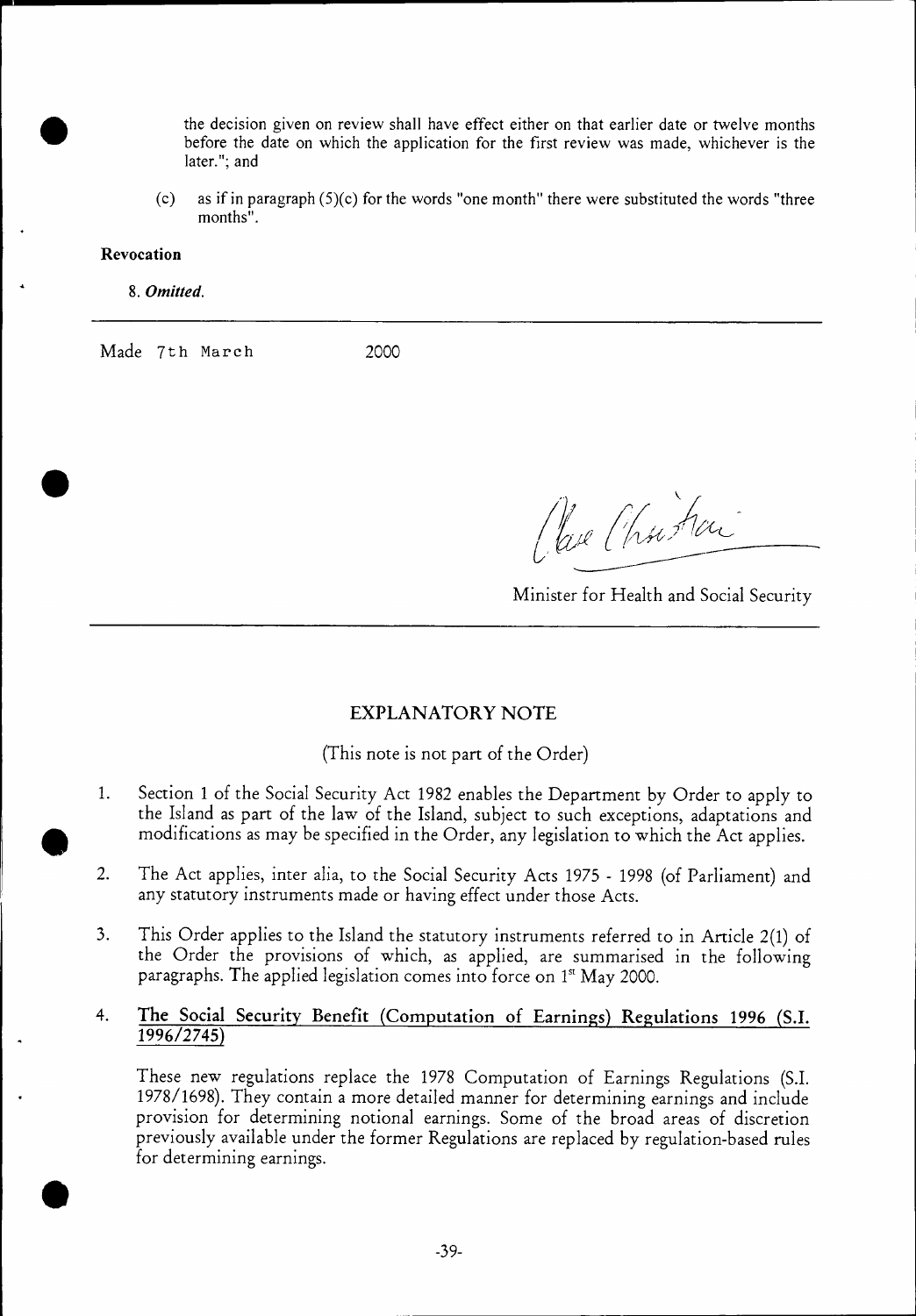These Regulations provide for the way in which the earnings of a person to whom benefit is or may be payable or the earnings of such a person's dependant are to be calculated or estimated for the purposes of those provisions of the Social Security Contributions and Benefits Act 1992, and the regulations made under that Act, by which the right to or the amount of benefit depends on the amount of those earnings.

•

•

•

Regulations 3 to 14 make provision for earnings not expressly disregarded to be taken into account on a weekly basis; define earnings and prescribe the manner in which earnings are to be calculated; they also prescribe the circumstances in which a person is to be treated as possessing earnings which he in fact does not possess.

Regulations 15 and 16 make transitional provision including for the suspension of benefit until the amount of the earnings is established and for the making of interim payments.

## • 5. The Social Security (Miscellaneous Amendments) (No. 2) Regulations 1997 (S.I. 1997/793)

The amendments contained in these Regulations introduce a number of changes to the benefit rules in order to encourage personal responsibility on the part of the claimants and to align the rules on the backdating of benefits as far as possible in order to reduce administrative complexity, making the system easier for both customers and staff to understand. The main changes are that:

- from 1st May 2000 Income Support and Jobseeker's Allowance (JSA) claims will be accepted only if made on a properly completed claim form and supporting documents are provided as required on the form
- the date of claim for benefit will be the date the claimant first contacts the relevant section for the purposes of claiming provided a properly completed claim is received within one month of that first date or, at or before an interview where this is required for JSA
- the time limits for claiming benefit are amended so that the maximum time for which entitlement to benefit may be backdated on a new claim is three months. This will apply to Retirement Pension, Widow's Benefit, Maternity Allowance, Invalid Care Allowance, Incapacity Benefit, Severe Disablement Allowance, Child Benefit, Guardian's Allowance, Dependency Increases, Industrial Injuries Disablement Benefit and Reduced Earnings Allowance
- o in respect of claims to Income Support, Family Income Supplement, Disability Working Allowance and income-based and contributory JSA, backdating of claims is only possible where the claimant was unable to claim earlier because of one of a number of reasons specified in the regulations; also, where other specified circumstances apply, up to one month's backdating may be allowed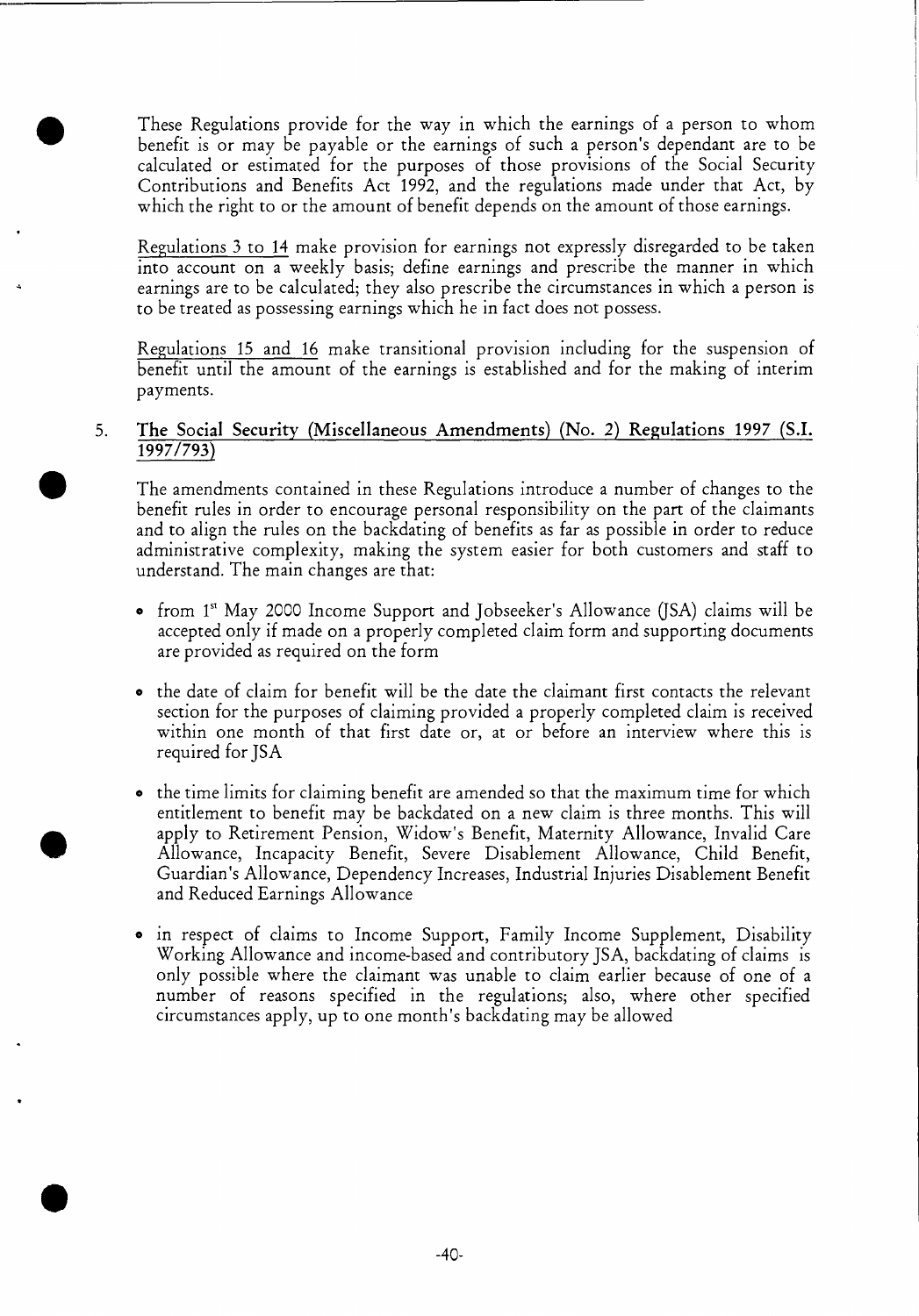• where entitlement to benefit is revised because of a change in the claimant's circumstances, the revision cannot be backdated for more than one month. This change affects Income Support, Family Income Supplement, Disability Working Allowance, JSA, Retirement Pension, Widow's Benefit, Maternity Allowance, Invalid Care Allowance, Incapacity Benefit, Severe Disablement Allowance, Disability Living Allowance/Attendance Allowance, Child Benefit, Guardian's Allowance, Dependency Increases, Industrial Injuries Disablement Benefit and Reduced Earnings Allowance.

A table setting out the existing and new time limits for backdating of benefits can be found at Annex A and B (respectively) of this Explanatory Note.

These Regulations amend the Social Security (Claims and Payments) Regulations 1987 (S.I. 1987/1968) in the following respects:

- the requirements for making a claim in the case of a claim for income support or JSA are amended, so that except in specified circumstances, such a claim must be made in writing on a form approved by the Department and in accordance with the instructions on the form, and must include any information or evidence which the form may require (regulation 2). Currently, the Department accepts claims for those benefits providing simply that they are made in writing on a form which it has approved for that purpose, or if they are made in writing in any other manner which the Department accepts as being sufficient in the circumstances;
- the provisions on the date of claim are amended so that for specified claims, where a properly completed claim is received within one month of first notification of intention to make a claim, the date of claim shall be the date of that notification. (regulation 3). Currently, the date of claim for benefit is the date the claim was actually received by the Department;
- in specified circumstances, where a claim for benefit has been refused, and a second claim is later made for the same benefit, the second claim will be treated as made on the date of the first claim (regulation 3). Currently, the second claim for benefit is treated as being made on the date that it was actually made.
- the time limits for claiming benefit are amended so that the maximum time for which entitlement to benefit may be backdated is three months for all benefits (regulations 5 to 7). Currently, various time limits for backdating benefit entitlement exist;
- in respect of certain benefits, backdating of claims is only possible where the claimant was unable to claim earlier because of one of a number of specified reasons; also the time for claiming benefit may be extended for up to one month where other specified circumstances apply (regulation 6). Currently, backdating of claims is allowed if the claimant can show simply that there was good cause for his not claiming benefit within the time prescribed.

These Regulations also amend the Social Security Adjudication Regulations 1995 (S.I. 1995/1801) to provide that, subject to certain exceptions, where entitlement to benefit is revised, the revision cannot be backdated for more than one month (regulations 8 to 17). Currently, there are different periods for which revisions for different benefits can be backdated.

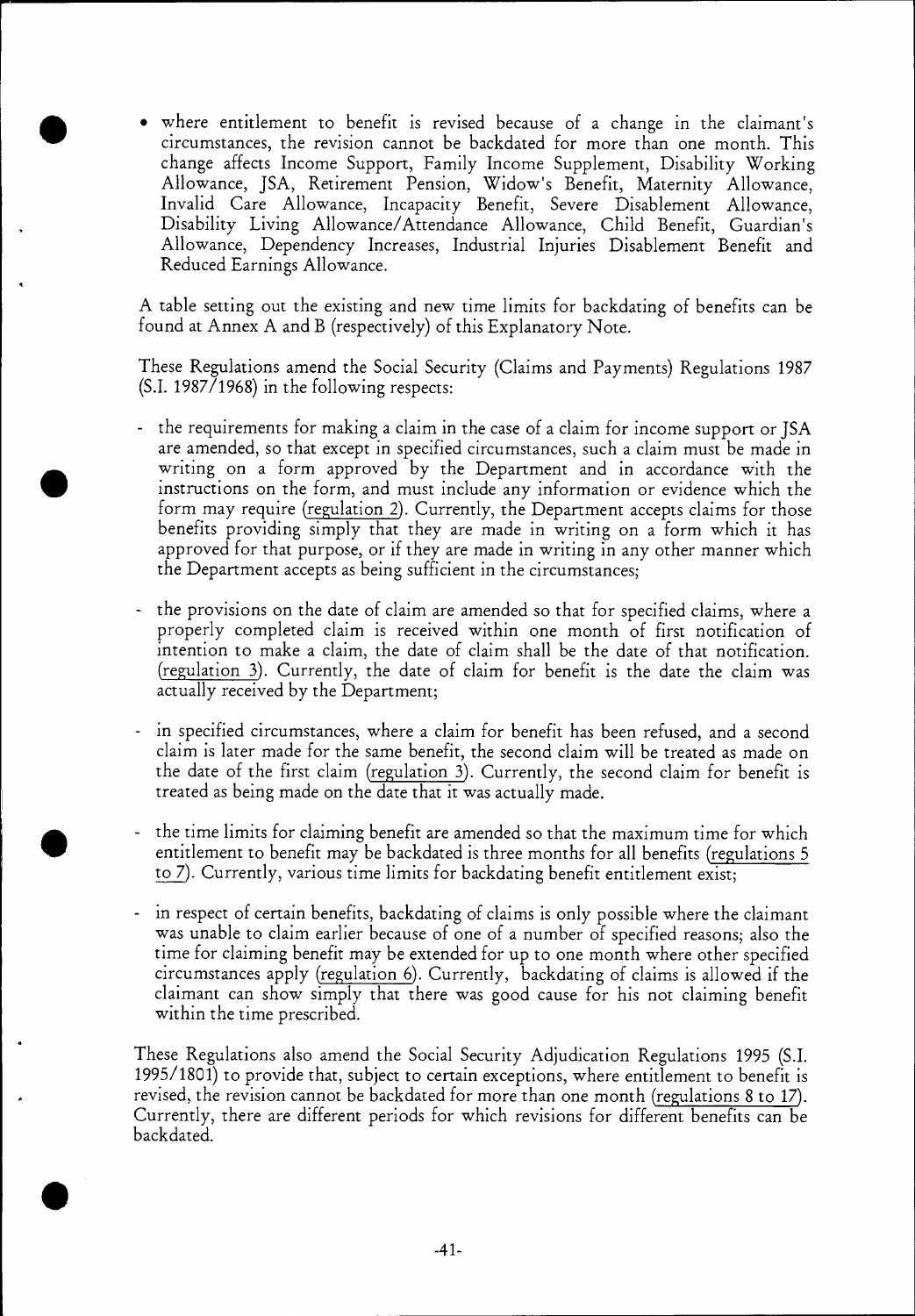All these changes simplify the procedures to make them easier for staff to administer and for customers to understand.

The Regulations also amend the Social Security (Maternity Allowance) Regulations 1987 (S.I. 1987/416) in respect of the circumstances in which the Maternity Allowance period may be modified (regulation 18) so that entitlement to the full period of 18 weeks will now be more widely available.

These Regulations revoke regulation 4 of the Social Security (Attendance Allowance) Regulations 1991 (S.I. 1991/2740) and regulation 5 of the Social Security (Disability Living Allowance) Regulations 1991 (S.I. 1991/2890), which permitted entitlement to those benefits to be backdated in certain circumstances; they also revoke regulation 2 of the Child Benefit, Child Support and Social Security (Miscellaneous Amendments) Regulations 1996 (S.I. 1996/1803), which is rendered obsolete by these Regulations (regulation 19).

The effect of the first two of these revocations means that claimants who submit renewal claims for either Attendance Allowance or Disability Living Allowance outside the time limits for doing so can no longer have their claims for the renewal of benefit backdated to the end of the previous award. However, the Department already recognises the difficulties that disabled people might face in complying with the time limits by sending to all those entitled to a limited award of either benefit a renewal form 2 months before their award expires, and another reminder if the first is not replied to. The Department also allows 6 weeks for the claim form to be returned. Both these facilities will be retained.

The third revocation reflects the change in the period for which the payment of Child Benefit can be backdated following the revision of a decision to entitlement, in line with the changes introduced for other benefits.

#### 6. **The Social Security (Claims and Payments and Adjudication) Amendment No. 2 Regulations 1997 (S.I. 1997/2290)**

 $\bullet$ 

 $\bullet$ 

•

•

These Regulations further amend the Social Security (Adjudication) Regulations 1995 (S.I. 1995/1801) and the Social Security (Claims and Payments) Regulations 1987 (S.I. 1987/1968) in the following respects:

- they alter the period over which revisions of decisions involving the payment of benefit are backdated in certain cases in respect of claims for Attendance Allowance and Disability Living Allowance so that in normal circumstances such a revision will from now on only be backdated for 1 month instead of the previous 3 months (regulation 2) and for claims in respect of Income Support and Jobseeker's Allowance GSA) from now on a backdating period of 1 month will also apply. Currently, the period for backdating claims following revision for Income Support is 12 months; no such backdating period exists for JSA (regulations 3 and 4);
- they specify the circumstances in which a claim for a dependant's increase of severe disablement allowance or invalid care allowance is treated as made on an earlier date so that they are the same as for an actual claim to either benefit (regulation 5);

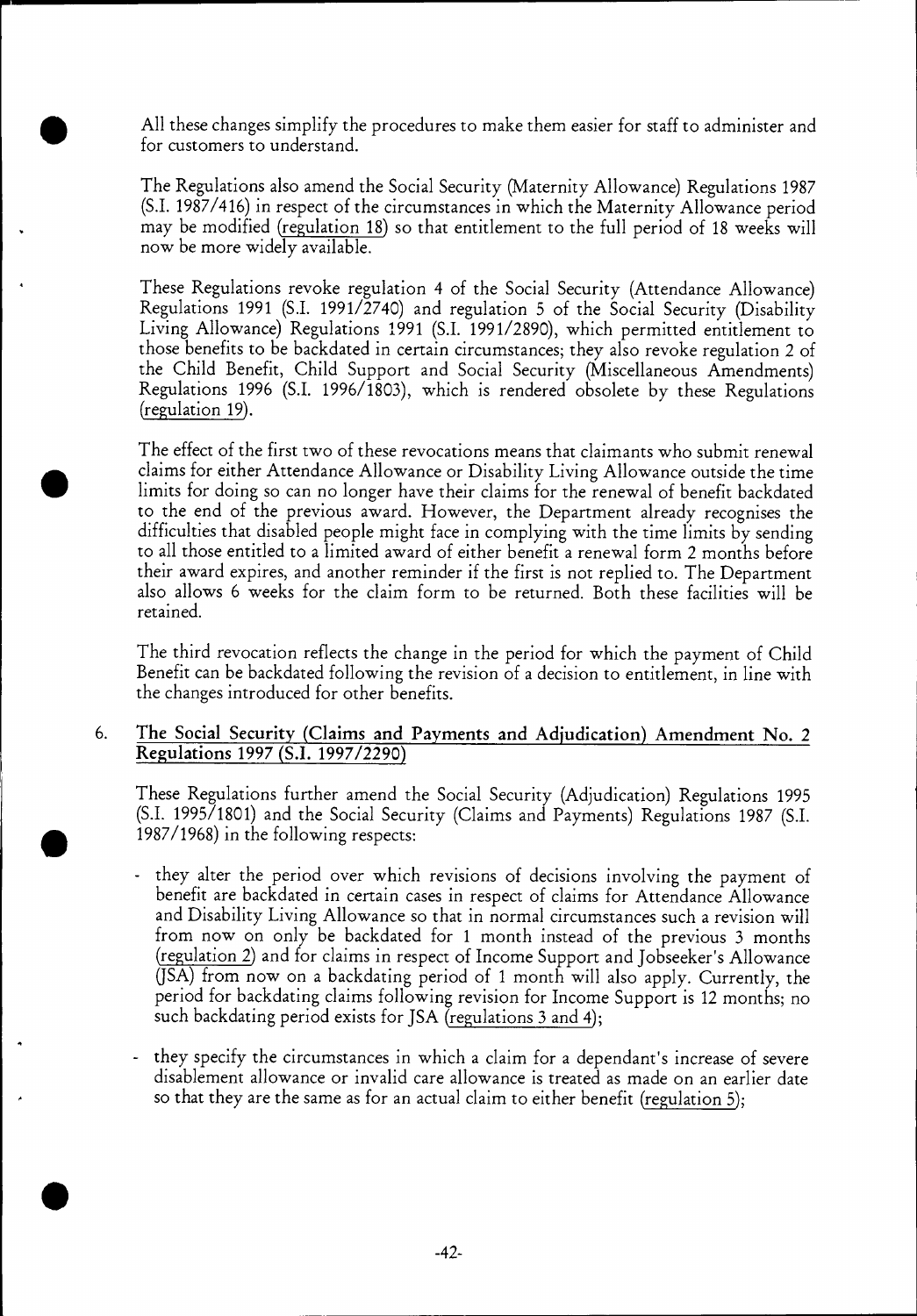- they specify further circumstances in which the time for claiming Disability Working Allowance may be extended so that if a claim to that benefit is made within one month after the expiry of a previous entitlement to income support, JSA, incapacity benefit or severe disablement allowance the Department may extend the time for claiming benefit up to a maximum of one month (regulation 6);
- they make special transitional provision for backdating revisions of Attendance Allowance and Disability Living Allowance in certain cases (regulation 7).